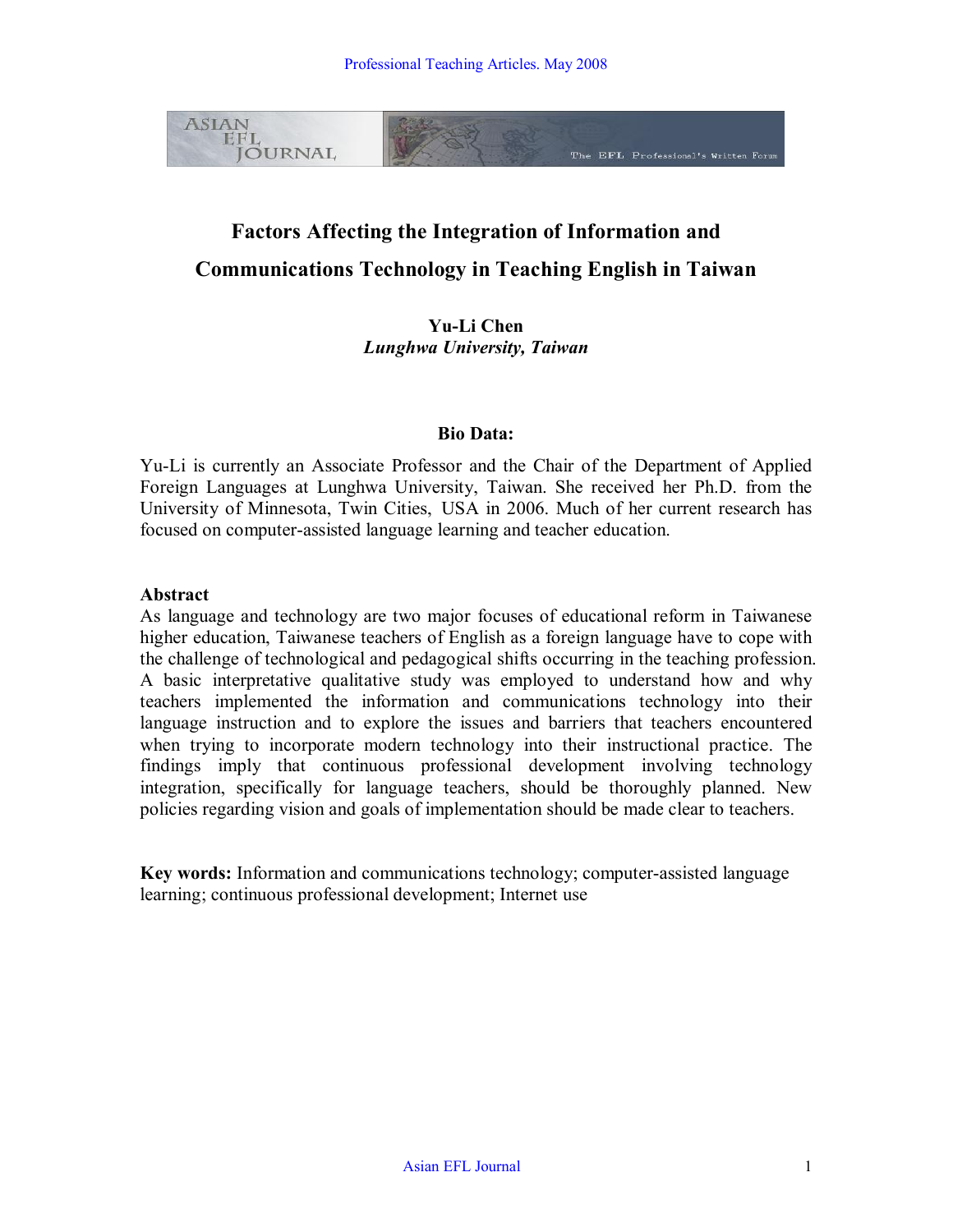#### **1. Introduction**

With the new economic order and advances in computer technology, modern communication has greatly increased international contact. This increasing global contact has also affected the academic and business communities. It has also undoubtedly affected language teaching and learning (Warschauer, 2000), especially English. English has become a global language for international communication (Crystal, 2003). Particularly because of Internet use growth, many more people can now read, write, speak, and listen to English via the computer. Accordingly, the Internet has become a tool for language teaching and learning (Fotos, 2004).

The use of modern technology in teaching languages has been dramatically increasing worldwide over the past decade (e.g., Chen, Belkada, & Okamoto, 2004; O'Dowd, 2003; Pennington, 1999; Toyoda & Harrison, 2002). With the creation of the World Wide Web, it has become possible and feasible for language teachers to make effective use of instructional materials, especially in teaching language and culture (e.g., Belz, 2003; O'Dowd, 2003; Thorne, 2003). Computer-assisted language learning (CALL) programs provide multimedia with video, sound, graphics, and text, which allow learners to be exposed to the target language and the culture. Learners explore the simulated environment with meaningful multimodal forms such as audio and visual input, which facilitates comprehension in listening and reading (Chun & Plass, 1997; Verdugo & Belmonte, 2007). One benefit of using Internet resources is that teachers can easily retrieve the most recent and pertinent information for their students (Moore, Morales, & Carel, 1998). The development of hypertext and hypermedia within the context of the World Wide Web offers a vast array of resources for both teachers and students to search and access authentic materials.

For the past decade, CALL has drawn the attention of Taiwanese language professionals and many have sought out innovative and alternative ways of using computer technology to enhance students' learning and to improve students' English proficiency. The level of increase in numbers of English as foreign language (EFL) teachers involved in CALL can be evidenced by the number of published papers in the proceedings of international symposiums on English teaching held by the English Teachers' Association, the Republic of China (e.g., Lin, 2003; Shih, 2003).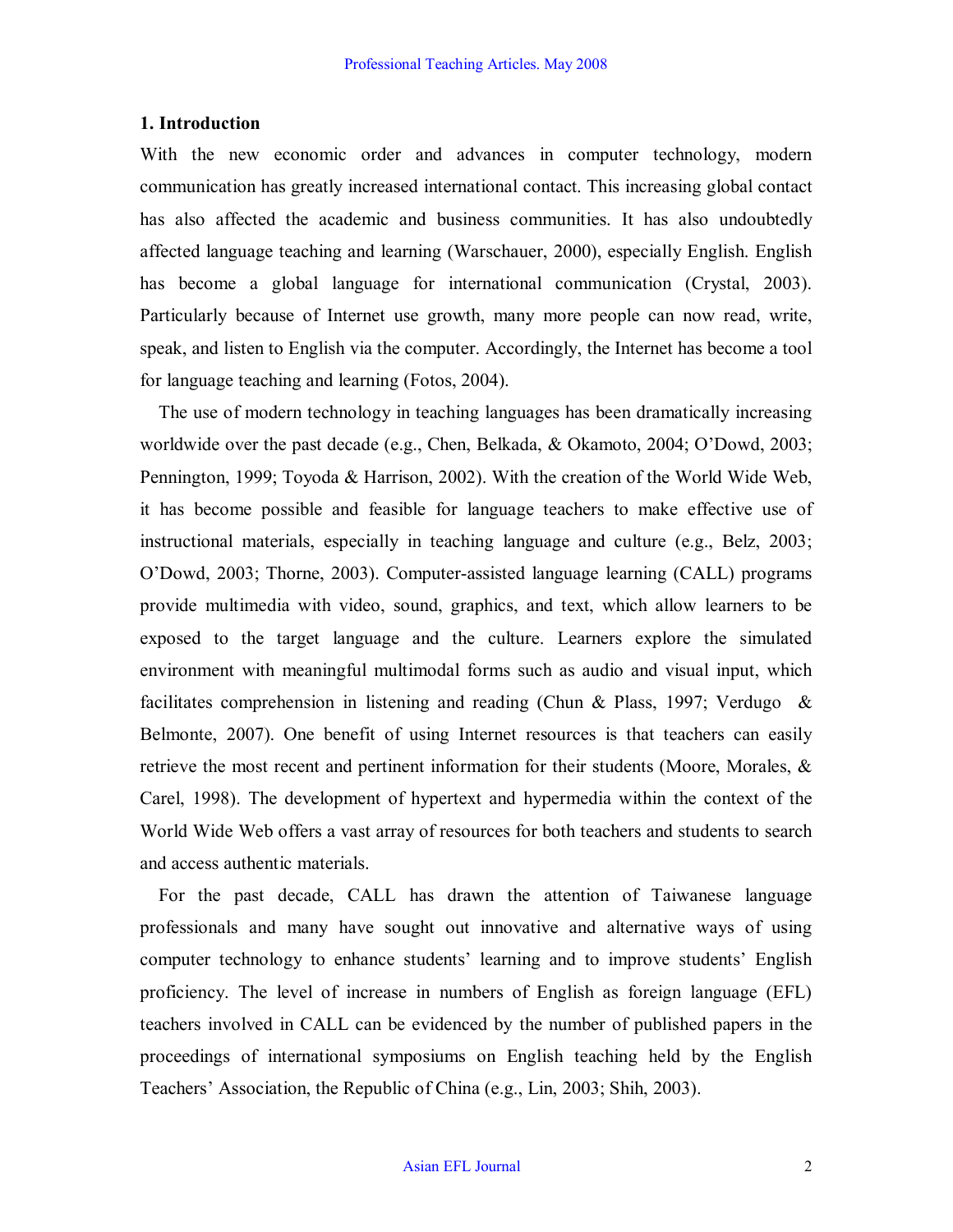Teachers are the key persons to implement innovation (Fritz, Miller-Heyl, Kreutzer,  $\&$ MacPhee, 2001) for educational enhancement (Ghaith & Yaghi, 1997). Teachers, however, need to develop technological literacy as well as pedagogical knowledge when applying technology. For successful implementation of the information and communications technology (ICT) into language instruction, it is important to understand how and why teachers use ICT and to explore the issues and barriers that teachers encounter when trying to incorporate ICT into their instruction.

#### **2. Theoretical foundation**

In acknowledging the trend toward using the computer technology in language instruction, language teachers will realize that they will soon likely need to undertake various new job responsibilities (Fotos and Browne, 2004) such as putting their courses online, evaluating CALL materials and web sites (Reeder, Heift, Roche, Tabyanian, Schlickau, & Golz, 2004; Susser & Robb, 2004), taking part in campus-wide CALL projects/inter-institutional partnership  $(O^{\circ}$ Conner & Gatton, 2004; Opp-Beckman & Kieffer, 2004), and incorporating and managing multimedia language laboratories (Browne & Gerrity, 2004; Liddel & Garrett, 2004). Teachers, however, vary to a large degree in their experience with and knowledge and skills of computer technology.

Research reports indicate that factors influencing technology integration by faculty are diverse (Brown, 2000; Sugar, 2002). Ertmer (1999) states that the barriers include organizational and pedagogical concerns, technical and logistical issues, and personal problems such as fear. Rogers' theory of innovation adoption (1995) consists of five attributes: relative advantage, compatibility, complexity, trialability, and observability. He found that 49 to 87 percent of the variance in the adoption rate of innovation could be explained by these five attributes. Other variables are types of innovation decisions, communication channels, nature of social system, and the extent of change agents' promotion efforts.

Park (2003) incorporated seven variables from three perspectives in his study. The results showed that computer experience, subjective norm, self-efficacy, relative advantage, and complexity are important predictors of the level of Web-assisted instruction. Time and support, however, indicated no significant effect, which contradicts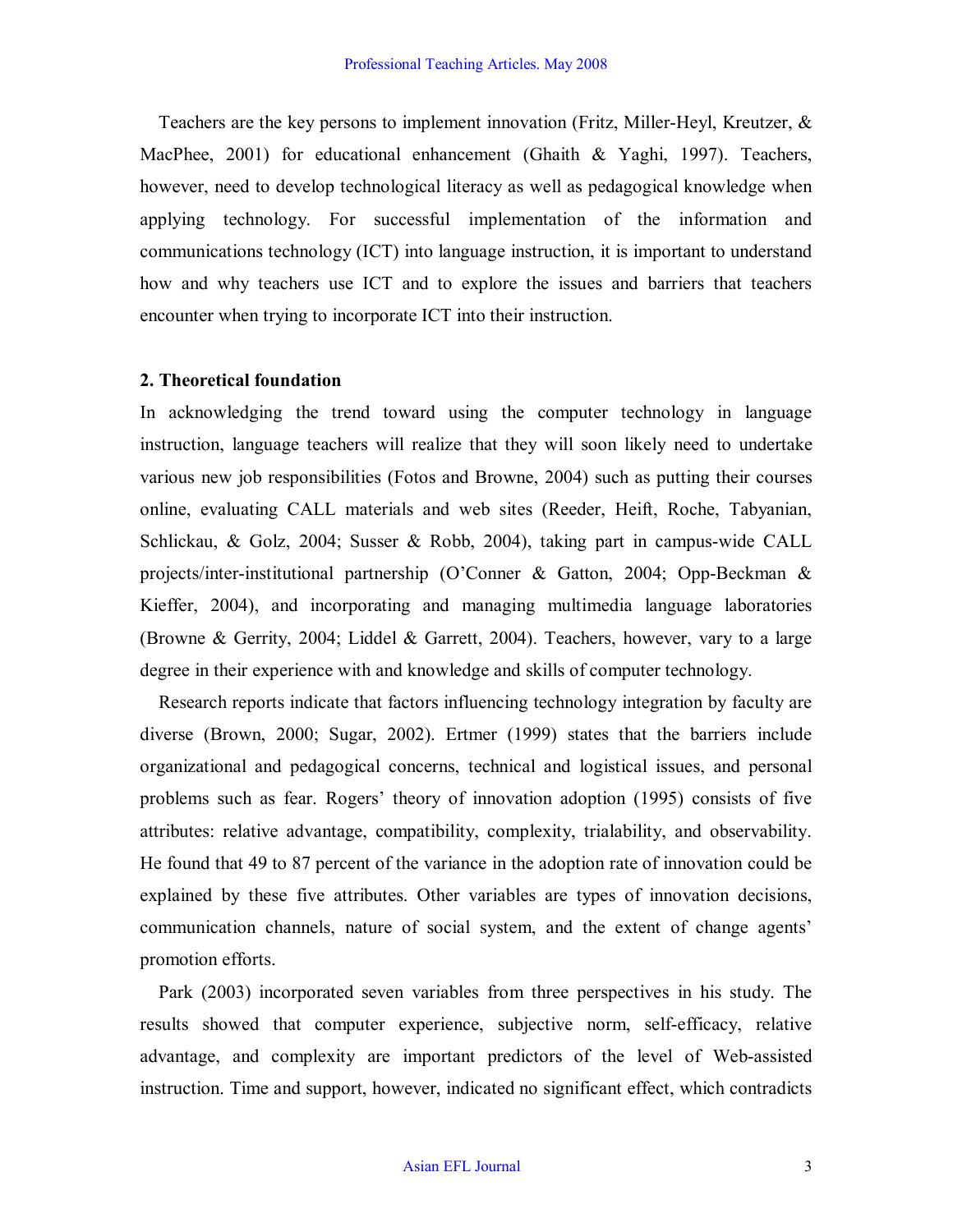Park's qualitative findings. When teachers feel seriously uncertain about performing tasks or have doubts about their performance achievement, they are unlikely to try innovation and they are unwilling to put much time and effort into it (Park, 2003). Limited time and heavy workload may inhibit teachers from implementation.

Teachers want to know if they can integrate the computer technology with education in ways that effectively link with the content of curriculum as well as the different components and stages of the learning process. In one study, teachers expressed a need for understanding the potential of technologies and the appropriate pedagogy for technology integration with regard to the fit of each with their personal philosophies of teaching and learning (Weasenforth, Biesenbach-Lucas, & Meloni, 2002).

Moreover, with the rapid growth of innovative technologies, teachers need to keep abreast of technological innovation so that they can know where to retrieve information and obtain resources and tools (Browne, Maeers, & Cooper, 2000). Modern technologies are not as easy to grasp as traditional technologies were, many of which only required 'push the button' skills to operate (Bates, 2001). Therefore, teachers may feel tremendous pressure about mastering the use of computer technologies in the first place and then later may find it difficult to keep abreast of technological changes (Davies, 2003).

Teachers need opportunities to expand their knowledge, to try out innovative methods, to exchange ideas with experts and their peers, and to refine their skills so they may more quickly respond to the new developments in their fields (Browne, Maeers, & Cooper, 2000). Interdisciplinary teams can solve problems together, allow team members to benefit from their colleagues' ideas and foster the sharing of materials (Johnson  $\&$ Johnson, 2004).

Teachers are not only concerned about where to retrieve information and resources and how to obtain knowledge and skills about technological innovation. They are also concerned about how to integrate new technology into instruction and how to take the most advantage of it (Chen, 2003). Most one-time workshops just teach teachers skills using a specific software program without demonstrating good and appropriate teaching strategies and without changing teachers' behavior (Buckley, 2002; Koehler, Mishra, Hershey, & Peruski, 2004). Therefore, teachers are likely to feel inadequate and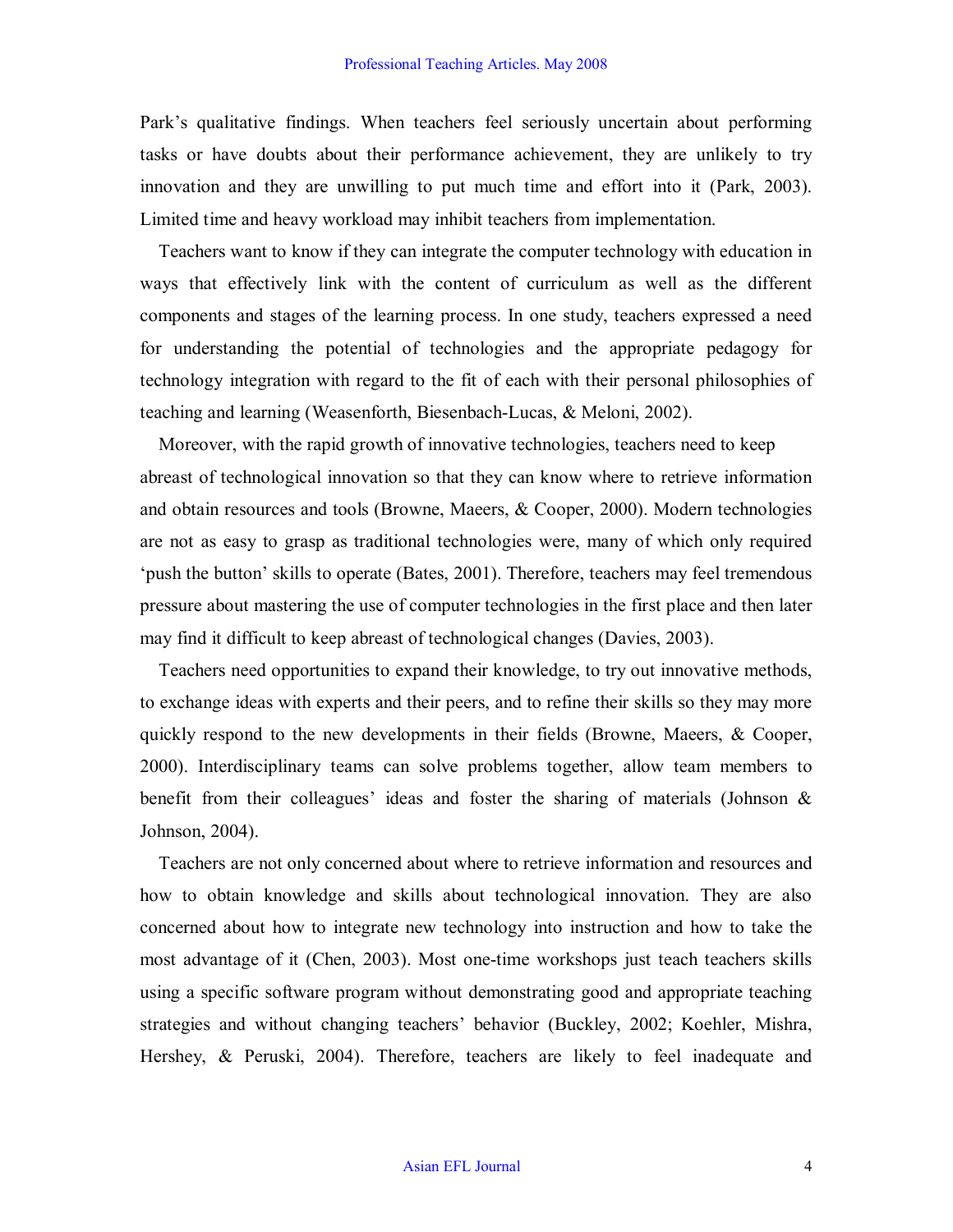incompetent with respect to technology integration, and they may feel uncertain about whether it will enhance student learning.

Research reveals that there are a variety of administrative challenges and complicated problems facing teachers in all areas including language instruction in computer technology application. Understanding organizational culture is crucial for institutional change (Finley  $\&$  Hartman, 2004). Three barriers that keep college leaders from establishing an environment that allows teachers to take advantage of technology resources include the needs for appropriate 1) planning and budgeting for instructional technology, 2) organizational structures and communication, and 3) faculty rewards and incentives (Epper, 2001, p.9).

Epper (2001) pointed out trends and issues underlying the need for faculty instructional development. These include increased technology use due to social and economic influence, flexible approaches to teaching and learning on-demand, a new and different picture of competition in higher education (Flowers, Pascarella, & Pierson, 2000; Kuh & Vesper, 1999; Pascarella & Terenzini, 1998), and the potential of technology use to improve teaching and learning (Epper, 2001). As higher education is preparing students for future markets, teachers should be equipped with the necessary knowledge and skills to meet the needs of the students in the millennium (Pascarella & Terenzini, 1998; Smith, 2002) and to follow along with the trends of a global knowledge-economics society.

Recent studies have highlighted many benefits of continuous professional development, including the following:

- · Guiding teachers' understanding of technologies and the potentiality of technology for meaningful instruction (Bullock & Schomberg, 2000;Cavanaugh & Cavanaugh, 2000; Galloway, 2000; Terwindt, 2000)
- Facilitating teachers' acquisition of technological literacy and skills (Browne et al., 2000; Childress & Braswell, 2000; Slobodina, 2000)
- Assisting teachers' know-how for retrieving information and garnering resources and tools (Repman, Carlson, Downs, & Clark, 2000)
- · Improving teachers' abilities for monitoring student progress (Hargrave, Foegen, & Schmidt, 2000)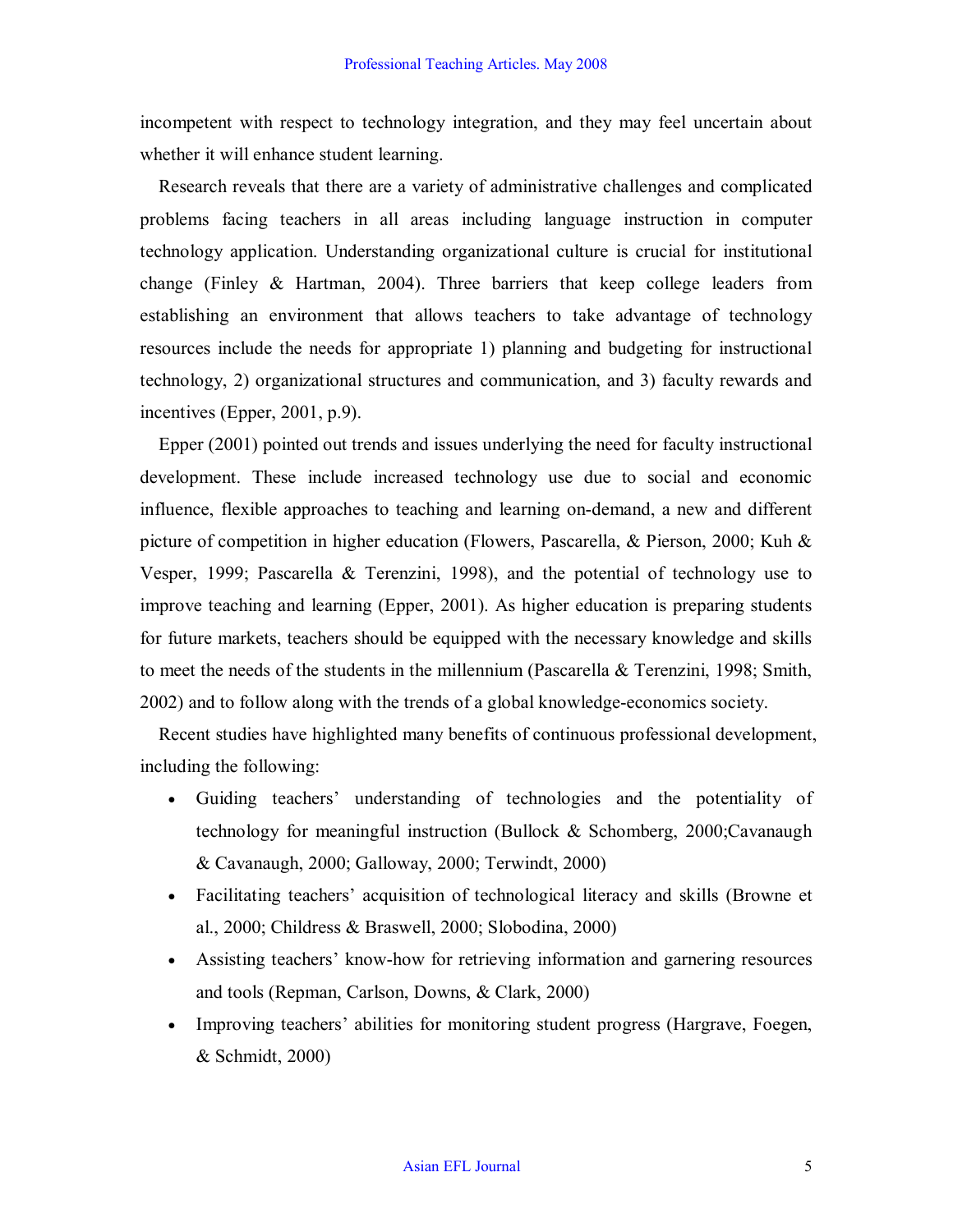The purpose of the study is to understand how and why teachers implement the information and communications technology into their language instruction and to explore the issues and barriers that teachers encounter when trying to incorporate modern technology into their instruction. A basic interpretive qualitative method was employed to address the following three basic research questions:

- 1. How do EFL teachers in northern Taiwanese higher education institutions use ICT in their instructional practices?
- 2. What are their purposes for using ICT in teaching English?
- 3. What are the factors that influence these Taiwanese EFL teachers in the use of ICT and what are the issues and barriers that these EFL teachers encounter when trying to incorporate modern technology into their instruction?

#### **3. Method**

### *3.1. The research design*

To understand how and why EFL teachers integrate ICT into instruction, basic interpretative qualitative study design (Merriam, 2002) was employed. The process, strategies, and data analysis of this qualitative research are all inductive. The qualitative results can provide rich, contextual understanding of certain findings and strengthen a detailed/in-depth understanding of a certain problem. According to Merriam (2002), the qualitative study is designed to "uncover or discover the meaning people have constructed about a particular phenomenon. The researcher wants to obtain an in-depth understanding of a phenomenon, an individual, a situation. …They want to know how people do things" (p.19).

Qualitative data collection via interviews serves several purposes: These teachers' replies allow insight into different levels of ICT and allow the researcher to understand how these teachers have applied ICT, and whether the results corroborate the findings from previous studies. Their replies also allow the researcher to explore whether there are other factors that influence teachers' use of ICT (than those included in the literature) and to determine teachers' purposes for using ICT. The purpose of the qualitative study is to explore "what" factors influence these teachers' use of modern technologies and to explain "how" and "why" they use these technologies. The researcher conducted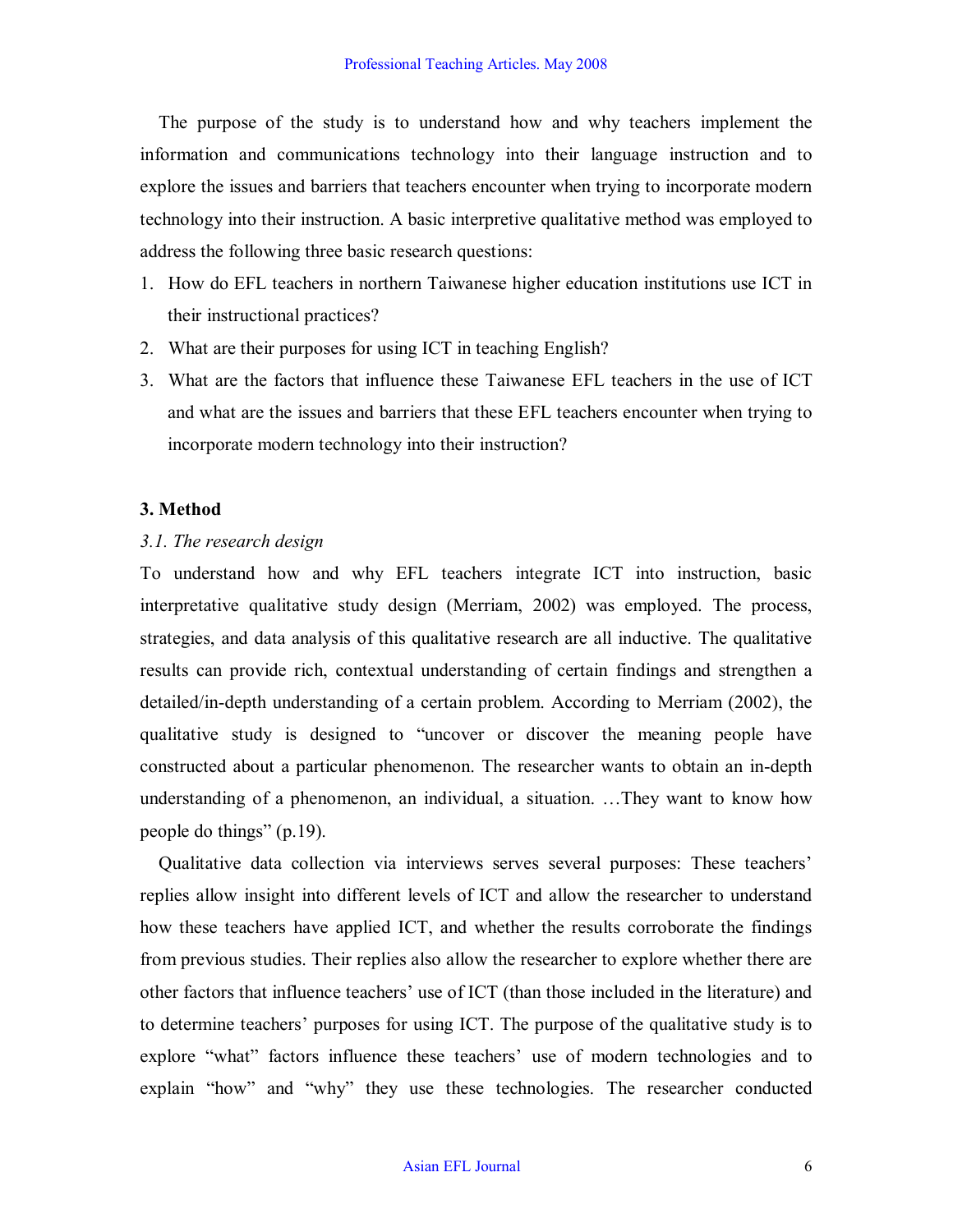interviews to obtain information that is more complete and to gain an indepth understanding of the issues (Gall, Gall, & Borg, 2003).

## *3.2. Participants*

Non–random samples were selected purposefully in this qualitative study. Participants were located through the researcher's professional networks. Twenty-two teachers were interviewed. Most of the teachers interviewed were referred to the author by other teachers based on their use of computer technologies as a teaching tool and two were known personally to the researcher. These 22 teachers, 11 male and 11 female teachers, were from 16 northern different universities and colleges. Six were from national universities whereas the rest are from private ones (70% of Taiwanese higher education institutions are private). Teachers who extensively use computer technology include those who have taught CALL courses in their institutions or who have publications on the use of computer technology. These teachers may also have their own Web sites or may have received grants for conducting national projects or institutional research related to technology application into instruction.

## *3.3. Research instrument*

*The interview protocol. A*n interview protocol was prepared for the interviews with selected teachers. That is, specific questions (e.g., What is your purpose of integrating the information and communications technology into your instruction?) for the interview were prepared prior to the interviews. The interview protocol was developed based on reviewing literature and on the research questions. The researcher consulted experts in the fields of both language and technology to revise the interview protocol (see Appendix).

## *3.4. Data collection and analysis*

The interviews were digitally recorded, transcribed verbatim, and then translated into English for data analysis. All teachers except one were interviewed in person. The interviews lasted from an hour to an hour and a half. Due to a time conflict, one teacher was interviewed by telephone during a call lasting forty-five minutes.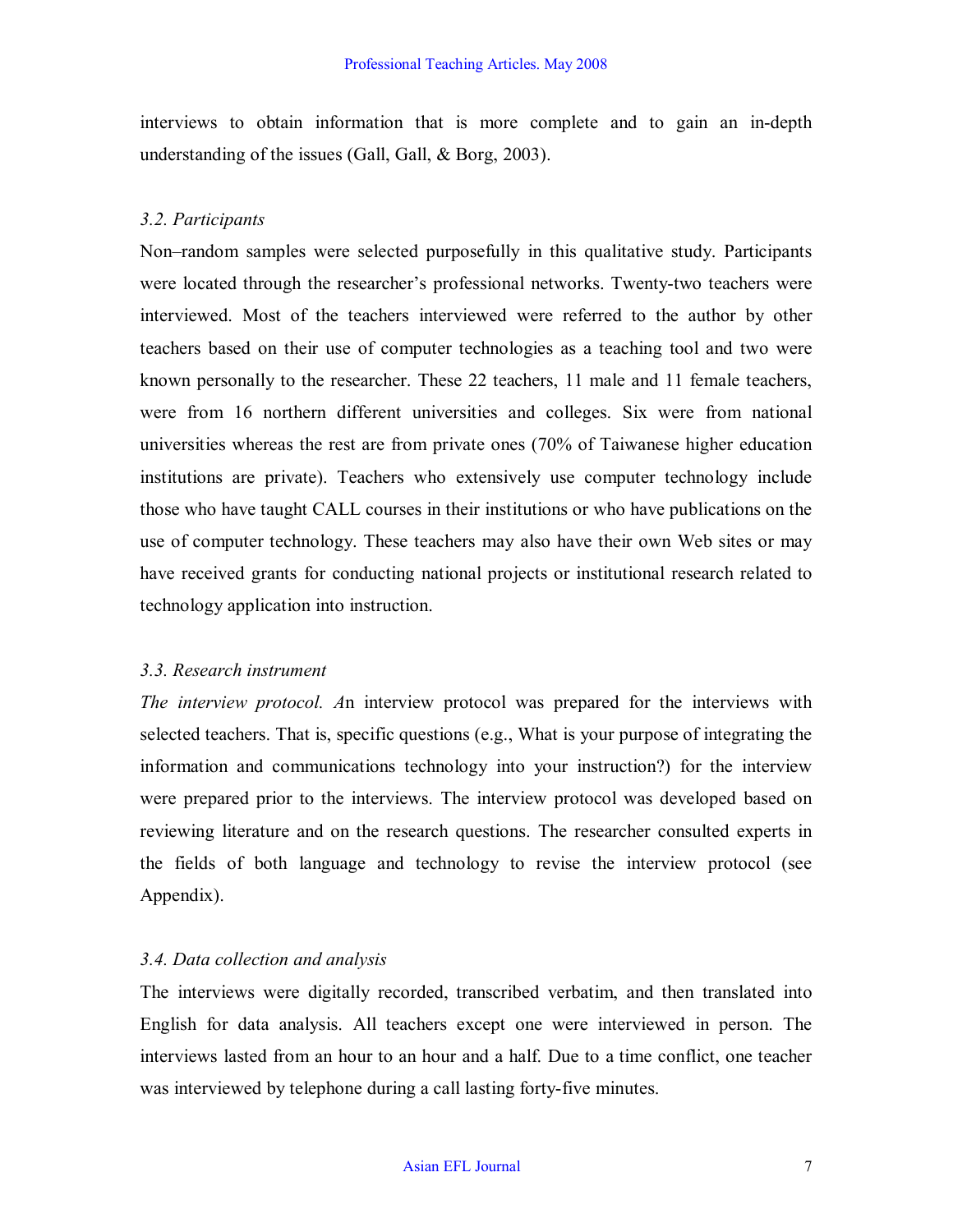As the study intends to discover and understand the meaning that the use of information and communications technology has for the participants, data were gathered to build concepts and theories instead of being tested in a positivist study. According to Merriam (2002), "Typically, findings inductively derived from the data in a qualitative study are in the form of themes, categories, typologies, concepts, tentative hypotheses, and even substantive theory" (p.5). Therefore, the data are analyzed to identify whether there are recurring patterns or common themes among these participants. An initial analysis was done after each interview. By using a constant comparative method, data were coded and recoded until themes emerged (Yin, 2003).

### **4. Findings**

A number of themes and patterns emerged from these 22 interviews. These themes/patterns include how teachers use ICT, their purposes for using ICT; the parameters influencing their use of ICT; and the issues and barriers aiding or detracting from their integration of ICT into their instructional practices. Pseudonyms are given to them for confidentiality purposes and to ensure privacy of these teachers.

## *4.1. Research question 1: How do EFL teachers in northern Taiwanese higher education institutions use ICT in their instructional practices?*

*4.1.1. Online materials and Internet resources supplement classroom instruction and expand students' learning opportunities outside the classroom.*

Most teachers only use Internet resources as a source of supplementary materials. These teachers think class time is limited and they feel they do not teach enough during the class period. They want students to have more opportunities to learn and obtain more knowledge and skills and they expect students to practice more after class, especially for skills such as pronunciation learning. As classes at Taiwanese higher education institutions generally are very large, large class size can hamper language instruction, and these teachers agree that the Internet provides a good tool for teachers to expand students' learning outside their classroom. This flexibility not only applies to expanding where the students can learn but also provides the flexibility for engaging a broader spectrum of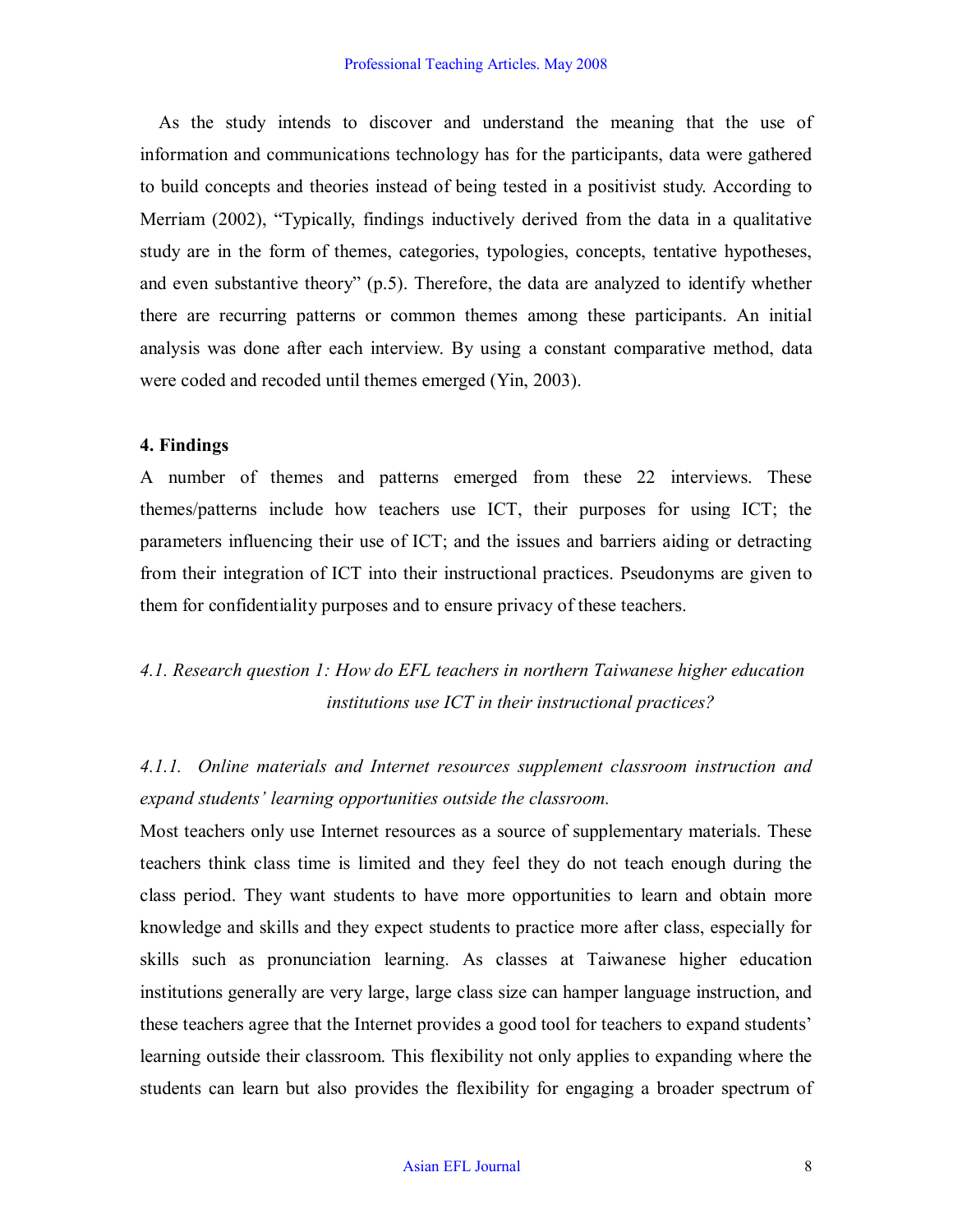students such as different proficiency levels and students who are away from class because of extended illness.

Sue-chin said, "My online learning materials are mainly supplementary. I wanted to use the Internet to provide more opportunities for my students to learn. I use PowerPoint to present materials and interactive exercises making tool, Hot Potatoes to create exercises and activities. I put all my handouts and notes online for my conversation class students to preview and review."

Tsun-hisang thinks that modern technology provides good practice for students' listening comprehension. As a bonus, students like to use the Internet because they get to discuss things with it. Chung-hsiang noted that, "By using the Internet, the teacher provides many opportunities for students to learn beyond the classroom and after class. It is self-directed learning for students, unlimited by time and space. In addition, the fixed time in the classroom may not be suitable for those who don't feel well or who are physically tired.

Hsin-Yin sometimes makes use of online discussion board. She stated, "I spent additional time explaining theories and more clearly expositing writing strategies. By putting my materials on the Web, I provide my students more opportunities to review after class. Information and communications technology also provides chances for those who don't feel well and did not come to class to learn."

## *4.1.2. Internet resources are applied to the listening aspects of the language instruction curriculum.*

These teachers use the Internet resources most to develop their students' listening skills. While many teachers would agree that language learning usually starts from listening, in the past they often had to rely on reading as an instructional method due to large class sizes. As a result, students often did not get many chances to listen and speak. Many online listening materials allow students to practice listening. Most teachers take advantage of online broadcasts as listening materials. Free recording software is also available for teachers to edit audio files.

YuChu, who earned a degree in Instructional Systems Technology in the US described her classes as follows: "I bring my students in my listening class to the world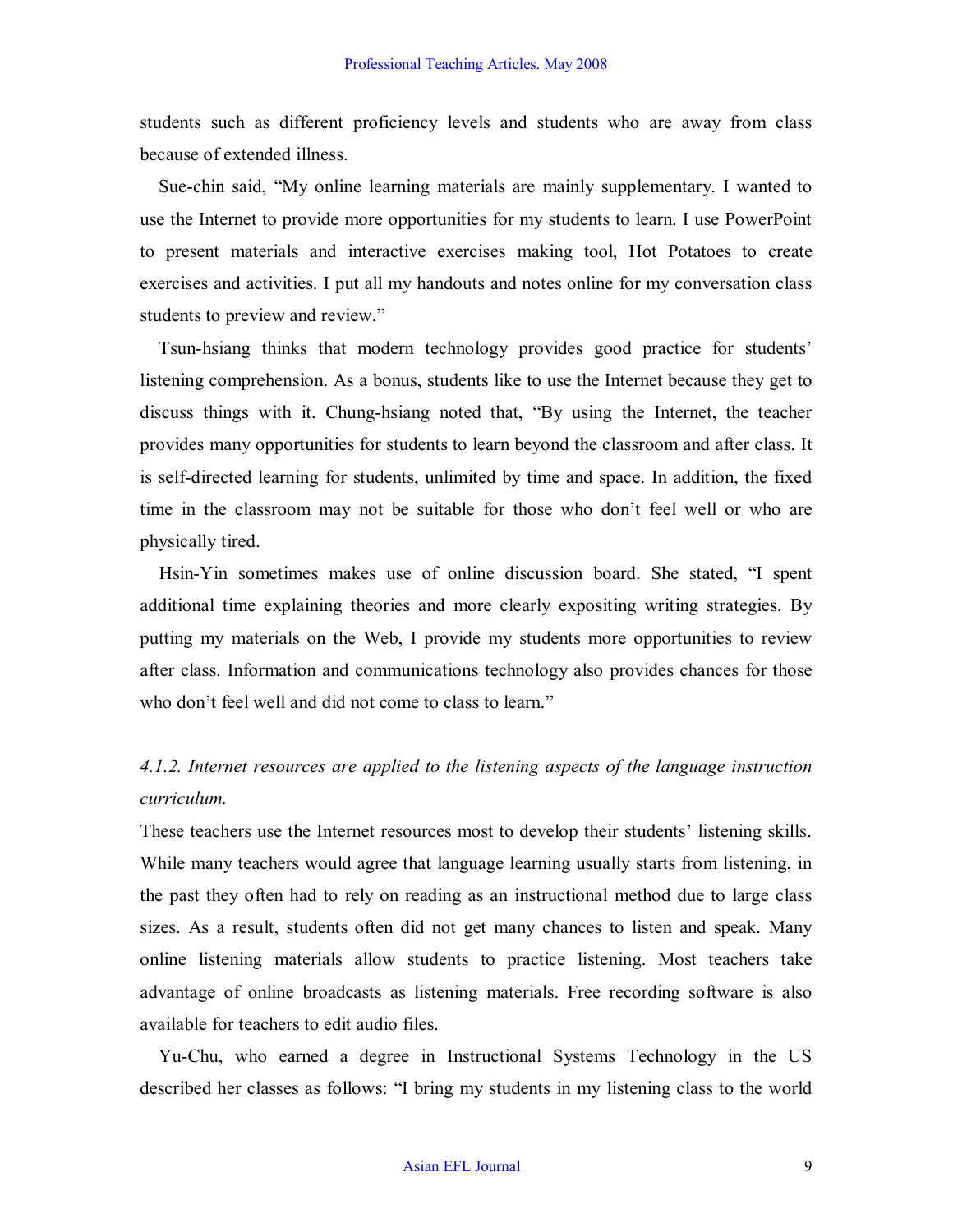by using ICT. In the beginning, I guided my students to resources links. I showed them how to find an online feature with the famous Taiwanese film Director Li Ann's complimentary remarks when he received an award. This feature was not available on domestic broadcasting stations. After a few such demonstrations, my students began exploring the Internet by themselves. I asked them to bring two news items for discussion, each time when class met. I asked my students to share what they have heard along with their opinions, with their classmates. Students can listen to the news they chose as many times as needed, based on their learning pace. I encouraged students to listen to CBS (Columbia Broadcasting System) news, which is free. Before listening to CBS news, students are introduced to an online listening resource called 'Randall's ESL Cyber Listening Lab,' which features three listening comprehension levels. They gradually are able to listen to CBS, which requires a higher level of listening comprehension."

Jung-shan, an active Web-user said, "In my listening course, I built a self-learning virtual environment for my students for these reasons. First, classtime is limited; students only meet once a week for two hours. Second, classroom instruction is less interactive. Third, my class-size is large and fourth, there is a broad variation in students' proficiency levels. Students need a lot of time doing self-learning to improve themselves. So, I have taken advantage of the instructional platform that my university provided and put all my materials on it. Students can learn anytime and at their own pace. They can listen as many times as they want to a session that I might have time to play only once in class."

#### *4.1.3. ICTbased instruction is primarily in the experimental phase.*

The teachers I interviewed also incorporate ICT into curricular areas other than listening. Most teachers classify their current instructional phase as experimental. For example, Tsun-hsiang uses a voice board for his students to record their speech which he then posts on the Web to share with the other classmates. Another teacher, Chung-cheng, uses a discussion board to teach translation. He asks his students to exchange ideas via this board before they do translation assignments. Still another teacher, Wan-ju, applies online analytical tools in a graduate course in which students analyze journals and do corpus analysis. These teachers are interested in incorporating the available Internet tools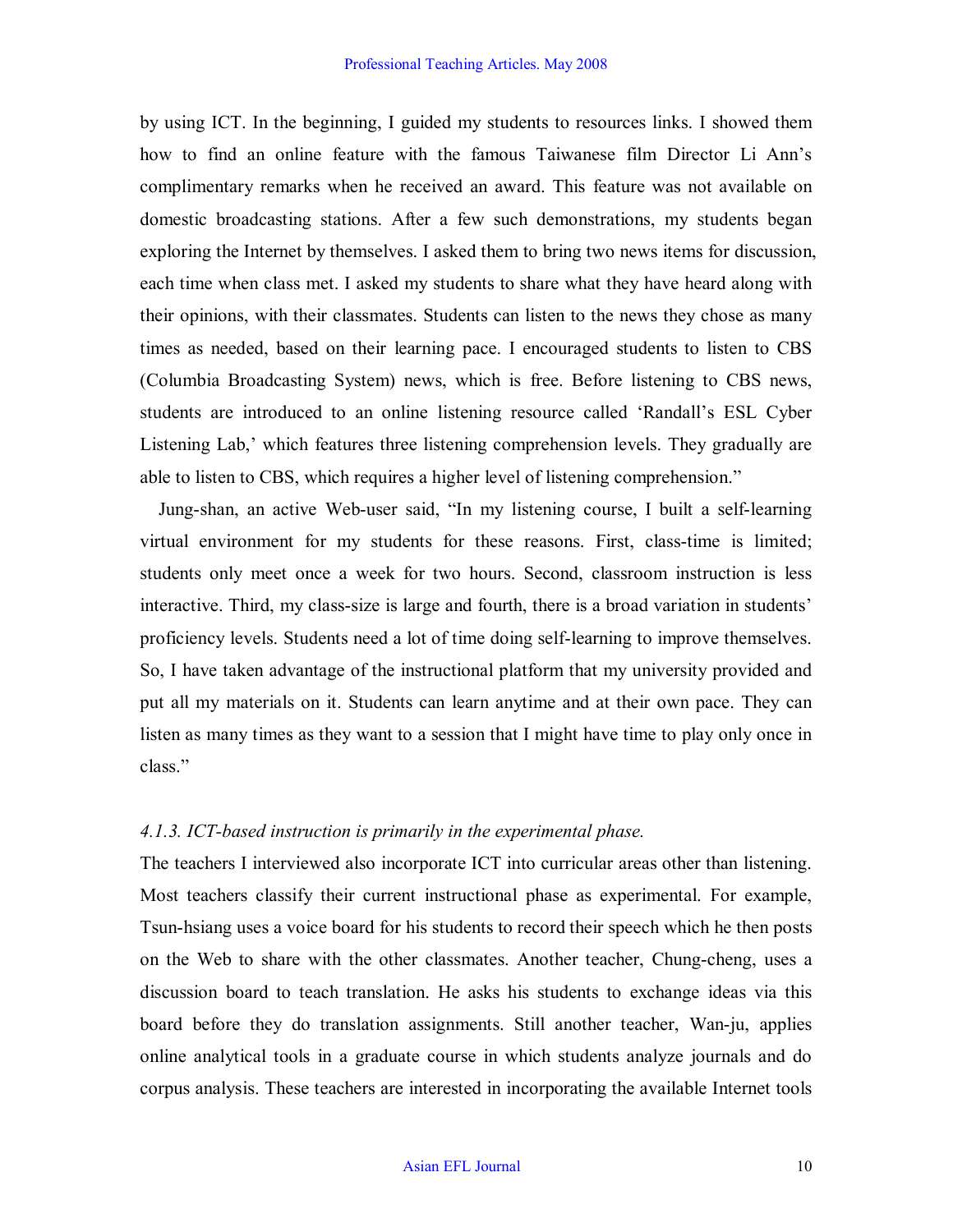and resources to create online learning activities on their own. While they have not evaluated the effectiveness of students' learning outcomes, these teachers are implementing strategies to actively engage their students in learning.

#### *4.1.4. Blended teaching is a trend.*

Language teachers are increasingly experimenting with English for Academic Purposes (EAP) courses with blended teaching, to see if this is an effective method for teaching foreign languages.

For one model in blended teaching, every other week students alternately complete online lessons or attend classes. A few teachers have already begun using blended teaching in their institutions for the convenience of evening and weekend students. These students are nontraditional students who have a full-time job in addition to attending classes. Therefore, blended teaching meets the need of these students. Chia-chin said that she has done this for two years and so far students are quite satisfied. Her students highly value the convenience of this type of teaching. However, Chia-chin does not think blended teaching is necessary for daytime students because they are full-time students, so she prefers to see them face-to-face, and often.

Wan-ju said that he was, "…teaching an English for Academic Purposes course, which is a blended teaching for writing course offered for preservice English majors of the graduate school. Students analyze journals and do corpus analysis. Both online and textual materials are used for the course. They alternately learn in different settings – mostly in a regular classroom and sometimes in the computer lab. While staying in the computer lab, students do some online activities."

## *4.2. Research question 2: What are their purposes for using the ICT in teaching English?*

Just as the teachers interviewed use the information and communications technology differently, they also use modern technologies for different purposes.

#### *4.2.1. Enhance students' motivation and interest*

Most teachers try innovative teaching to increase students' interest in learning and enhance their motivation. Tsun-hsiang and Chung-cheng are two good examples. In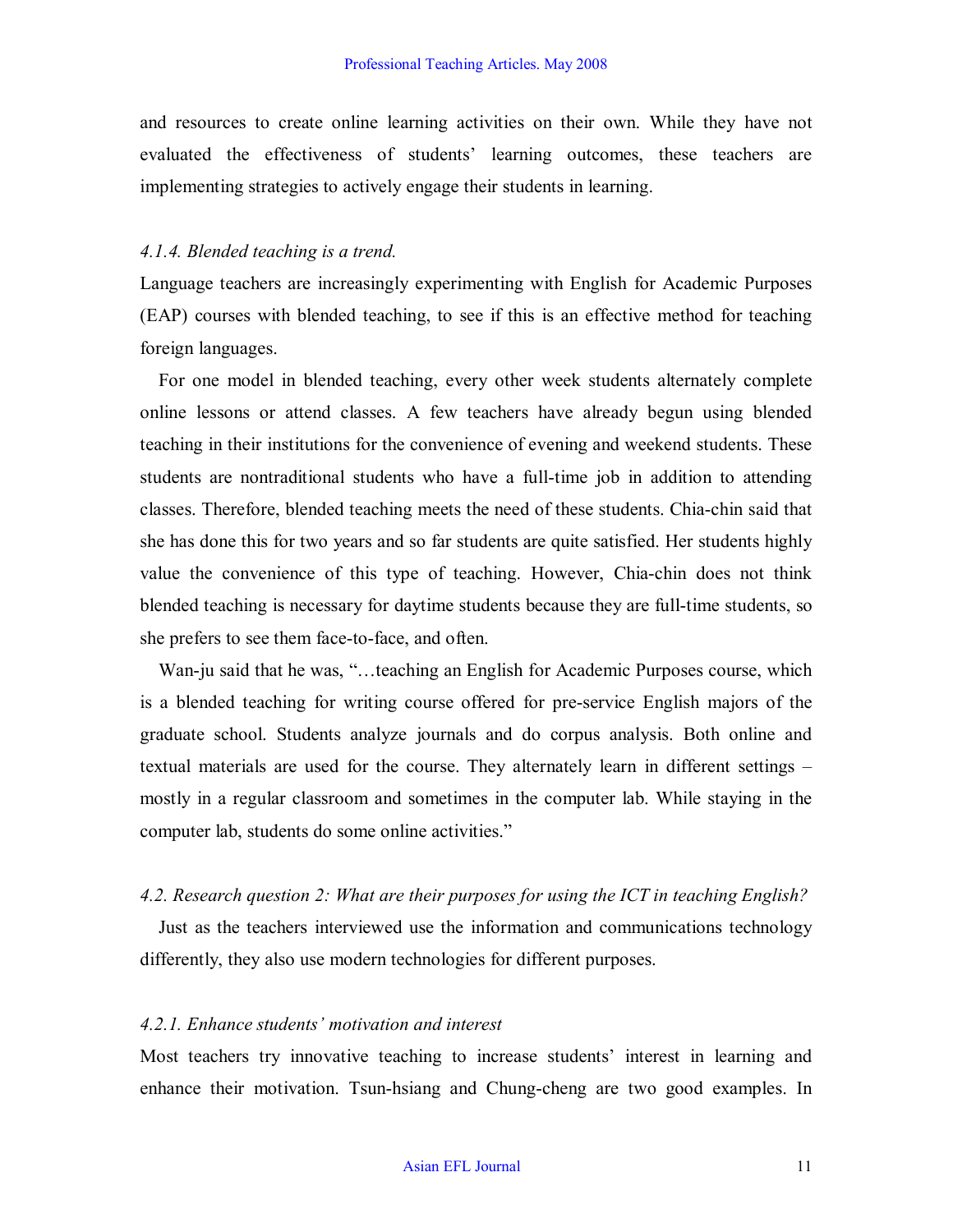Chung-cheng's translation course, he asks students to discuss their assignments via a discussion board, whereas in Tsun-hsiang's listening  $\&$  speaking course, he asks students to record their speech on different topics via a voice board each week.

For Chung-cheng's translation class, he posts assignments and sets up a discussion area online each week. Chung-cheng feels the increased interaction of the discussion board breaks with tradition and makes his translation course more interesting. He said, "My major motivation of using online tools was that most students did not enjoy translation at all in the past. Teachers would often hear that translation is a boring course. My students love discussing their ideas before they do translations on their own."

Chia-hsiang noted that, "It is excellent that students feel at home with digital resources and that using these resources motivate them in learning…They are also motivated because they can help me with hardware and software. They are often very expert. They help me make proper choices in popup windows and they help me adjust displays. They also find and download helpful software support often during lessons. When they can help with technical support, it builds classroom affiliation."

#### *4.2.2. Provide variety for instruction and commitment to continuous innovation*

Innovative teachers would use any strategies, try any methods, and apply any media to be creative in their instruction. So, most teachers stated that they use ICT to provide variety. Yu-Chu said, "I view the computer technology as a tool to provide variety for my students." In addition, Tsun-hsiang noted that, "I continually look for innovative ways to use ICT in my instruction."

Ting-fung stated, "Teaching is art and vivid instruction is necessary." However, one senior teacher recognized the trend in using modern technology in instructional practices but still doubted whether such innovations would affect students' learning.

#### *4.2.3. Provide authentic, updated, and multimedia instructional materials*

Audio-visual aids are important for language teaching and learning. Hyperlinks allow the integration of graphic, audio, visual, and text materials, which facilitates teaching culture and has brought convenience for language teaching and learning such as listening and reading. Teachers can easily take advantage of many authentic materials offered on the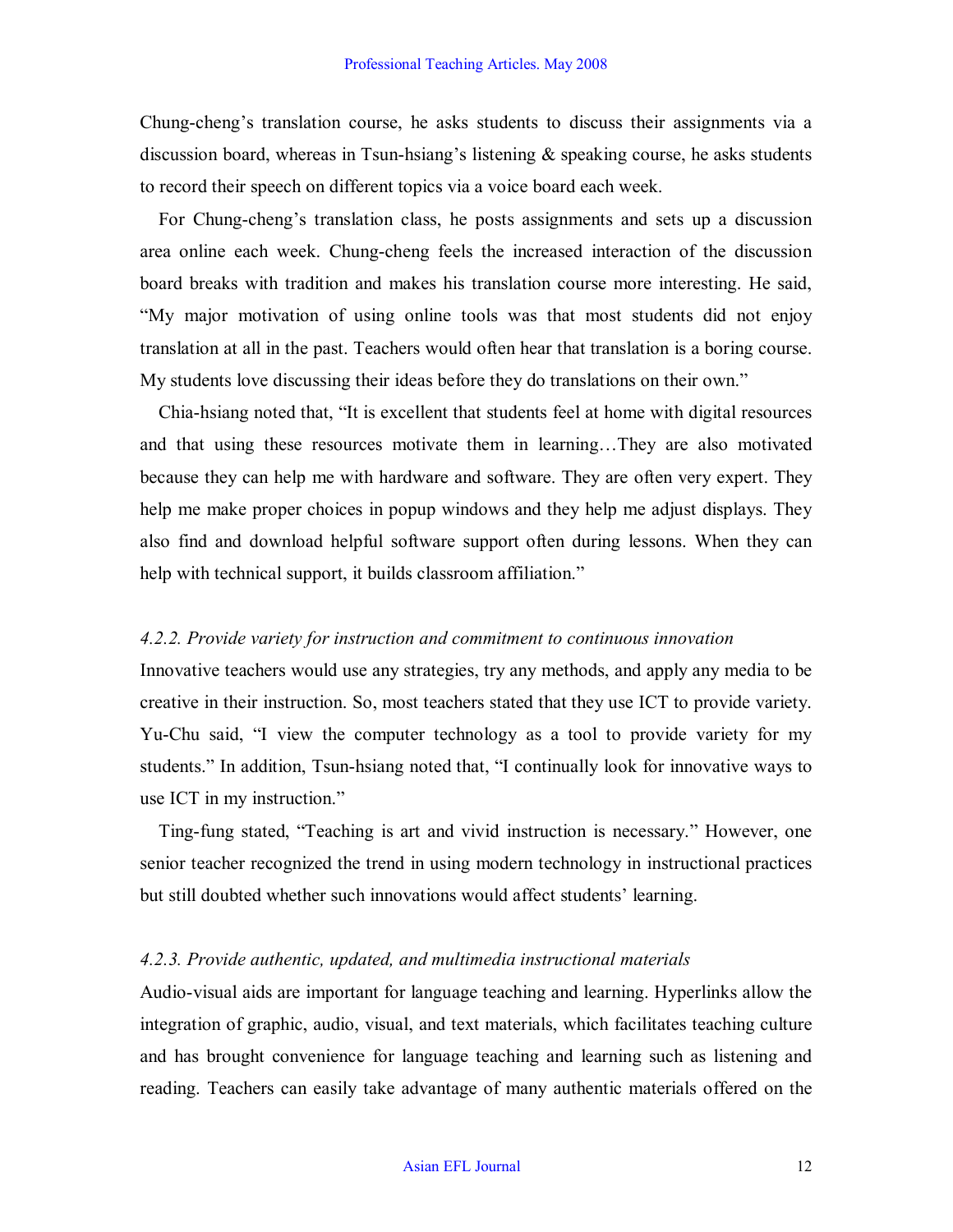World Wide Web. Tsung-hsiang feels the Internet provides good resources for listening and speaking teachers. He stated, "While traditional textbooks may be out of date after only a year or so and getting an update may be slow, Internet broadcasts are current, authentic, and multimedia."

Chia-hsiang realizes the benefits of ICT use: autonomous learning, real, comprehensible, easy to use, and providing cultural understanding. Therefore, he thinks ready-made teaching materials to accompany online materials might be good. He also expressed the need for more knowledge about ICT use and more training about copyright laws and sharing online.

#### *4.2.4. Develop students' autonomous learning and lifelong learning*

Autonomous learning has been an issue in education in Taiwan for a long time, and has caused heated debate. This is because in the past keen competition for higher education kept Taiwanese students under pressure to study. When students only value learning as a means to an end, gaining access to higher education, they may be less likely to pursue any type of self-directed learning on their own. Also the long history of this "examination" system" society has resulted in test-oriented instruction and many students study solely for placement (Zeng, 1999). Because the Internet allows ubiquitous instant access to information and communication, many teachers look forward to its use in promoting students' autonomous learning.

Ming-jen integrates ICT into his instruction because of his teaching philosophy. Mingjen said, "Cultivating students' interest in learning and improving their skills in selflearning are extremely important. As class time is always limited, teachers may have difficulty promoting students' habits of self-learning, especially when there are many students in each class. How much effort students put into learning outside the class and how much time they spend practicing are my main concerns. Therefore, I use ICT as a tool for indicating students' self-learning habits after class. I hope by providing various links for resources on the Internet, students can construct their own knowledge by selfexploring and self-discovering."

Lifelong learning has been another long-term goal in Taiwanese higher education. Currently, many institutions encourage teachers to put their courses online so that more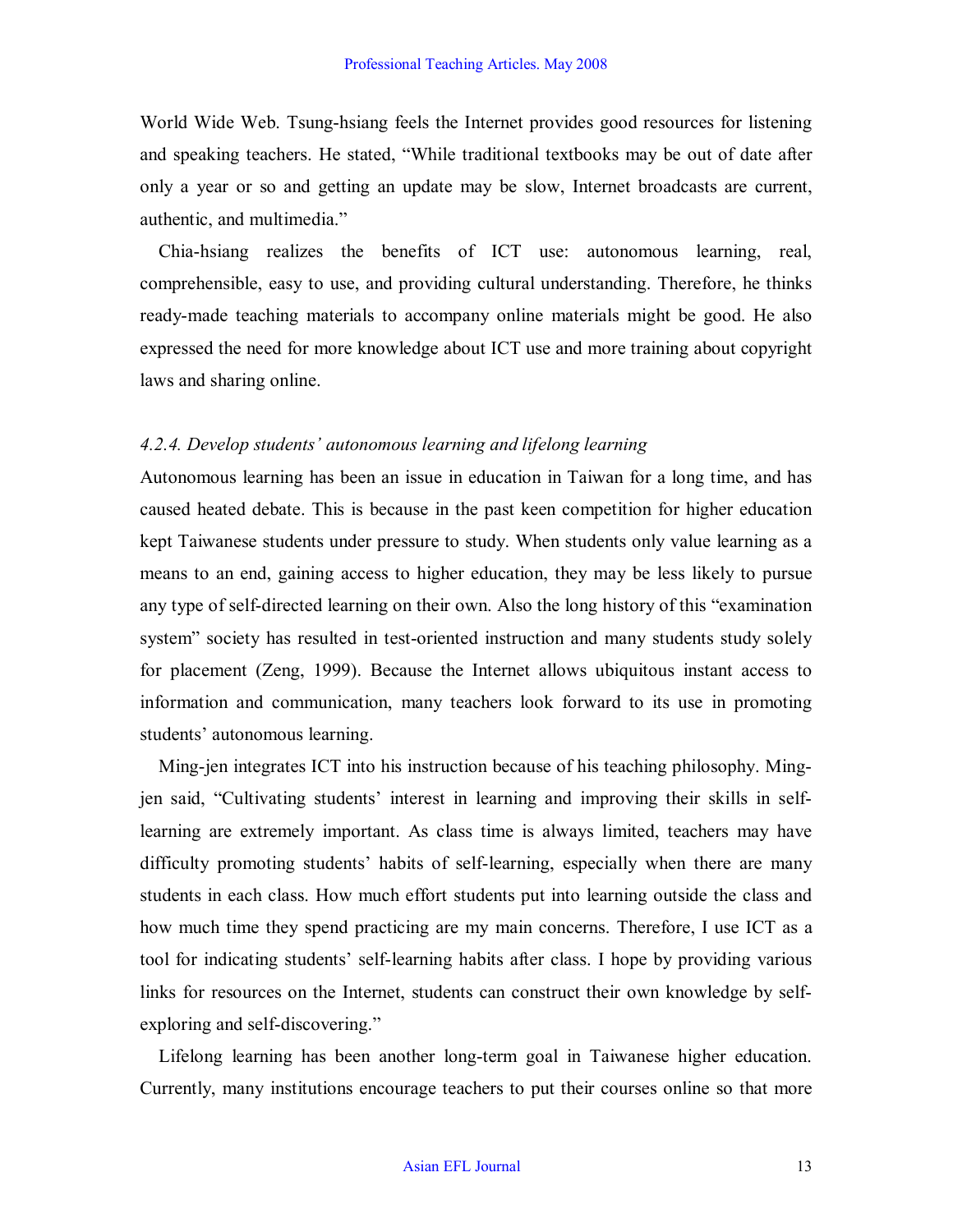adults can return to colleges for further education. Therefore, institutions either purchased course management software or created their own instructional platforms to prepare for these curriculum changes. So, most interviewed teachers got a head start integrating online learning into their current instructional practices. The information and communications technology should allow continuing education goals to be easily reached in the near future.

*4.3. Research question 3: What are the factors that influence these Taiwanese EFL teachers in the use of ICT and what are the issues and barriers that these EFL teachers encounter when trying to incorporate ICT into their instruction?* 

#### *4.3.1. Teacher training*

Teacher training is crucial for technology integration into language instruction. Those who obtained a technology-related degree felt that it is much easier for them to know where the resources are and to know how to use them, compared to other EFL teachers. Yuchu said, "I don't think the creation of online activities and online materials is time consuming, partly because my educational background has prepared me and partly because I did not ask everything to be perfect."

Ming-jen believes that most teachers in his university would like to take advantage of computer technology to assist with their instruction, but the barriers are education and resources. He doesn't like the word "barriers." He prefers "thresholds." He explained, "I believe that to be able to use and understand technology is the learning threshold, whereas to obtain the technology is the money and energy threshold. As long as they can pass these thresholds, I feel teachers will use technology for teaching. This is also a process of education for teachers."

Currently, most institutions regularly offer workshops for teachers to familiarize with the course management software they purchase or design. Teachers can use these tools for editing their materials and publishing them online. They encourage teachers to put their materials online to prepare for the long-term goal of institutional development. These innovative teachers are able to make use of these facilities and integrate ICT into their current instructional practices in various curricular areas. Only recently a course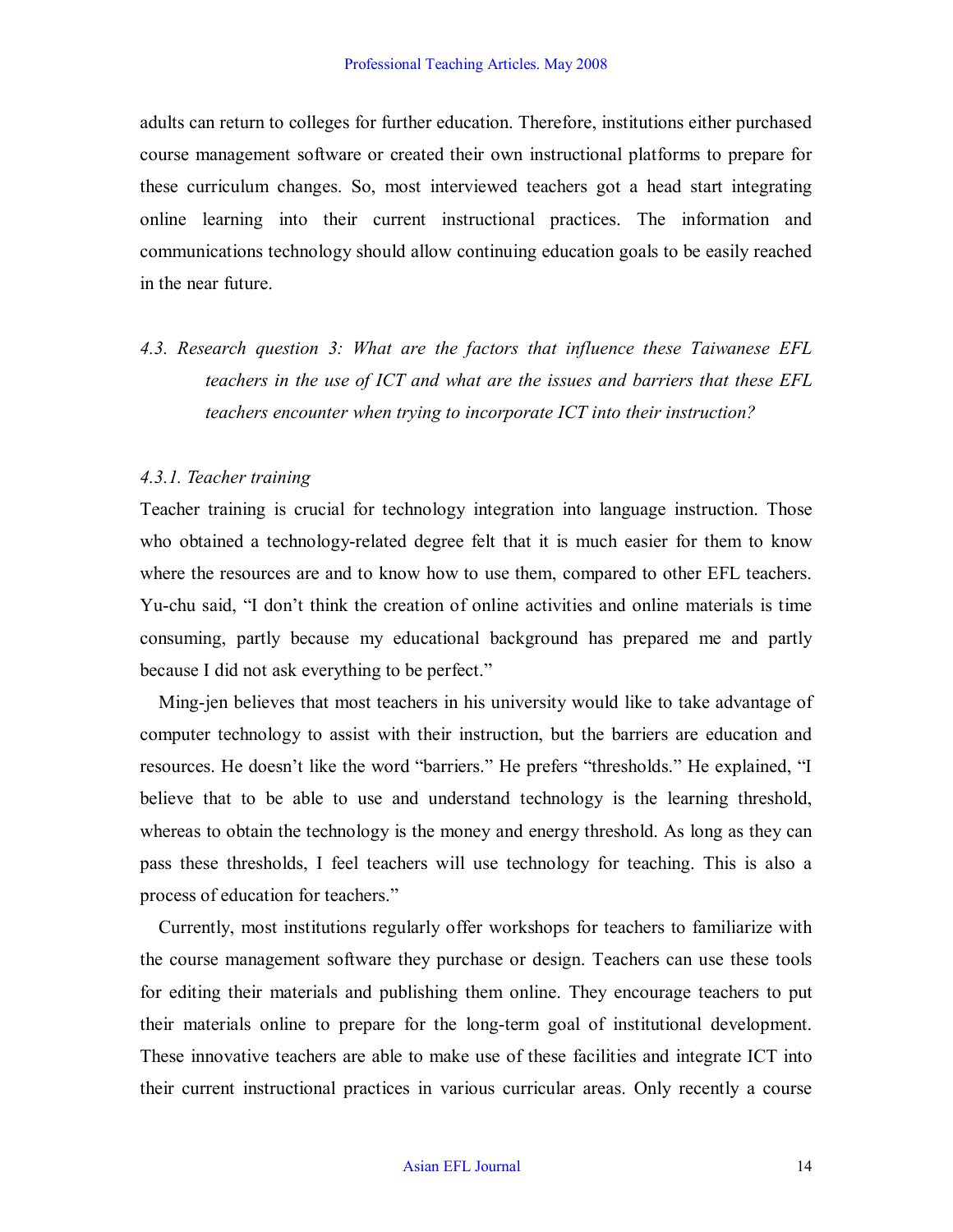titled 'Computer-assisted Language Learning' was contained in the pre-service teachertraining program at most universities and colleges. Accordingly, CALL is new to most EFL teachers. Most in-service teachers did not receive  $IT/CALL$  training while they were in their college pre-service training program. These teachers should rely on handy resources to create their technology lessons.

#### *A.3.2. Preparation for long-term goals of their institution*

Digitalization of courses seems to be a common long-term goal for higher education institutional development in Taiwan. In the short term, funds are available in the institutions because administrators see online learning as a way to boost their enrollments. However, there is lack of long-term planning and goal setting for technology integration into classrooms. Teachers try to match up their instructional methods with school policies; however, they are unsure whether modern technology implementation is effective or whether it enhances student learning.

Wan-ju stated, "I feel that resources are adequate in my university. However, I wonder about the long-term planning for technology integration. In my view, the school IT personnel have little sense of systematic management when they purchased a new piece of technology. Their response has been to demonstrate the new items to the teachers even though the teachers receive help from their assistants. I have seen many hardware types and platforms come and go and I become reluctant to keep abreast with the changes. Now I just keep up with the materials I use."

#### *4.3.3. Teachers recognizing the trend in integrating ICT into instruction*

All interviewed teachers, including a senior teacher who does not use the computer, recognize the trend toward the use of computer technology in instruction. From a practical standpoint, in dealing with today's students, most teachers said that they should try to keep abreast of modern technologies. In doing so, they will realize the virtual world facing today's students and they will understand more about that world even though teachers themselves may not use ICT in their instruction.

Yuchu agrees that using technology is a trend and feels that future classrooms will be all equipped with modern technological equipment and Internet access. She stated, "Most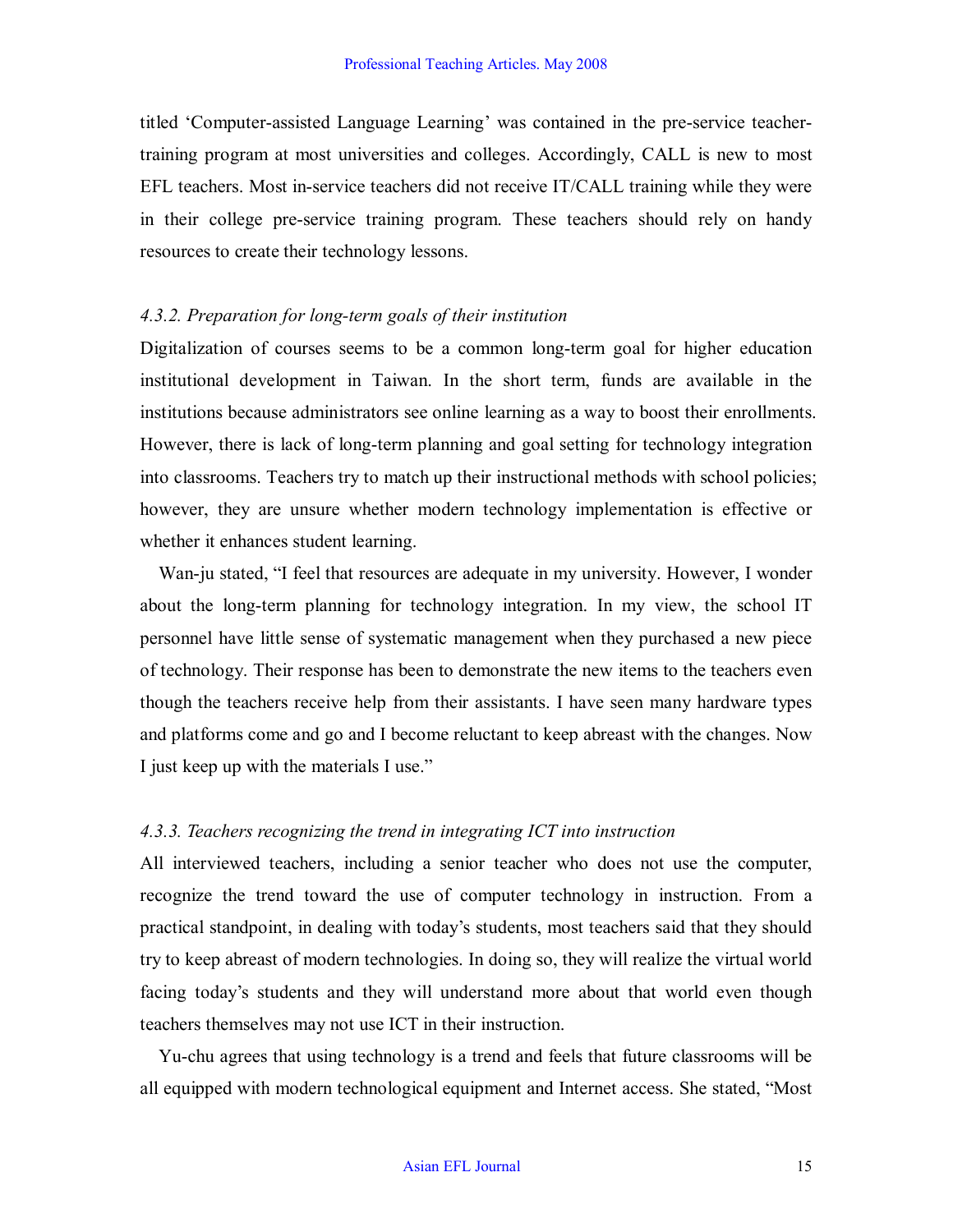students today have grown up online and are quite comfortable in using ICT. I did not believe the myth that ICT-based instruction would absolutely improve students' learning outcomes. I just think it is natural for students to learn this way."

Chihhung's experience in the contemporary world has shown him that technology is a catalyst for change. He has sensed the changes information and communications technology have brought to language teaching and expects the requirements for teachers to increase more and more. He stated, "In case universities require language teachers to take on more responsibilities in the future, I will be more prepared."

#### *4.3.4. Availability*

The idea that there are abundant resources and tools on the Internet, so there is no reason why teachers should not take advantage of them, influences teachers' use of information and communications technology. Once these teachers discovered that ICT can provide resources and tools for them to enrich their instruction, they immediately started applying them.

Tsun-hsiang took several technology-related courses and found them to be quite useful, he noted, "Teachers should take advantage of various types of resources and tools to assist their instruction and enhance students learning since we are not native speakers of English. ICT provides good resources for teachers teaching listening and speaking."

Ming-jen also thinks teachers should absolutely take advantage of ICT. He asserted, "With the Internet, I can upload multimedia materials to my website for my students to retrieve. It's simple, fast, convenient, and provides the best materials. Suppose I found a good book or an article that is free, I definitely would want to share such a resource with my students. With a pdf file, I might only spend three minutes uploading such a book."

### *4.3.5. Relative advantage and environmental concerns.*

Class sizes are usually large in Taiwanese educational settings, so the use of hard-copy documents has long been a burden for institutions, teachers, and the environment. The advantages of electronic documents concluded from the interviews are: 1) Teachers can save paper for notes and handouts; 2) Teachers can share good materials without having to make lots of copies; 3) Providing links to some materials rather than supplying the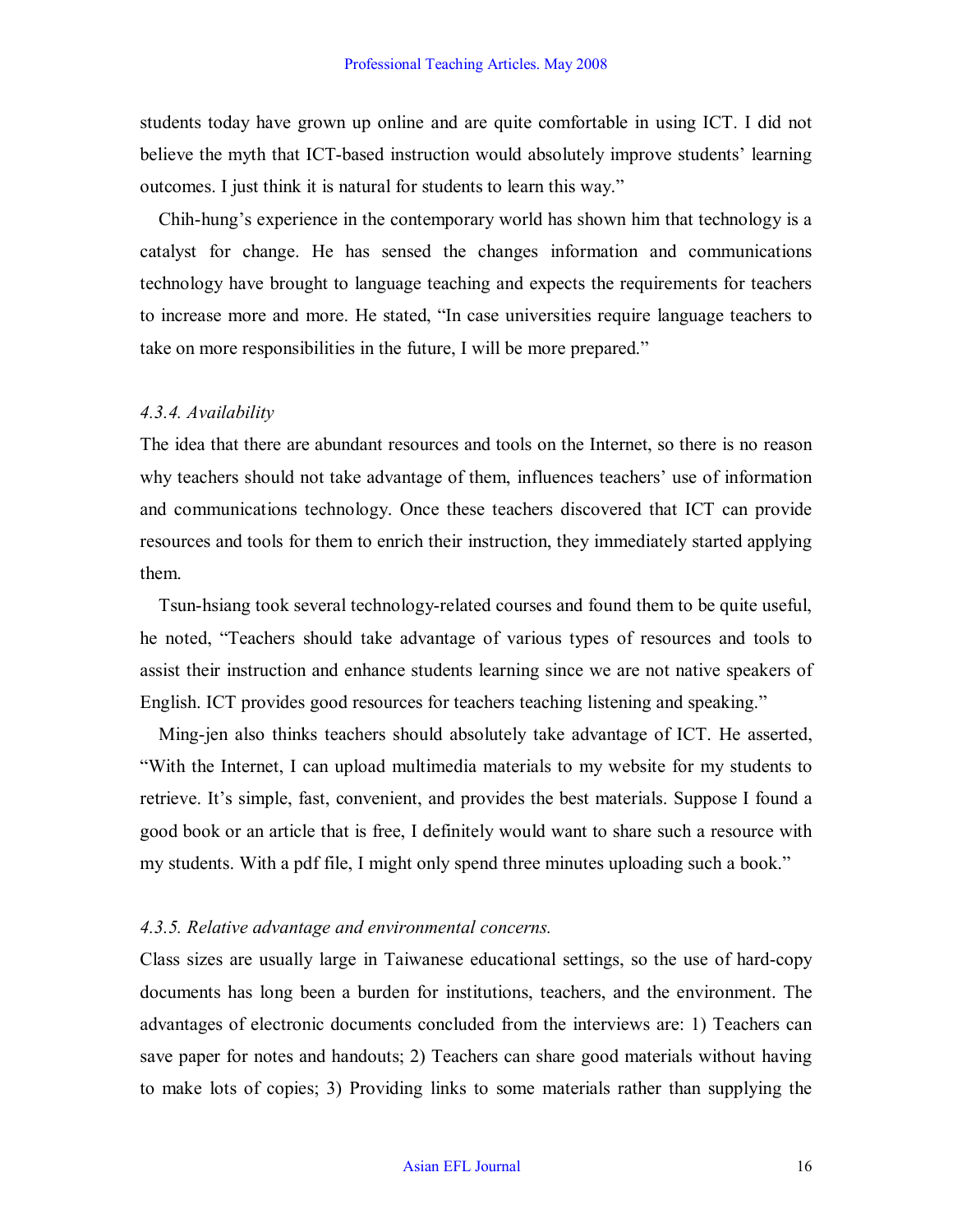materials themselves may circumvent possible copyright infringement. Chih-hung, a parttime teacher, stated, "I find using ICT for instruction is good for the environment because it saves paper. It's also good for teachers because it saves us the work and expense of preparing handouts for large classes."

#### *4.3.6. Time and workload*

Most teachers said that it was really time-consuming to create online learning materials and activities except the two teachers who used materials created by publishers. One teacher said that anything related to computer use takes time. Most interviewed teachers don't mind taking time creating materials or learning new tools, yet teaching load, service, and research take their time. Accordingly, they are hesitant to invest more time on online instructional aids if they are not sure that the activities and materials are effective.

Tsunhisang spent many hours creating online learning activities. He said, "I believe that there must be a voice board when there is a message board. So, I spent considerable time searching for such a tool. The first one I found was so expensive that I couldn't afford it. So, I kept on searching. Finally, I found a voice board that was free and allowed 10 gigabytes of storage. Then I spent much more time evaluating it and uncovering its advantages and disadvantages. Overall, it works fine for my students."

Hsin-yin stated, "I have a great foundation for using technology in teaching, and it may be easier for me than for other teachers who lack my background. I still think preparing the materials is time consuming, especially for a new course. For example, converting materials to html files and getting permission to upload my materials. While textbooks generally provide some activities and exercises for teachers, when I use the computer, I have to design my own worksheets and get them into digital form."

Sue-ching has a positive attitude toward using information and communications technologies and intends to create materials for each of her courses and to develop more online materials. However, she has dropped back on attending workshops during the past two years. She stated, "I don't have time to practice the skills I learn. If I don't immediately apply the skills I learned in the workshop, I will easily forget. In addition, I am not sure of the software taught in the workshop is related and applicable to language teaching. I do not have time to invest on unnecessary training."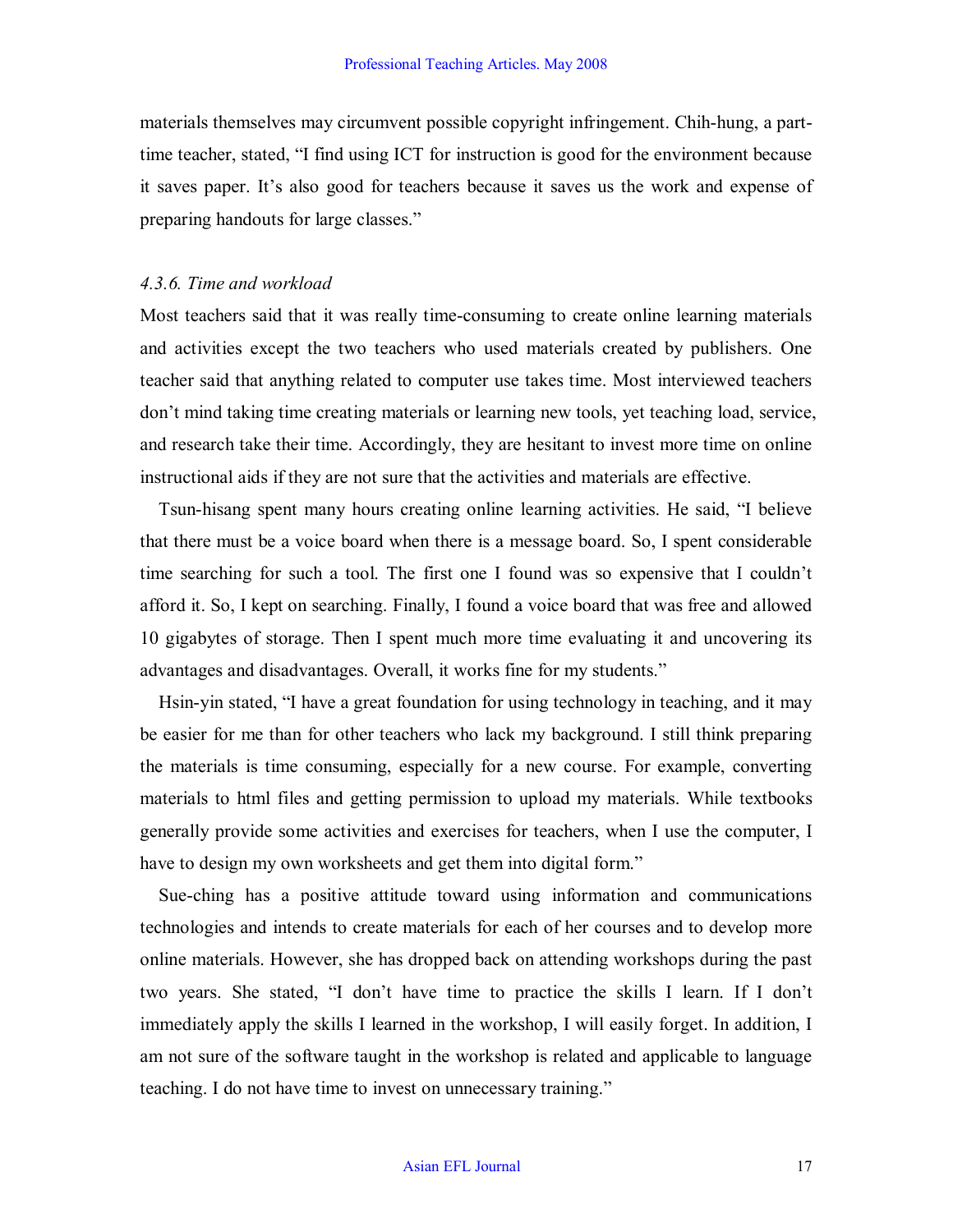Chih-hung believes most teachers have good intentions and would have better capabilities if their colleges offered some courses for teaching the faculty. However, he stated, "I know creating online materials takes a lot of time from my personal trials. Once I created a course but had to abandon it in the middle because the time required for typing the materials and converting the audio files was prohibitive. So developing quicker ways to create online materials and reducing teachers' work loads are both issues."

Chia-hsiang stated, "I've been using a lot of materials from the Internet lately and I really want to use it more, but the problem is time and information. If I had more access to training and convenient facilities, I would probably use it every day, whether in writing or listening/speaking class."

#### *4.3.7. Feelings of uncertainty*

Teachers' feelings of uncertainty will hinder them from using technology. For example, the unforeseen difficulties from technologies have been a concern for most teachers. Suechin stated, "My university is trying hard to meet the needs of its teachers. However, there are still limitations and we have problems with hardware and hackers that are difficult to control. The server doesn't have enough capacity for teachers to put their language learning materials online, and the network often goes down unexpectedly. The network also tends to crash when many students try to turn in assignments at a due date. Teachers can't rely on the university network too much, because the stability of it is sometimes beyond their control." Other feelings of uncertainty include worthiness of time and money investment and efforts.

#### *4.3.8. Institutional support*

Institutional support in the form of commitment to funding is crucial for curricular reform. Availability and maintenance of infrastructure are only one aspect. The online courses still need to be developed and published. Most institutions have provided minimal financial support so far, providing incentives and grants to teachers for developing e learning courses. The teachers developing these courses are doing so in addition to their regular course-loads.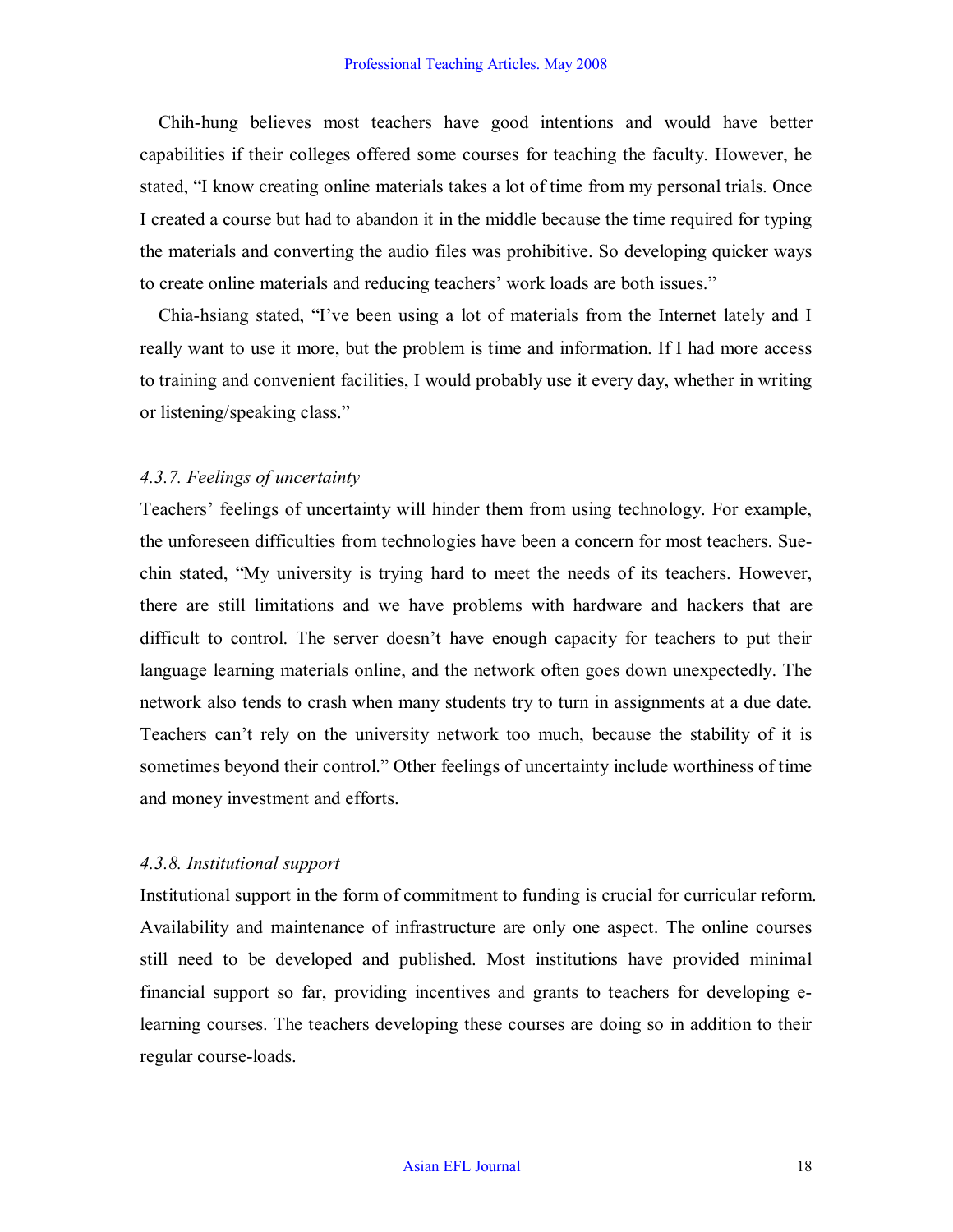Chia-hsiang has found no inherent limitations in using ICT at his university, but barriers exist in good equipment availability in some classrooms. He also needs technical backup, more software and hardware. Above all, he would like to know more about the many technologies such as "Moodle." When he was asked about the need for workshops, materials, encouragement, colleague discussion, and so on, he said, "The technology is great in Taiwan. I feel like I am living in a desert when it comes to support. I'm very, very thirsty."

Ming-jen's university has incentives for faculty who are interested in creating online learning materials in addition to their regular courses. Faculty who do not already use ICTs as part of their instruction can't afford to create online learning materials. He stated, "Compared to the effort and time language teachers spend, the funding is insufficient and only a few teachers apply for it. While there are assistants to help edit files and create Web pages for faculty, in reality, the amount of support these assistants provide is dependent on their individual knowledge and skills. Unless the assistants are fairly knowledgeable, language teachers who do not understand how to use the Internet or its tools may have difficulty getting the necessary steps accomplished. For example, getting a tape converted into an mvw (movie) file."

#### *4.3.9. Cooperation or teamwork*

The design of ICT-based language instruction in most institutions is a solitary activity. Only 3 of the 16 universities and colleges that the interviewees are from have cooperative projects. Tsun-hsiang said, "Teachers at my university do not cooperate on projects, so I just worked on his own." At Chung-cheng's university, no one incorporated ICT into his or her instruction. Chia-hsiang stated, "Sharing things with others is a good idea. Yet, currently there is little interaction among teachers at my university."

In contrast, two leading teachers in Sue-chin's department have embraced integrating technology into their instruction. She said, "These two have initiated several cooperative projects such as the University Excellence Project sponsored by the Ministry of Education (MOE) and have gotten the other teachers involved. These cooperative projects have motivated the other teachers and gotten them familiar with the basic concepts and skills behind ICT instructional techniques. Those teachers who were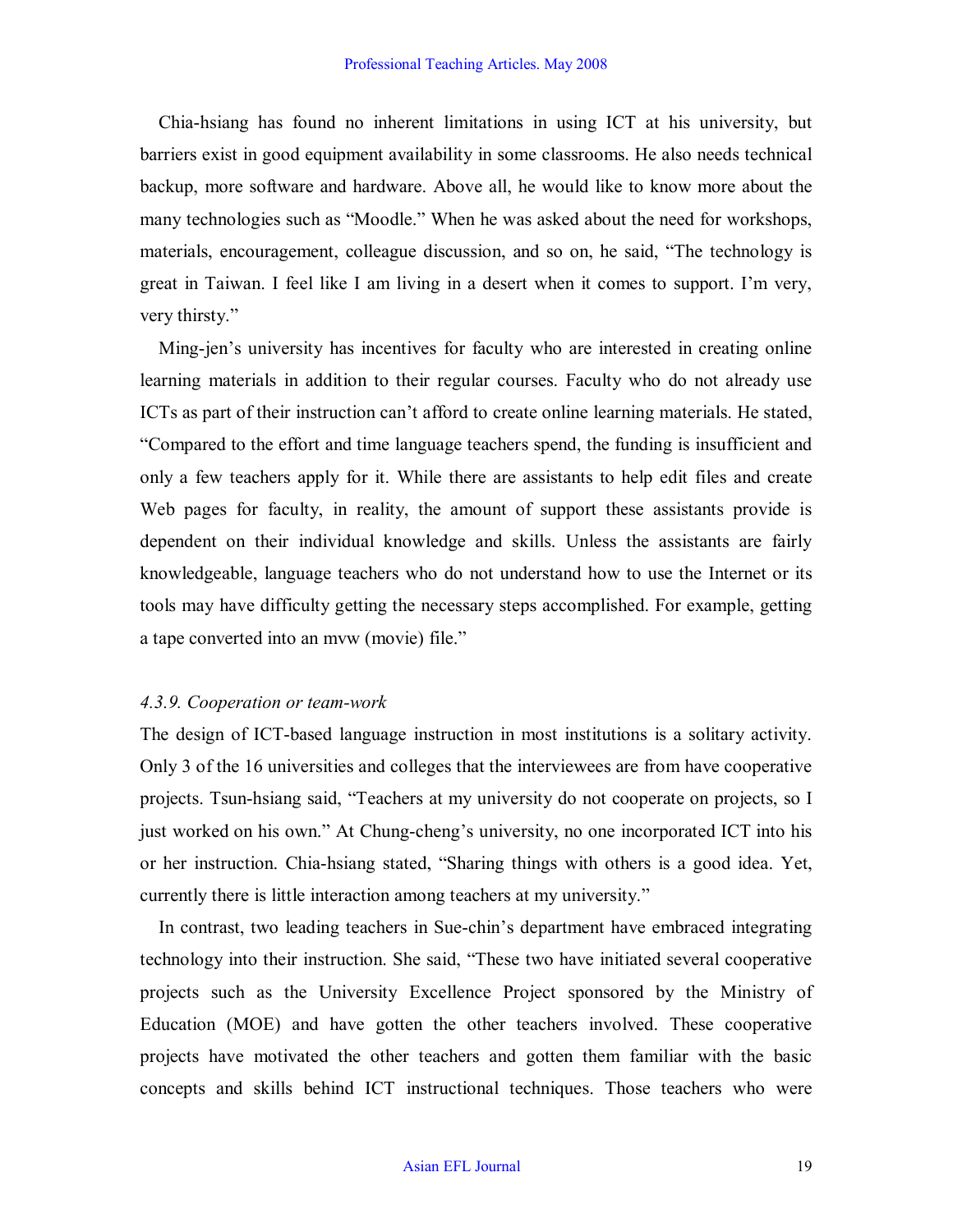influenced by the tech-savvy teachers in their cooperative projects continued to create online materials for their courses later on. The sharing of solutions and breakthroughs during the process is supportive. Therefore, almost half of their teachers engage in Webbased instruction."

#### *4.3.10. Compatibility*

Teachers would like to know if ICT use is applicable to certain course content or what teaching methodologies they can use; this is an area in which additional dialogue would be particularly helpful. Ting-fang figured out her own ways of computer integration, but she pointed out that "To learn technological skills is not enough. I need to have pedagogical knowledge for ICT-integration instruction. I need to know the teaching methodologies and I am curious about which portion of the content is appropriate for incorporation. I think teachers should learn more about the content aspects of teaching for using the computer."

#### *4.3.11. Workshops focused on technology application in language teaching*

Language teachers would like not only to improve their technological literacy but also to empower their pedagogical strategies in application of modern technologies. Ting-fang said that teachers like her who lack technological literacy and knowledge prefer a teacher development program like one held by the Language Teaching and Testing Center and the Ministry of Education in 2002 and 2003, which mainly focused on technology integration in language instruction. She found a course like this she had taken to be quite beneficial and motivational. She would prefer similar programs to be continued and to be held every half a year or every year at least.

She further said, "By gaining information on technology in frequently held programs or workshops, teachers could keep abreast of modern technology upgrades, and they could learn from other teachers in the field. Such programs could offer opportunities to exchange ideas with other teachers who have similar interests, and could offer opportunities for teachers to work together."

Chung-hsiang's university provides workshops for teachers to learn some online tools. He made such remarks as, "I think those tools are generally for teachers in all disciplines,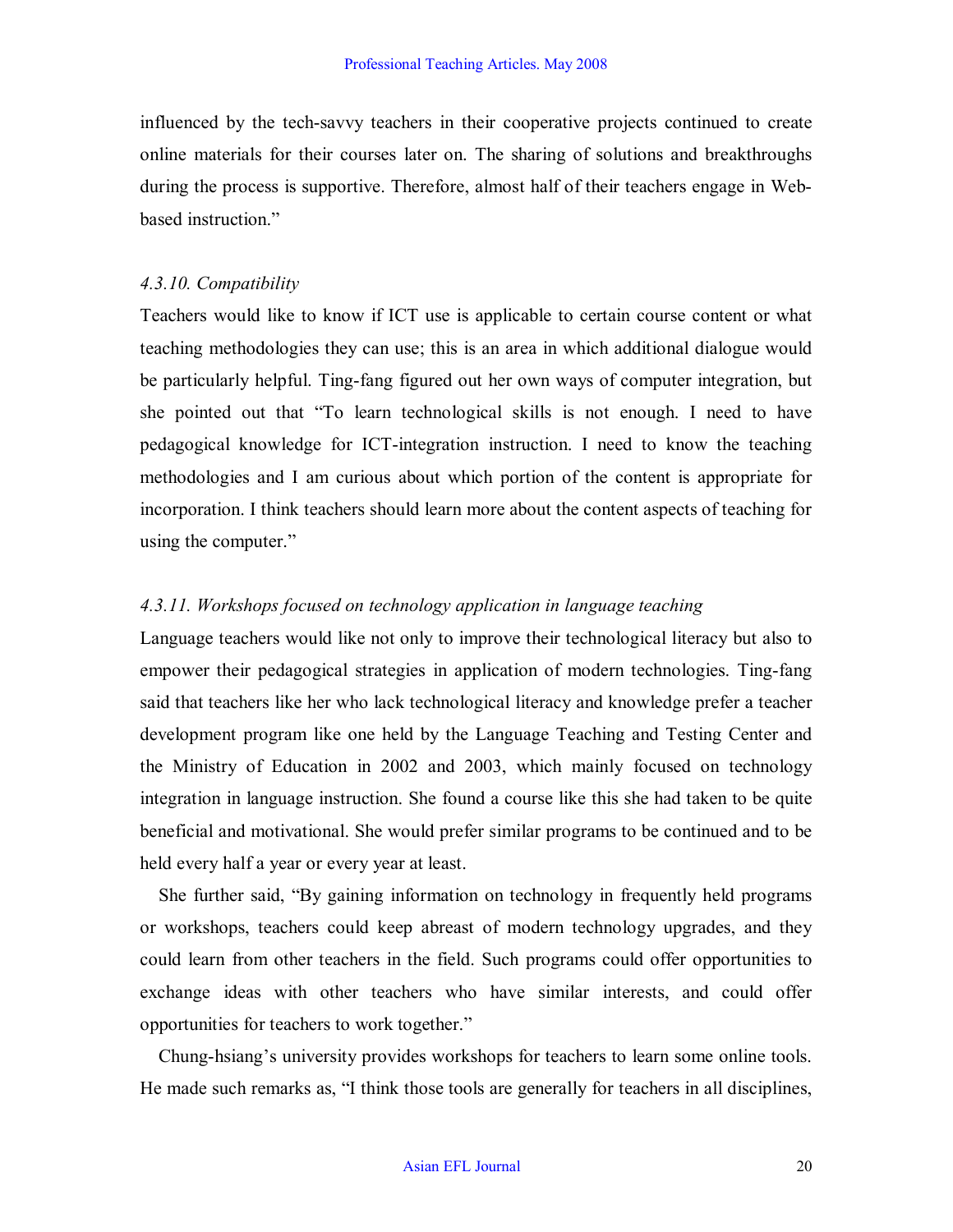not specifically for language teachers. They provide Breeze using PowerPoint. I feel PowerPoint is not suitable for language teaching because there is no real interaction. I would prefer training for convenient, easy-to-use software that is suitable for language instruction and suitable for teachers with limited computer knowledge like many teachers in my university. If such software is unavailable, software developers and language teachers should work together to create software for language instruction."

#### **5. Conclusion**

In summary, ICT integration instruction is primarily in the experimental phase and half of these interviewed teachers use ICT to try out innovative methods in their instruction. Most use Internet resources as a source of supplementary materials and several have started trying blended teaching for a change of curriculum. While these teachers have unique strategies for different curricular areas, most use online resources to develop their students' listening skills. They take advantage of the Internet to provide authentic, updated, and multimedia instructional materials. Their ICT integration instruction aims to enhance students' motivation and interest and to assist students in developing autonomous and lifelong learning. Nevertheless, there are various issues, barriers, and challenges facing these interviewed teachers, or even today's language teachers. Therefore, most teachers expressed the need for support, particularly continuing professional development, to confront and accept the challenges ahead.

This study clearly shows that only when we begin to provide effective continuing professional development, will we be able to expect fruitful realization of the potential of ICT to improve the quality of learning at higher education institutions. Accordingly, Taiwanese educational leaders and policy makers should develop long-term and adequate funding for ICT integration instruction, including ongoing professional development for teachers. Higher education institutions in Taiwan should place emphasis more on technology integration in the classroom than in distance learning. Administrators should try to understand and meet the needs of language teachers so that they can provide necessary and appropriate support for language instruction. They need to efficiently and carefully consider budget for essential expenditure on hardware and software. While Taiwanese higher education institutions place great emphasis on the language proficiency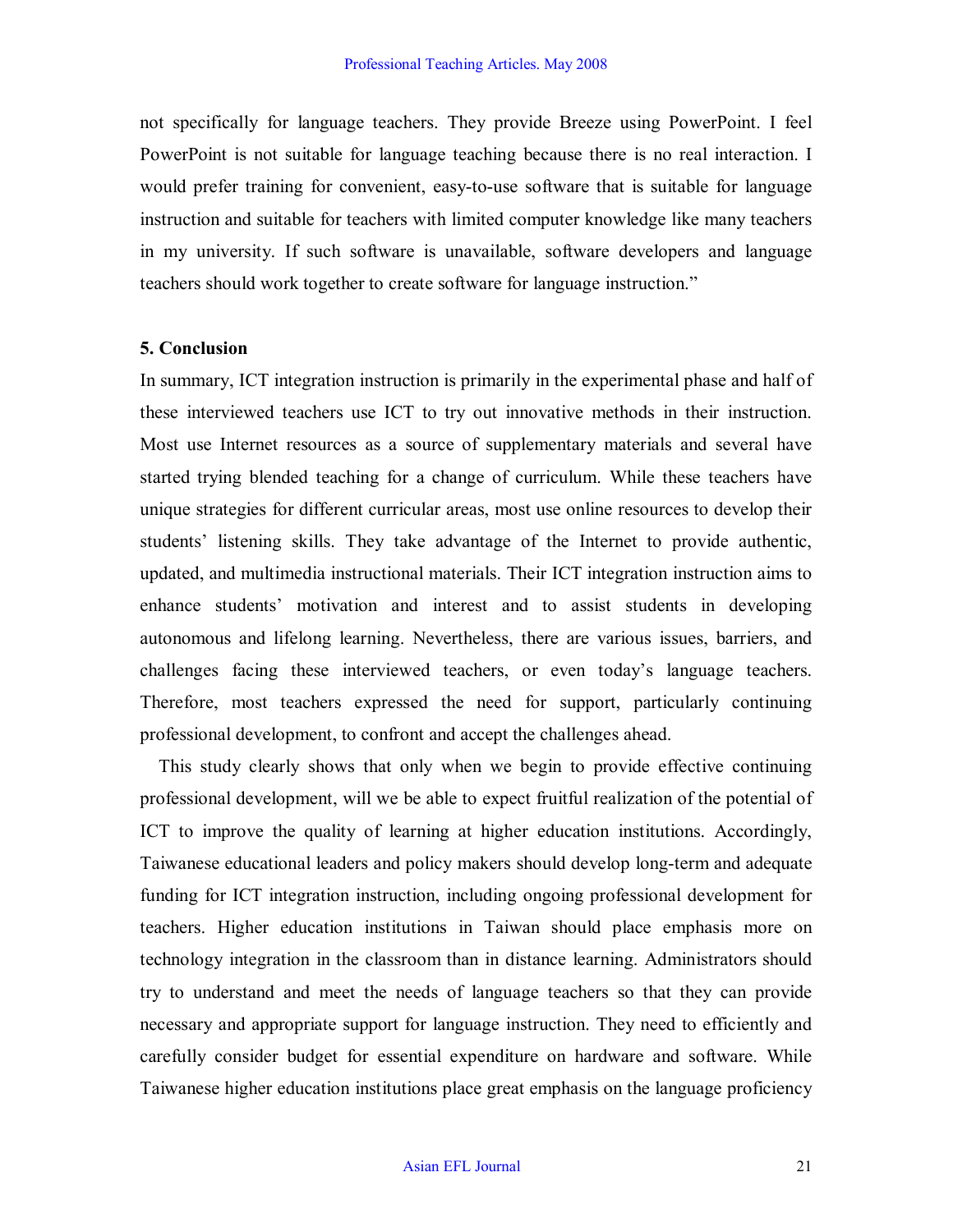of college students and language education, they should also attend to the need of language teachers for knowledge, skills, and instructional strategies using modern technology and for enhancing student learning. Ongoing professional programs or workshops should not be techno-centric only. Pedagogical content technological knowledge (Zhao, 2003) is crucial for the effectiveness of teacher education.

The limitations of the study were the fact that data collection was confined to the teachers referred by other teachers or two of the researcher's acquaintances. The researcher was also not able to reach some of the active-users in several institutions.

Future research should focus on how teachers evaluate the learning outcomes of their students in using information and communications technology, and should try to gauge how ICT use assists students' development of autonomous learning.

#### *Acknowledgements*

I thank Dr. Gerald Fry, at the Department of Educational Policy and Administration, and Director Jenise Rowekamp at Language Center of College of Liberal Arts, at the University of Minnesota for their guidance throughout this entire process. I appreciate Dr. Steve Brown's valuable suggestions.

#### **References**

- Bates, A. W. (2001). Beyond button-pushing: Using technology to improve learning. In R. M. Epper & A. W. Bates (Eds.), *Teaching faculty how to use Technology: Best practices from leading institutions* (pp.141-152). Westport, CT: The American Council on Education, ORYX Press.
- Belz, J. A. (2003, May). Linguistic perspectives on the development of intercultural competence in telecollaboration. *Language Learning & Technology*,  $7(2)$ , 68-117. Retrieved September 17, 2004, from http://llt.msu.edu/vol7num2/belz/default.html
- Brown, H. D. (2000). *Teaching by principles: An interactive approach to language pedagogy*. New York: Longman.
- Browne, C. & Gerrity, S. (2004). Setting up and maintaining a CALL laboratory. In S. Fotos & C. M. Browne (Eds.), *New perspectives on CALL for second*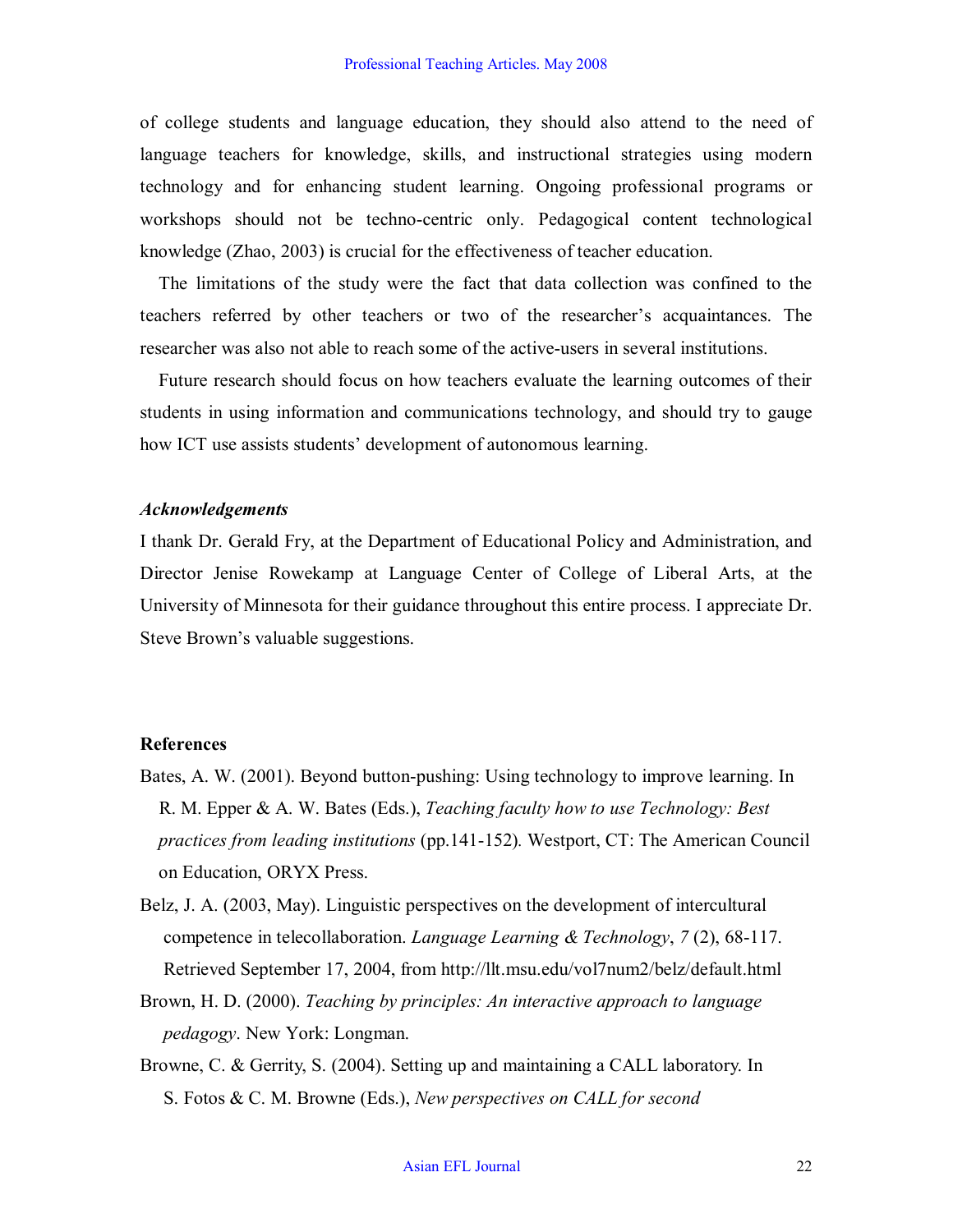*language classrooms* (pp.171-198). Mahwah, New Jersey: Lawrence Erlbaum Associates, Publishers.

- Browne, N., Maeers, M., & Cooper, E. (2000). A faculty of education as a community of learners: Growing to meet the demands of instruction and technology. In B. Gillan & K. McFerrin (Eds.), *Faculty development* (pp.431-435). (ERIC Document Reproduction Service No. ED444497).
- Buckley, D. P. (2002, January/February). In pursuit of the learning paradigm: Coupling faculty transformation and institutional change. *Educause Review*, 29-38.
- Bullock, C. D. & Schomberg, S. (2000). Disseminating learning technologies across the faculty. International Journal of Educational Technology, 2(1), 1-12. Retrieved January 8, 2006, from http://smi.curtin.edu.au/ujet/v2n1/ bullock/index.html
- Cavanaugh, T. & Cavanaugh, C. (2000) Interactive PowerPoint for teachers and students. In B. Gillan & K. McFerrin (Eds.), *Faculty development* (pp.496-499). (ERIC Document Reproduction Service No. ED444497).
- Chen, H. J. (2003).電腦網路輔助英語學習與教師在職進修. [*Internetassisted language Learning and professional development*]. *Seminar on Multimedia English Teaching*, Chungtai Institute of Health Sciences and Technology, 16-33.
- Chen, J., Belkada, S. & Okamoto, T. (2004, May). How a Web-based course facilitates acquisition of English for academic purposes. *Language Learning & Technology*, *8*(2), 3349. Retrieved October 22, 2005, from http://llt.msu.edu/vol8num2/chen/default. html
- Childress, M. & Braswell, R. (2000). Teaching the teachers: Faculty development institutes at two universities. In B. Gillan & K. McFerrin (Eds.), *Faculty development* (pp. 474-478). (ERIC Document Reproduction Service No. ED444497).
- Chun, D. M. & Plass, J. L. (1997). Research on text comprehension in multimedia environments. *Language Learning & Technology, 1* (1), 60-81. Retrieved October 11, 2005, from http://llt.msu.edu/vol1num1/chun\_plass/default.html
- Crystal, D. (2003). *English as a global language.* Cambridge, UK: Cambridge University Press.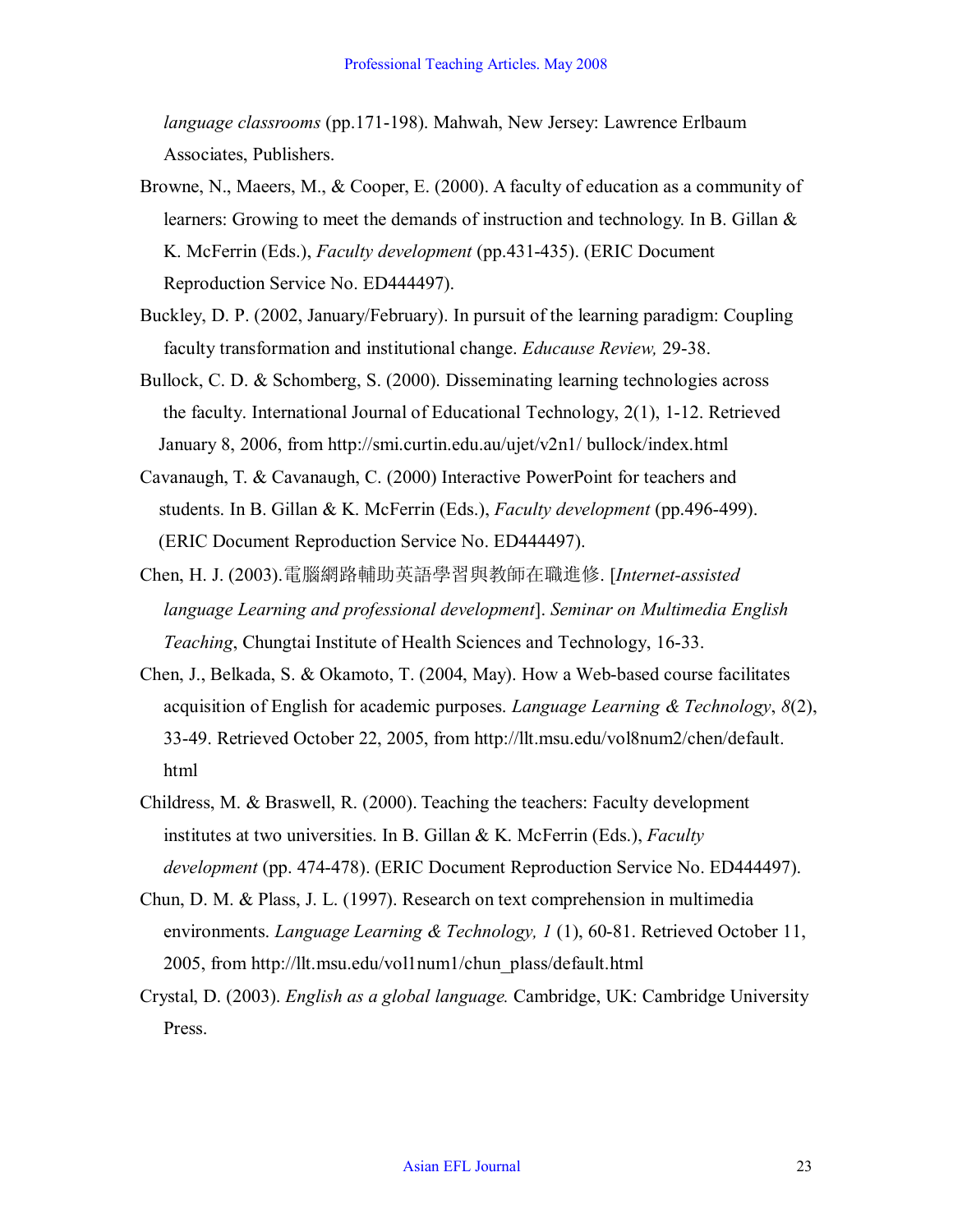- Davies, G. (2003). Perspectives on offline and online training initiatives. In U. Felix (Ed.), *Language learning online: Towards best practice* (pp.193-214). Lisse, The Netherlands: Swets & Zeitlinger.
- Epper, R. M. (2001). The new economy meets the ivory tower. In R. M. Epper  $\&$ A. W, Bates (Eds.), *Teaching faculty how to use technology: Best practices from leading institutions* (pp.1-18). Westport, CT: The American Council on Education, ORYX Press.
- Ertmer, P. A. (1999). Addressing first and second order barriers to change: Strategies for technology integration. *Educational Technology Research & Development, 47*(4), 47-61.
- Finley, L. & Hartman, D. (2004). Institutional change and resistance: Teacher preparatory faculty and technology integration. *Journal of Technology and Teacher Education, 12*(3), 319-337.
- Flowers, L., Pascarella, E. T. & Pierson, C. T. (2000, November/December). Information technology use and cognitive outcomes in the first year of college. *The Journal of Higher Education, 71(6), 639-667.*
- Fotos, S. (2004). Writing as talking: E-mail exchange for promoting proficiency and motivation in the foreign language classroom. In S. Fotos & C. M. Browne (Eds.), *New perspectives on CALL for second language classrooms* (pp.109-129). Mahwah, New Jersey: Lawrence Erlbaum Associates, Publishers.
- Fotos, S. & Browne, C. (2004). The development of CALL and current options. In S. Fotos & C. M. Browne (Eds.), *New perspectives on CALL for second language classrooms* (pp.314). Mahwah, New Jersey: Lawrence Erlbaum Associates, Publishers.
- Fritz, J. J., Miller-Heyl, J., Kreutzer, J. C. & MacPhee, D. (2001). Fostering personal teaching efficacy through staff development and classroom activities. *The Journal of Educational Research, 88(4), 200-208.*
- Gall, M. D., Gall, J. P., & Borg, W. R. (2003). *Educational research: An introduction*.  $(7<sup>th</sup>$  ed.). Boston, USA: Pearson Education, Inc.
- Galloway, J. P. (2000). Understanding graphics for effective communication. In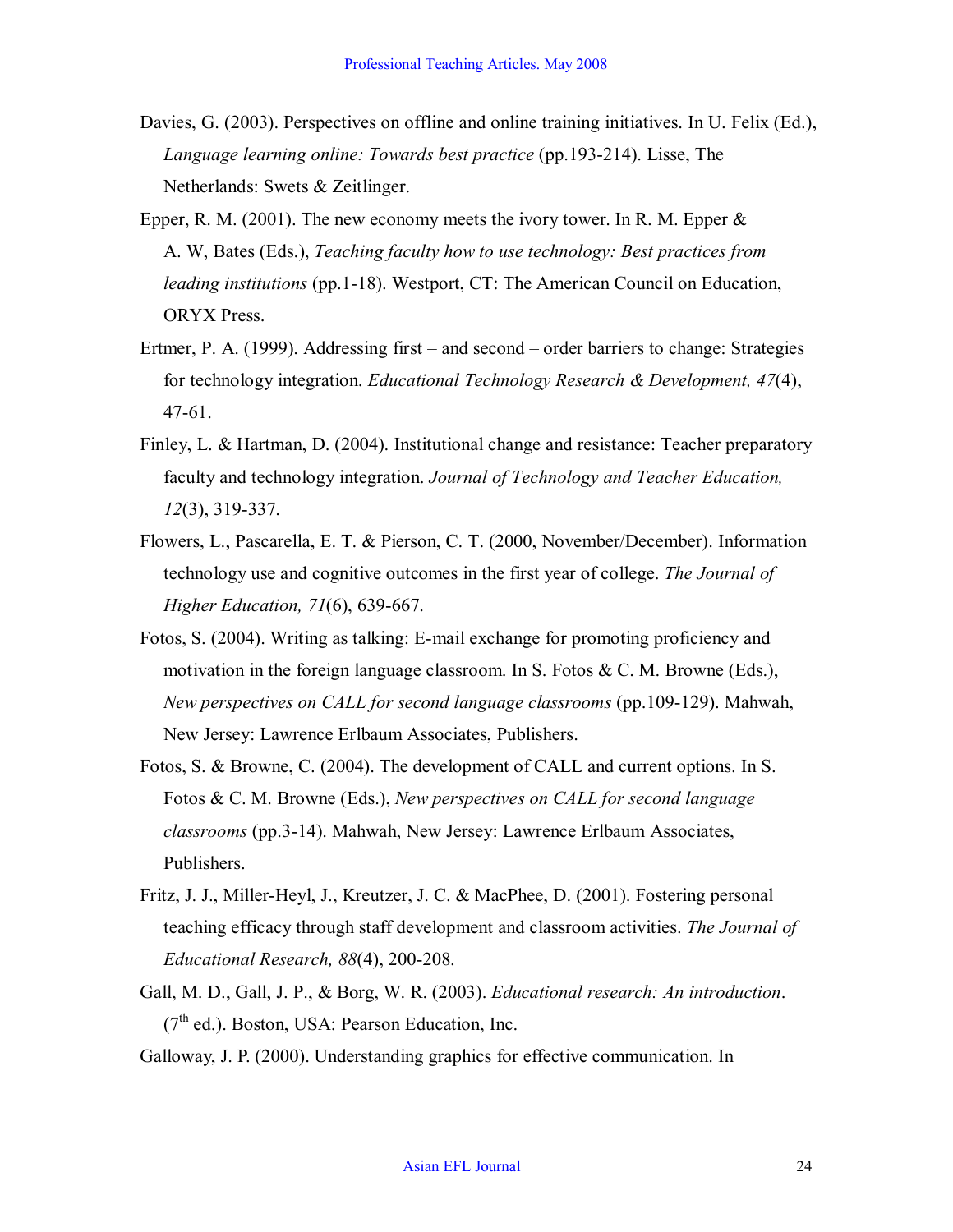B. Gillan & K. McFerrin (Eds.), *Faculty development* (pp.509514). (ERIC Document Reproduction Service No. ED444497).

- Ghaith, G. & Yaghi, H. (1997). Relationships among experience, teacher efficacy, and attitudes toward the implementation of instructional innovation. *Teaching and Teacher Education, 13(4), 451-458.*
- Hargrave, C. P., Foegen, A. & Schmidt, D. (2000). Teacher educators' reflections on using group response technology. In B. Gillan & K. McFerrin (Eds.), *Faculty development* (pp.502-508). (ERIC Document Reproduction Service No. ED444497).
- Johnson, D.W. & Johnson, R.T. (2004). Cooperation and the use of technology. In D. H. Jonassen (Ed.), *Handbook of research on educational communications and technology* ( $2<sup>nd</sup>$  ed.) (pp.785-811). Mahwah, New Jersey: Lawrence Erlbaum Associates.
- Koehler, M. J., Mishra, P., Hershey, K. & Peruski, L. (2004). With a little help from your students: A new model for faculty development and online course design. *Journal of Technology and Teacher Education, 12(1), 25-55.*
- Kuh, G. & Vesper, N. (1999, April). *Do computers enhance or detract from student learning?* Paper presented at the annual meeting of the American Educational Research Association. Montreal, Canada. (ERIC Document Reproduction Service No. ED429592).
- Liddel, P. & Garrett, N. (2004). The new language centers and the role of technology: New mandates, new horizons. In S. Fotos & C. M. Browne (Eds.), *New perspectives on CALL for second language classrooms* (pp.2740). Mahwah, New Jersey: Lawrence Erlbaum Associates, Publishers.
- Lin, H. C. (2003). Effectiveness of online poetry learning for EFL learners. *Proceedings of the Eleventh International symposium on English Teaching/Fourth Pan-Asian Conference, Taipei, Taiwan, 440-448.*
- Merriam, S. B. (2002). Assessing and evaluating qualitative research: Examples for discussion and analysis. In S. B. Merriam & Associates (Eds.), *Qualitative research in practice* (pp.18-33). San Francisco, CA: Jossey-Bass, A Wiley Company.

Moore, Z., Morales, B. & Carel, S. (1998). Technology and teaching culture: Results of a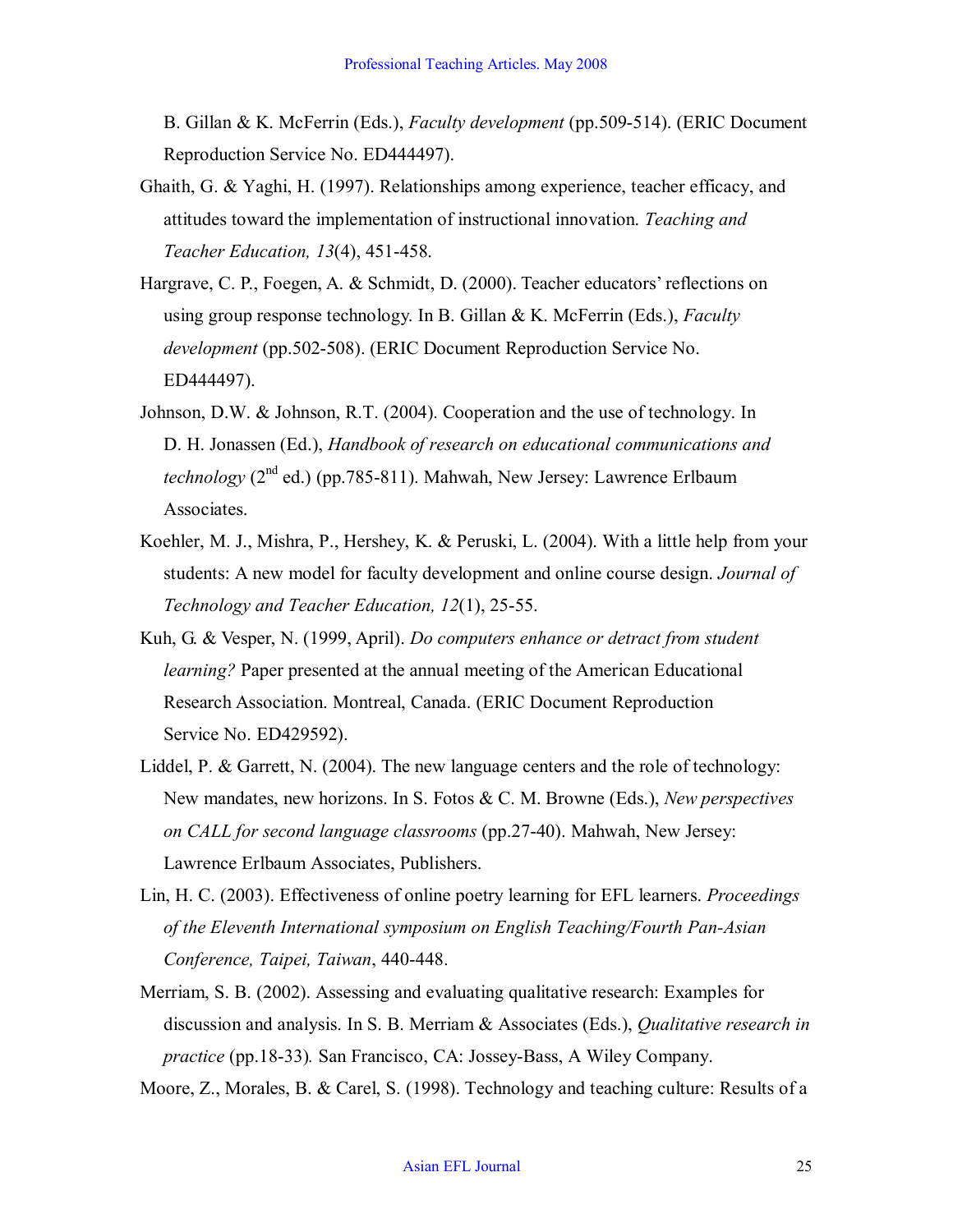state survey of foreign language teachers. *CALICO Journal*, 15(1-3), 109-128.

- O'Connor, P. & Gatton, W. (2004). Implementing multimedia in a university EFL program: A case study in CALL. In S. Fotos & C. M. Browne (Eds.), *New perspectives on CALL for second language classrooms* (pp.299-316). Mahwah, New Jersey: Lawrence Erlbaum Associates, Inc.
- O'Dowd, R. (2003, May). Understanding the "other side": Intercultural learning in a Spanish-English e-mail exchange. *Language Learning & Technology*,  $7(2)$ , 118-144. Retrieved September 24, 2004, from http://llt.msu.edu/ vol7num2/odowd/default.html
- Opp-Beckman, L., & Kieffer, C. (2004). A collaborative model for online instruction in the teaching of language and culture. In S. Fotos & C. M. Browne (Eds.), *New perspectives on CALL for second language classrooms* (pp.225251). Mahwah, New Jersey: Lawrence Erlbaum Associates, Inc.
- Park, B. (2003). Faculty adoption and utilization of Web-assisted instruction (WAI) in higher education: Structural equation modeling (SEM). Unpublished Ph.D. dissertation, The Florida State University, Tallahassee, Florida.
- Pascarella, E. & Terenzini, P. (1998). Studying college students in the  $21<sup>st</sup>$  century: Meeting new challenges. *Review of Higher Education*, 21, 151-165.
- Pennington, M. C. (1999). Computeraided pronunciation pedagogy: Promise, limitations, directions. *Computer Assisted Language Learning*,  $12(5)$ , 427-440.
- Reeder, K., Heift, T., Roche, J., Tabyanian, S., Schlickau, S. & Golz P. (2004). Toward a theory of e/valuation for second language learning media. In S. Fotos & C. M. Browne (Eds.), *New perspectives on CALL for second language classrooms* (pp.255278). Mahwah, New Jersey: Lawrence Erlbaum Associates, Inc.
- Repman, J., Carlson, R. D., Downs, E. & Clark, K. (2000). Power Web searching techniques for teacher educators. In B. Gillan & K. McFerrin (Eds.), *Faculty development* (pp.492495). (ERIC Document Reproduction Service No. ED444497).
- Rogers, E. M. (1995). *Diffusion of innovations.* (4th ed.). New York: The Free Press.
- Shih, Y-C. D. (2003). Online English language learning: A Texas-Taiwan connection. *Proceedings of the Eleventh International symposium on English Teaching/Fourth Pan-Asian Conference, Taipei, Taiwan, 507-517.*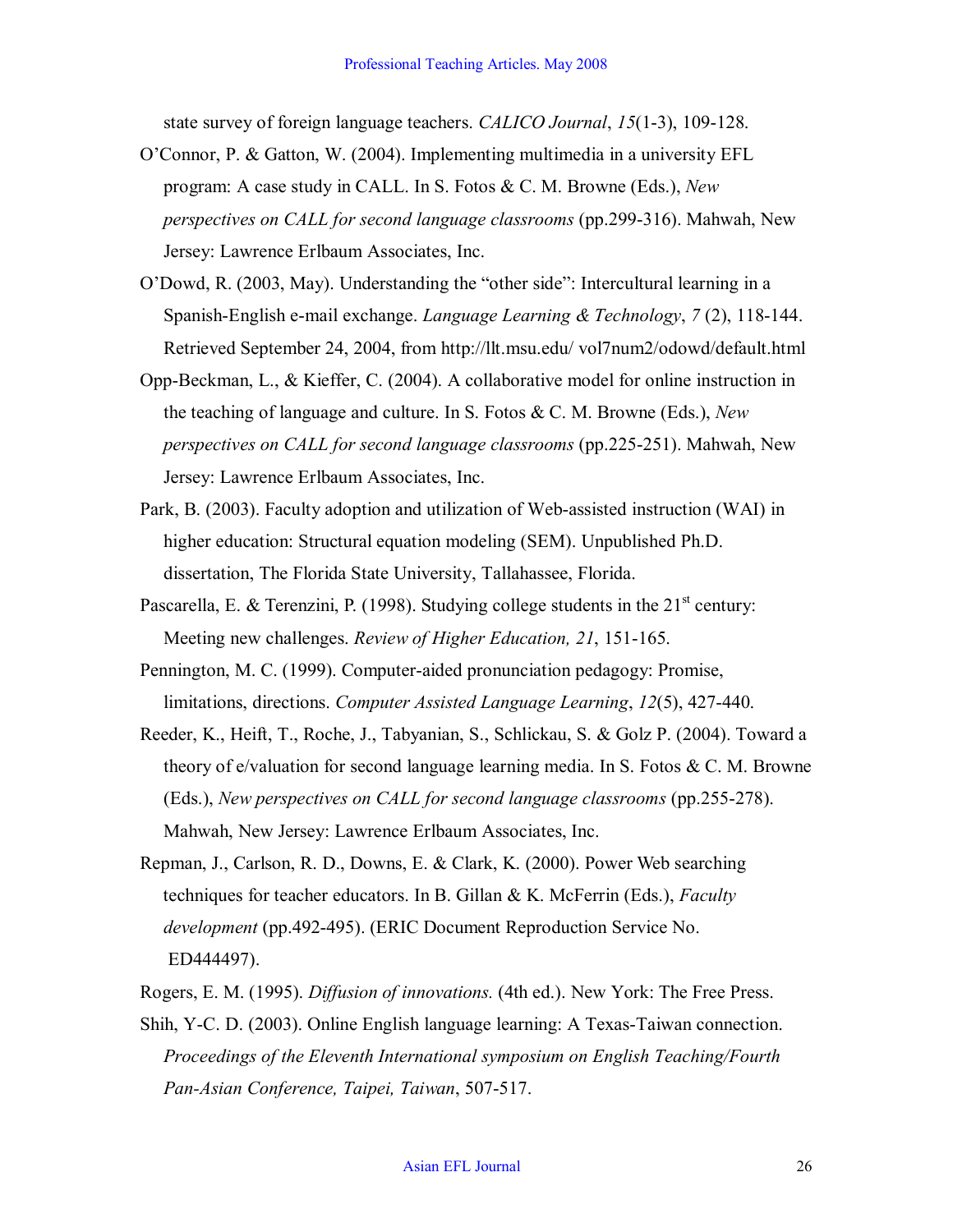Slobodina, T. (2000). Faculty development in technology for teachers of English for specific purposes (ESP). In B. Gillan & K. McFerrin (Eds.), *Faculty development* (pp.555560). (ERIC Document Reproduction Service No. ED444497).

Smith, N. (2002, May/June). Teaching as coaching. *Educause Review*, 38-47.

- Sugar, W. (2002). Applying human-centered design to technology integration: Three alternative technology perspectives. *Journal of Computing in Teacher Education, 19*(1), 12-17.
- Susser, B. & Robb, T. N. (2004). Evaluation of ESL/EFL instructional Web sites. In S. Fotos & C. M. Browne (Eds.), *New perspectives on CALL for second language classrooms* (pp.279-296). Mahwah, New Jersey: Lawrence Erlbaum Associates, Inc.
- Terwindt, S. (2000). Constructivistic learning: Also for faculty! In B. Gillan & K. McFerrin (Eds.), *Faculty development* (pp.448-450). (ERIC Document Reproduction Service No. ED444497).
- Thorne, S. L. (2003, May). Artifacts and cultures-of-use in intercultural communication. *Language Learning & Technology, 7 (2), 38-67. Retrieved September 17, 2004, from* http://llt.msu.edu/vol7num2/thorne/default.html
- Toyoda, E. & Harrison, R. (2002, January). Categorization of text chat communication between learners and native speakers of Japanese. *Language Learning & Technology*, *6*(1), 82-99.
- Verdugo, D. R. & Belmonte, I. A. (2007). Using digital stories to improve listening comprehension with Spanish young learners of English. *Language Learning & Technology*, 11(1), 87-101. Retrieved January 1, 2007 from http://llt.msu.edu/ vol1num1/verdugo/default.html
- Warschauer, M. (2000). The changing global economy and the future of English teaching. *TESOL Quarterly, 34(3), 511-533.*
- Weasenforth, D., Biesenbach-Lucas, S. & Meloni, C. (2002, September). Realizing constructivist objectives through collaborative technologies: Threaded discussions. *Language Learning & Technology*,  $6(3)$ , 58-86.
- Yin, R. K. (2003). *Case study research: Design and methods* (3<sup>rd</sup> ed.). Thousand Oaks, California: SAGE Publications.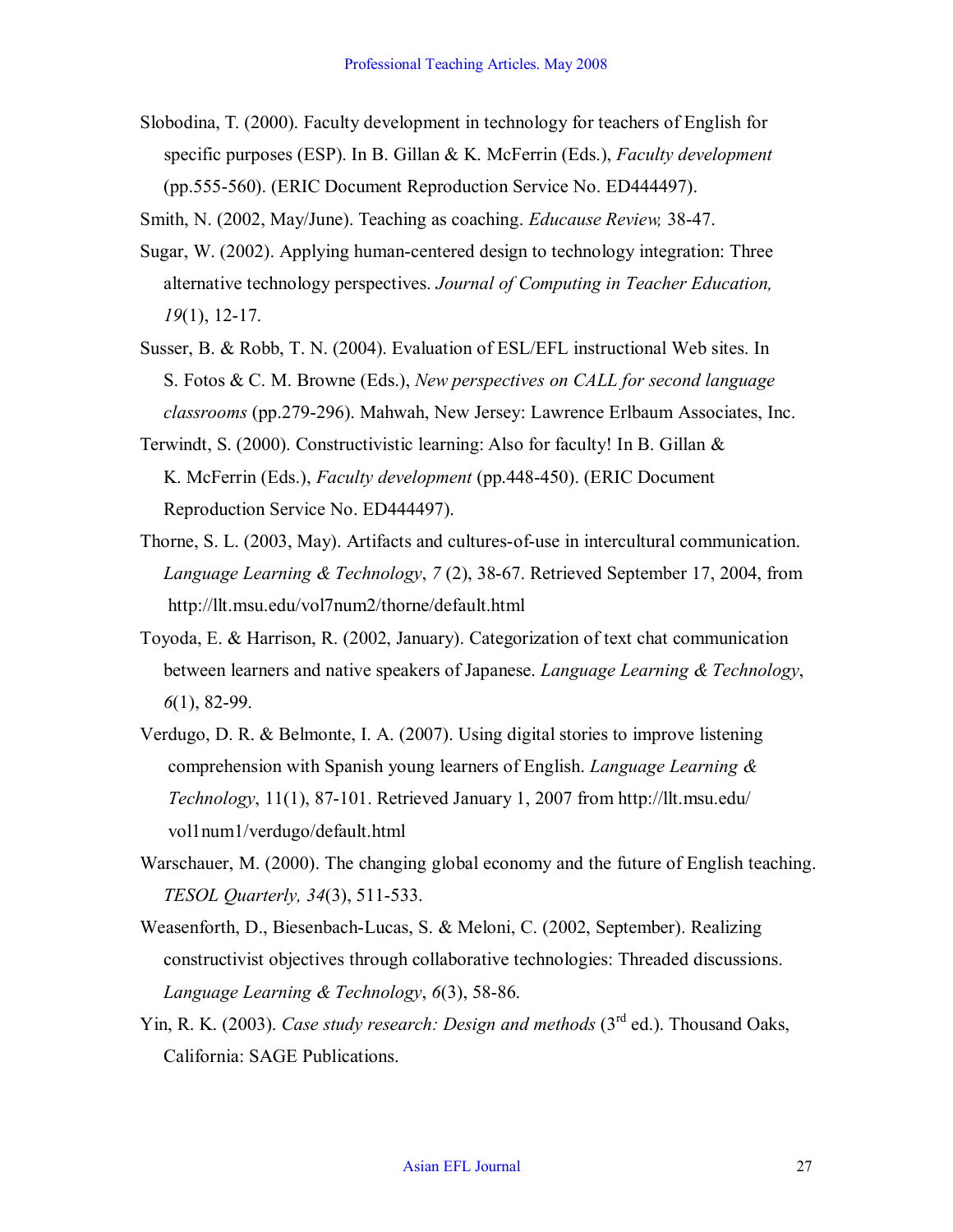- Zeng, K. (1999). *Dragon gate: Competitive examinations and their consequences.* London, UK: Cassell.
- Zhao, Y. (2003). What teachers need to know about technology? : Framing the question. In Y. Zhao (Ed.), *What should teachers know about technology? : Perspectives and practices* (pp. 1-14). Greenwich, Connecticut: Information Age Publishing.

## **Appendix**

The Interview Protocol

- 1. What kind of Web teaching activities do you use? Please describe your instructional use of the Internet?
- 2. What is your purpose of integrating the Internet into your instruction?
- 3. What motivates you in using the Internet in your instructional practices?
- 4. How do you see your role in the use of the Internet?
- 5. What are your feelings, views about using technology in your existing courses?
- 6. What are some limitations or barriers for integrating the Internet into instruction at the university? What are the barriers to implementation?
- 7. What kinds of support do you need or are you interested in? What types of assistance do teachers' need in order to begin implementation?
- 8. How do you view today's students relative to their comfort with and skills in using the Internet?
- 9. How do you incorporate students' skills in using technology in your instructional use of the Internet?
- 10. Please describe how you interact with other teachers in your unit regarding their use of the Internet in instructional uses?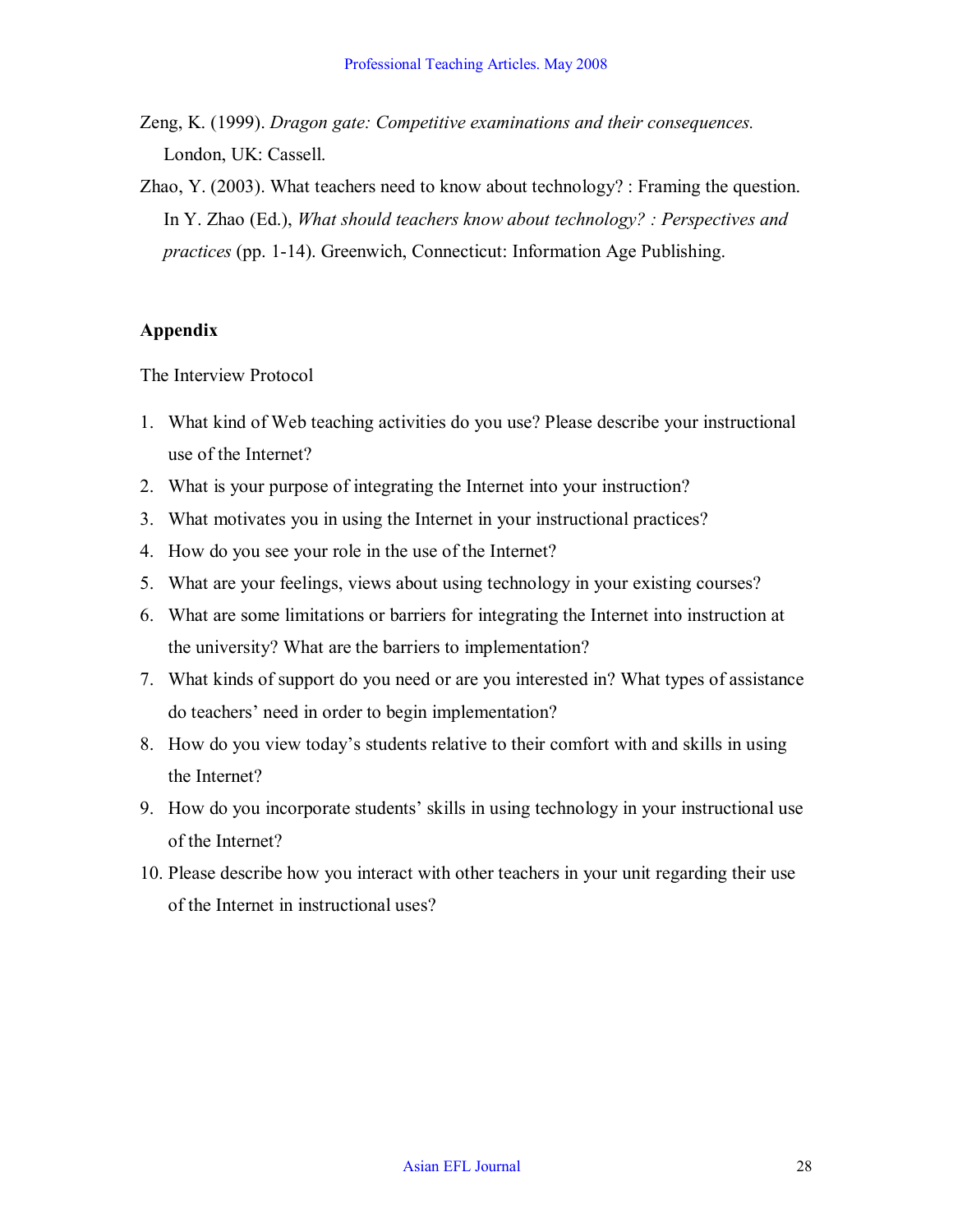

## **Unplanned Vocabulary Instruction in the Adult EFL Classroom**

## **Ciarán McDonald**

*Queen Mary University of London*

#### **Bio Data:**

Ciarān McDonald has worked in a variety of roles and fields including: Academic Director of an EAP Programme; Centre director of an EFL School, ESOL Community Tutor, teaching asylum seekers; ESP Course Designer and Materials Writer; and Volunteer Teacher Trainer, working for a non profit school in Bolivia. Ciarān is interested in methodology, CALL and vocabulary acquisition. However, he is particularly interested in EAP having taught at a number of UK universities and having studied EAP at Masters level. Ciarān is currently teaching Academic Writing on the Pre-Masters Course at Queen Mary University of London

#### **Abstract**

A large proportion of the direct vocabulary instruction an adult learner will receive in the EFL classroom will be unplanned (McDonald, 2006). Although unplanned vocabulary instruction can provide many of the conditions learning theorists recognise as being necessary for learning to take place, its spontaneous nature means it has certain limitations. The approach that guides such teaching will need to consider these limitations. As unplanned vocabulary instruction can mean diverting time away from the lesson aims, teachers must make difficult ad hoc decisions on how and when to dedicate time to such instances. This article aims to provide teachers with a loose framework to inform such decisions.

**Keywords:** Vocabulary, methodology, unplanned, instruction, framework

## **Introduction**

Adults EFL learners often remark that they find the shear volume of unknown vocabulary daunting. Many say that they consider this vocabulary to be the largest barrier to communicating effectively in English. Despite teaching my learners independent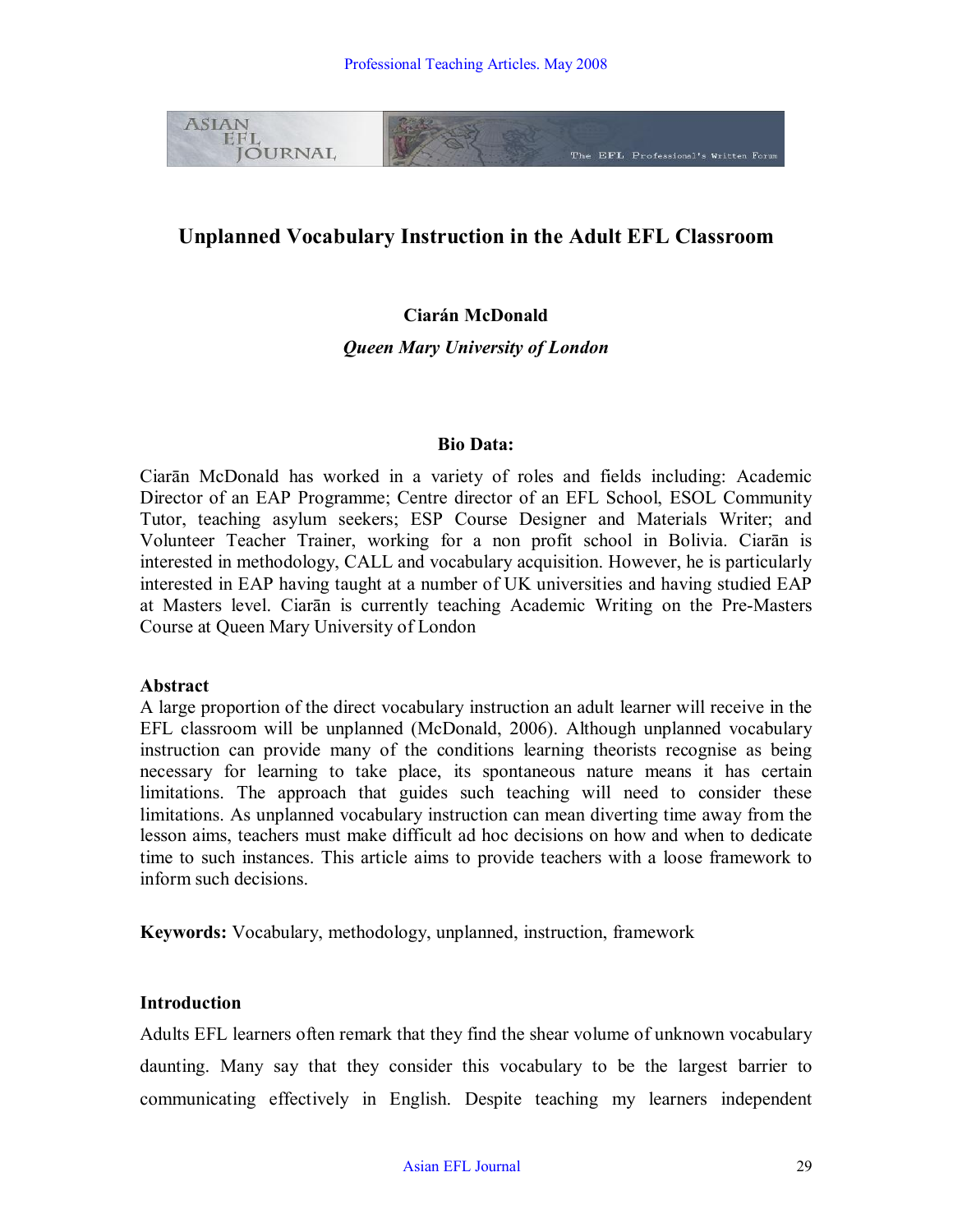vocabulary study strategies, many still wish to receive more direct vocabulary instruction, in a classroom context. Although the limitations of direct vocabulary instruction are recognised (Nation, 2005) in an age of learner centred teaching it may be unwise for the teacher to ignore such requests. Furthermore these requests present opportunities to address genuine gaps in learner knowledge.

Although direct vocabulary instruction is often based on sound methodological principles, these principles are usually designed for planned vocabulary instruction. However the majority of vocabulary instruction in the class will be spontaneous and unplanned. Therefore to address the unique blend of idiosyncrasies and challenges that this type of instruction offers, the methodology employed will need adapting.

To teach unplanned vocabulary effectively the teacher may have to divert valuable time away from the main lesson aims. As this is not ideal, the teacher (or learners) should decide how much time to dedicate to each instance of unplanned vocabulary instruction based on criteria such as the utility and frequency of the word. Furthermore, due to the large degree of word knowledge necessary for productive use of a word, the appropriate level of word knowledge or 'intra-lexical factors' must be offered. How much time and how many factors required could be determined by how new the word is to the learner, or whether the vocabulary is destined for a productive of a receptive use.

Although 'unplanned vocabulary instruction' addresses many of the conditions learning theorists recognise as necessary for learning to take place, it is not without its limitations. These limitations should be recognised in order to appeal to a wide range of learning styles. Further measures will also be necessary to ensure recycling and to plan tests. By discussing the aforementioned issues this article attempts to construct a loose methodological framework, which can be used by teachers to guide their practices when giving unplanned vocabulary instruction in the adult EFL classroom.

## **Planned and unplanned vocabulary instruction**

*Recommendation 1: Recognise that UVI in the classroom is important and treat it accordingly.*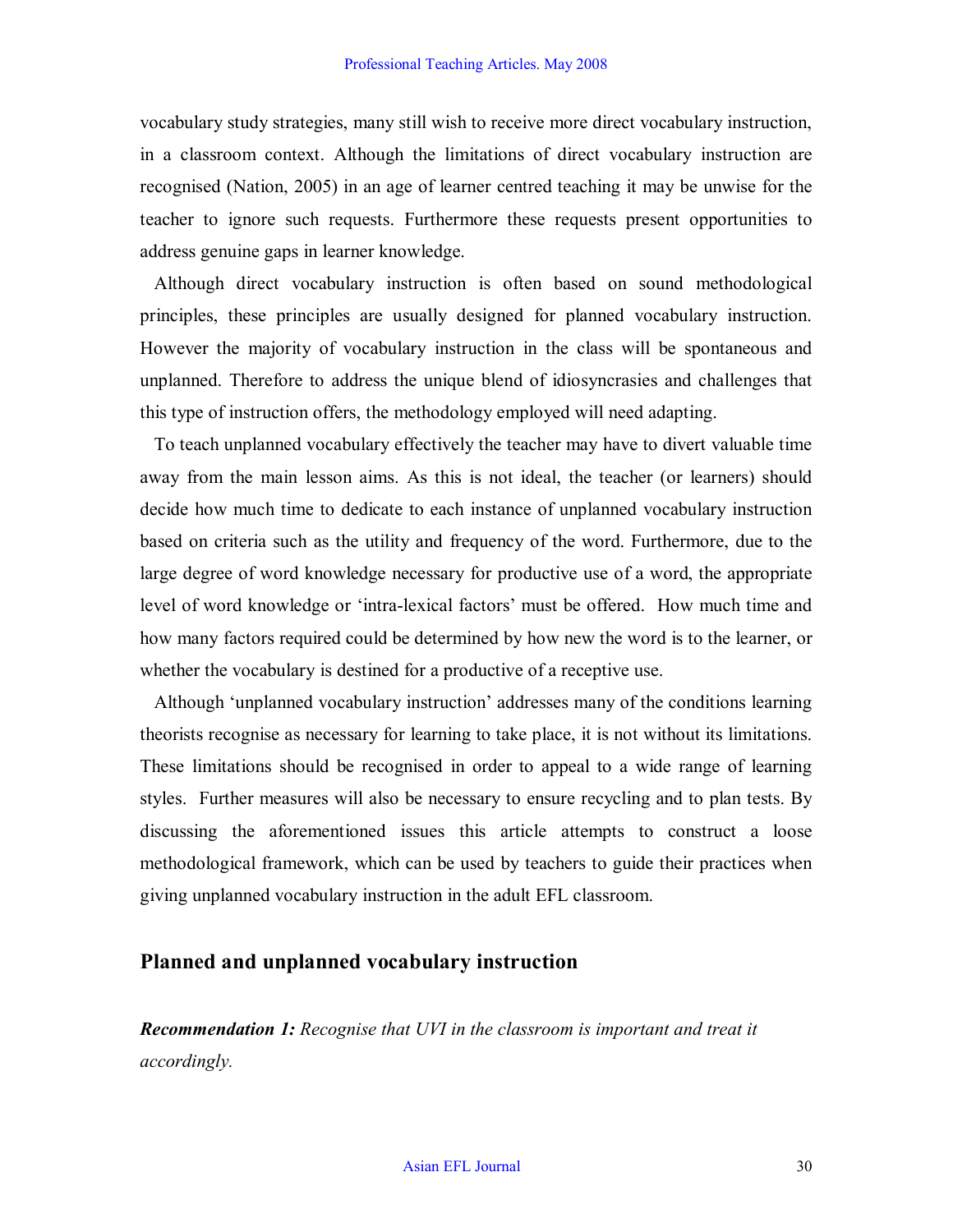Seal (as cited in Wei-Wei, 2003) has divided vocabulary instruction into two main approaches. These he describes as 'planned' and 'unplanned vocabulary instruction' (PVI and UVI respectively). PVI is understood as vocabulary the teacher knows will be taught before the class or before it is encountered. Conversely, UVI is the rest of the vocabulary the learner encounters within the class. This can be:

- Incidentally or accidentally learned vocabulary
- Words requested by the learners for explanation or expansion of meaning
- · Words that the teacher becomes aware may need learner's attention drawn to

Most of the direct vocabulary instruction in the UK EFL classroom is unplanned (Brown, 1992; McDonald, 2006). No matter how much I plan my vocabulary instruction, I find requests for UVI are frequent occurrences in most classes. Often the success of an activity, or a grammar point, can depend on comprehension of key vocabulary. As The source of UVI and its spontaneity means it is distinct from PVI therefore it needs to be addressed differently by teachers. It is by recognising these differences that we can understand how to effectively teach UVI and adapt our methodology accordingly. Such considerations will better serve the learners' needs and increase the overall efficacy of direct vocabulary instruction in the classroom.

## **How to deal with UVI**

*Recommendation 2: Some vocabulary items will require longer than others to successfully convey meaning. This is especially true if L1 is unavailable. In such instances, and when time allows, consolidate new vocabulary with a productive activity.*

Recognising the improvised nature of these impromptu teaching moments, Seal's (1991) ´**3C**´ method of dealing with UVI is very useful. The three **C**s refer to activities the teacher should conduct in order to facilitate learning. These are:

- **C1** Conveying of meaning (synonyms, anecdotes, mime, realia, explanation etc)
- **C2** Checking of meaning to confirm that learners have understood
- **C3** Consolidating meaning (practice activities in context)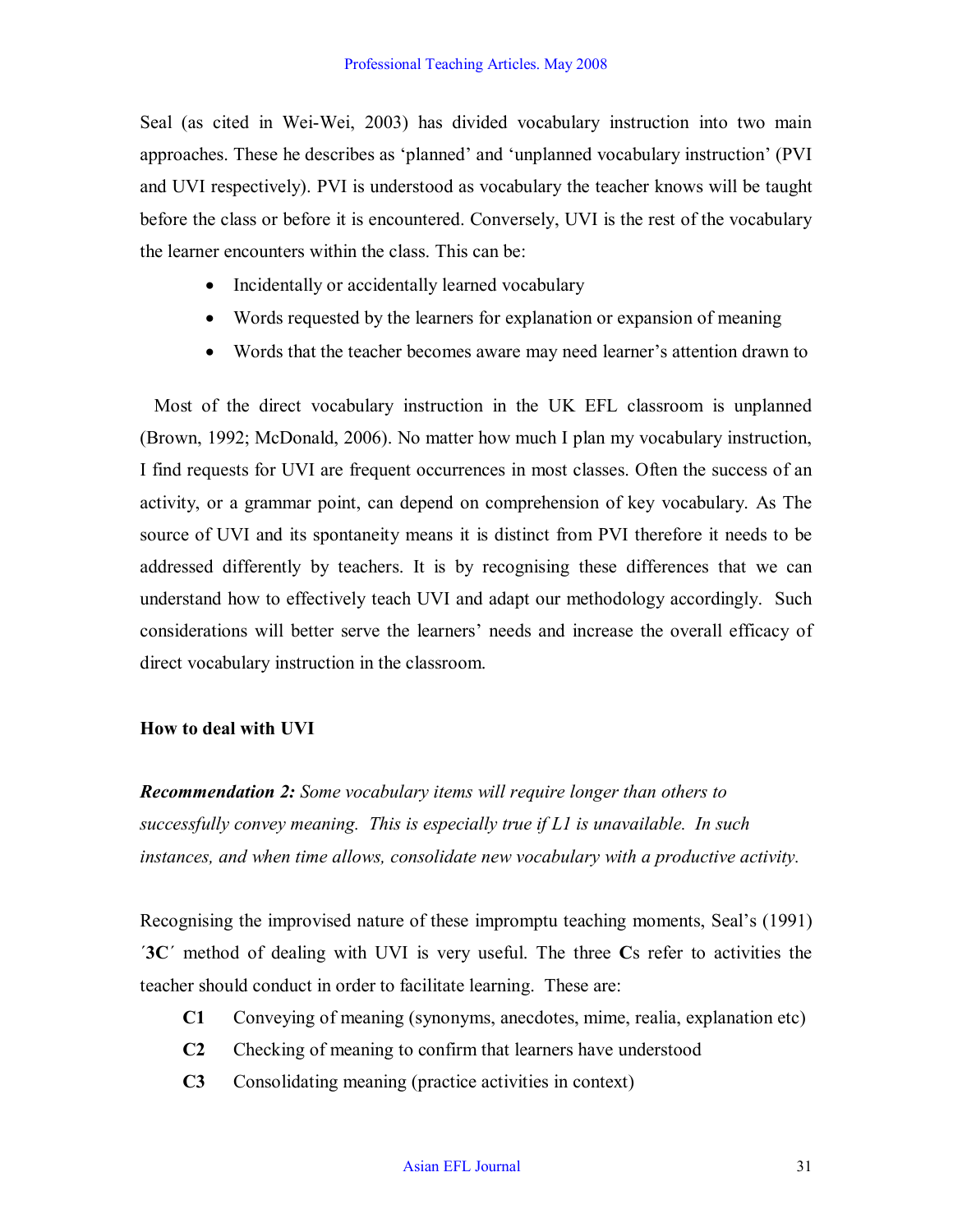Seal (as cited in Hatch and Brown, 1995) illustrates the 3C method by explaining the word 'boring':

### **C1 ─ Convey meaning**

Teacher: When you go to the movies sometimes the movie is not very interesting, it makes you want to go to sleep. (T puts hand to mouth and yawns.) The movie is very boring. Or sometimes you have a teacher who speaks very slowly and who never makes you laugh and whose lessons make you go to sleep. The teacher is so boring.

### **C2 ─ Check meaning**

| Teacher: | (To S1) Do you like boring teachers? |  |  |  |  |  |  |
|----------|--------------------------------------|--|--|--|--|--|--|
|          | (To S2) Is this lesson boring?       |  |  |  |  |  |  |
|          | (To S3) Is this book boring?         |  |  |  |  |  |  |
|          | (To S4) Are you a boring person?     |  |  |  |  |  |  |
|          | (To S5) Am I a boring teacher?       |  |  |  |  |  |  |

## **C3 ─ Consolidating meaning**

Teacher: Turn to the person next to you and ask them if they had a boring weekend. If they say "yes," Find out why. (General hubbub) Now ask the person next to you what television shows they think are boring. (p.197)

Although useful, this is a very time consuming process. UVI can be impractical and unnecessary as some words simply require less teaching than others. Often a request for UVI may simply represent difficulty of retrieval, and not lack of understanding. During such instances consolidation may be unnecessary. Furthermore, in monolingual classes, if L1 is available, often a simple translation may suffice as conveyance. However, even with the aid of L1, checking of understanding and consolidation may still be necessary. This is especially true for new vocabulary, when such activities may aid memory and promote deeper processing of target language.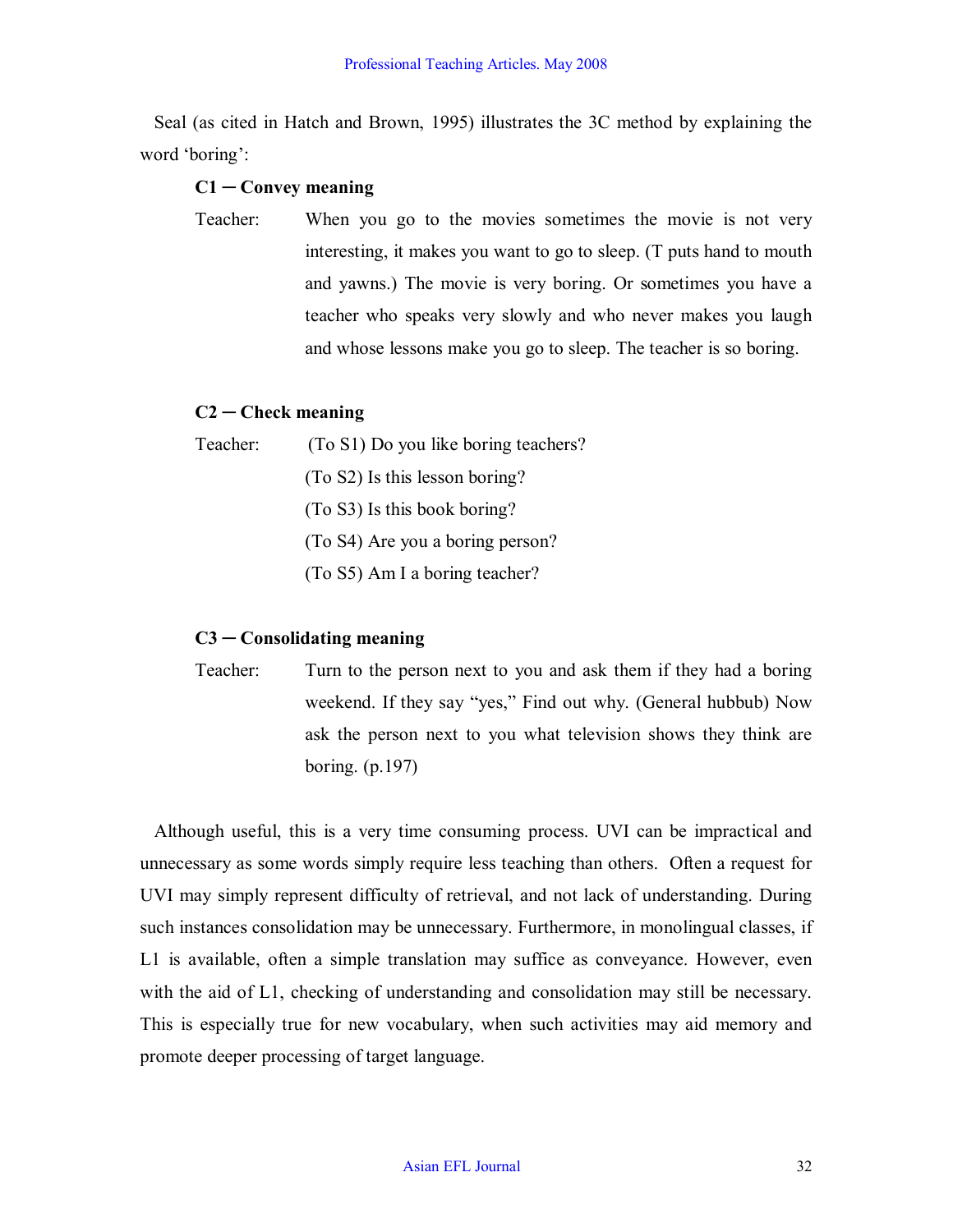However, LI may not always be available to teachers, i.e. multilingual classes or monolingual teachers. Here other methods of 'conveyance' such as flashcards, or realia, will be invaluable, but these may be tricky to produce without planning. Nevertheless, if sufficient IT is provided (internet, Clipart, interactive white board, online dictionaries), simple vocabulary such as concrete nouns can be conveyed by the many images this technology provides. For more complex and abstract vocabulary such as: jealous, society, empathy; or for culturally bound concepts (democracy, toff, a lock in), images alone may not suffice. Here 'checking' and 'consolidation' become indispensable stages of teaching. Dictionary use, a practice I advocate strongly, can also dispense with the conveyance stage. However, focus on pronunciation and (depending on the word) consolidation may still be necessary for lower level classes.

### **Which words to focus on**

*Recommendation 3: When deciding how much time to allocate to each word, consider how useful it will be to the learner: prioritise words with greater learner utility.*

Obviously, word frequency is an important factor when considering how much time to dedicate to UVI. If a lexical item like ´Kith and Kin´ is requested for clarification, the teacher may rightly consider that due to the low occurrence of such an archaic phrase it does not merit much class time. Word lists like the General Service List or, depending on the teaching context, the Academic Word List, may provide the teacher with accurate frequency information on which to base such decisions. Indeed, with the advent of corpus linguistics, lists can be further divided into spoken and written English. However, consulting such lists may not be practical for the often impromptu situations that UVI presents; here the teacher should rely on intuition.

Moreover, frequency may not be the only factor to consider. A 'valuable' word should belong to one of four main categories, adapted from Schmitt (2000, p.142):

- 1. Frequency (prioritise high frequency over low frequency words)
- 2. Technical words (often low frequency but specific in use)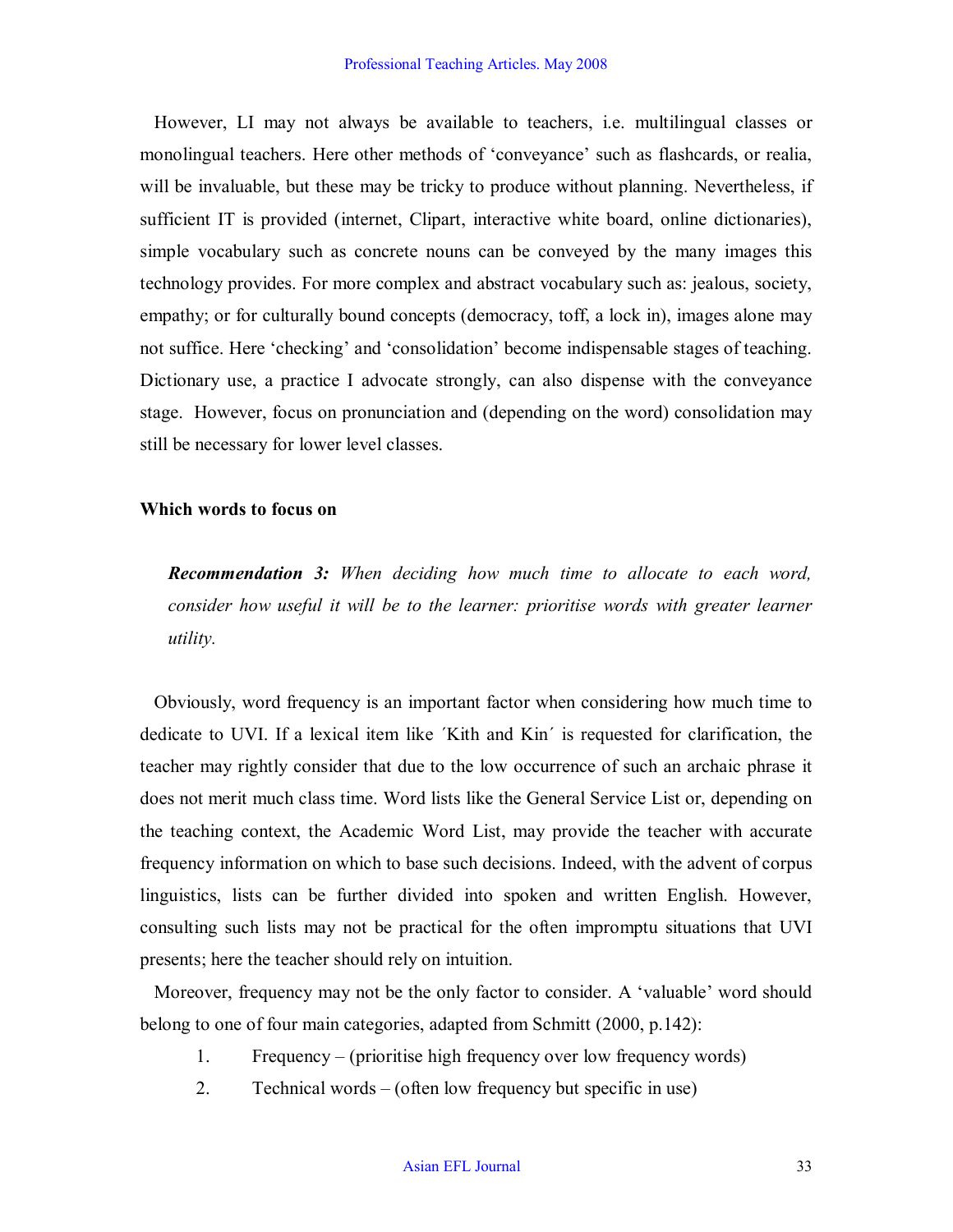- 3. Learner selected words (UVI)
- 4. Classroom words (board rubber, exam, corrections, etc)

The value of a piece of vocabulary may be determined by its membership of one of these categories. Obviously the more categories a word belongs to the more useful it will be for the learner (Schmitt, 2000). Such information may assist teachers when deciding how much class time to dedicate to UVI.

## **Important information to convey in UVI**

*Recommendation 4: Always offer both oral presentation and written record of new vocabulary, as well as examples of use. If possible identify problem sounds that may aid pronunciation and word recognition.*

All words contain intrinsic properties that affect their learnability. These properties, which are related to a word's form and meaning, are defined by Laufer (1997) as 'intralexical factors'. It is generally agreed that in order to truly 'own' a word the learner must have knowledge of the following 'intra-lexical factors':

- 1. **Form** spoken and written: that is pronunciation and spelling
- 2. **Word structure** the basic free morpheme (or bound root morpheme) and the common derivations of the word and its inflections
- 3. **Syntactic pattern** of the word in a phrase or sentence
- 4. **Meaning** referential (including multiplicity of meaning and metaphorical extensions of meaning); affective (the connotations of the word); and pragmatic (the situation of the word in a particular scenario)
- 5. **Lexical relations** of the word with other words, such as synonymy, antonymy, hyponymy
- 6. **Common collocations** (p. 126)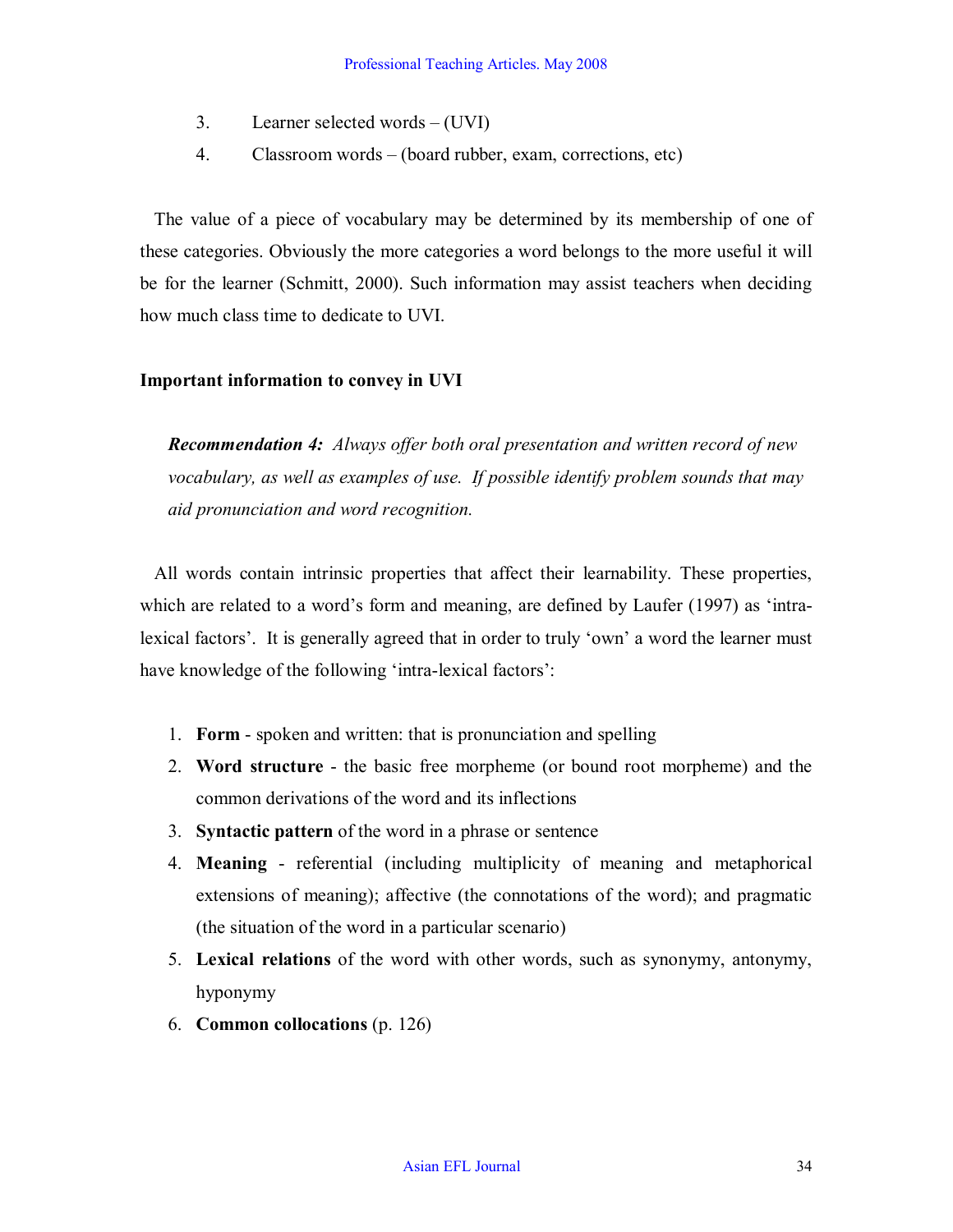If the learner has access to many of these features, they can serve to disambiguate the target word. The provision of such detailed information, often called 'Rich instruction' or 'Rich scripting' (McWilliam, 1998) aims to provide a deeper understanding of a word, and make it an 'accessible vocabulary item' (Nation, 2001, p.95). However, common criticisms of rich instruction are that there are:

- Too many words to teach
- Too many features of a word to teach
- Other methods exist
- Teaching may not be the best way to assist vocabulary acquisition
- It consumes much of the lesson time (Adapted from Nation, 2001, p.95)

Although these criticisms have some validity, rich instruction can at least be seen to attempt to address the high level of word knowledge that many agree is necessary to really 'know a word'. Furthermore, I have found that simple teaching techniques can quickly facilitate access to many of these factors:

- · Supplying a written record (**form**) including indication of word grammar i.e. (v), (n), (adj) etc
- Limiting phonemic transcription to problem sounds i.e., vowels, silent 'gh' or 'kn', or main stress, can reduce time whilst addressing **pronunciation**
- · Providing an example sentence can supply valuable **syntax** information
- Providing learners with access to 'good dictionaries', and time to use them can empower the learner by allowing them to choose their own level of **rich instruction**
- Seal's 3C method addresses most of these factors and due to its versatility it can be extended or adapted to offer **collocations** or **lexical relations**

However, the use of such techniques will represent a choice by the teacher of 'how much time' they think the new vocabulary warrants: it may also raise the question of 'when?'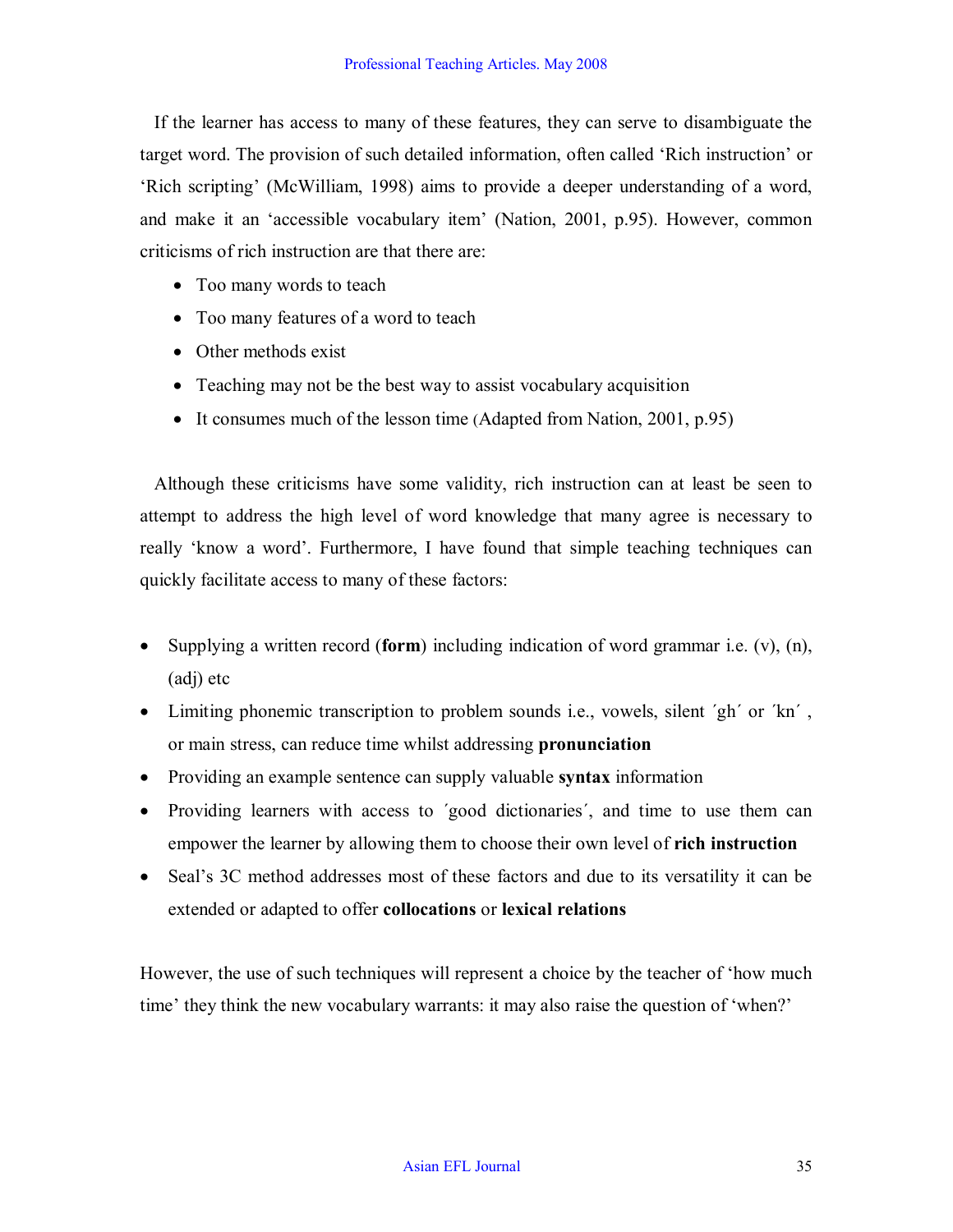#### **When to provide rich instruction**

*Recommendation 5: Gradually increase the level of rich instruction over various meetings. Avoid learning overload and cross association by limiting the level of rich instruction to manageable increments.*

An important factor to consider when determining the level of 'rich instruction' is: how new is the word to the learner? Vocabulary learning can be seen as "a cumulative process where knowledge is built up over a series of varied meetings with the word" (Nation, 2005, p.2). This approach considers the likelihood of cross association: a phenomenon of confusion that occurs when learners are concurrently introduced to poorly known and semantically similar words (Schmitt, 2000, p.147). Therefore, during UVI the teacher should consider if the teaching of lexical sets (left and right, all the rooms of the house, synonyms) or offering numerous collocations is likely to aid or distract the learner. Furthermore the teacher must avoid 'learning overload', by not overburdening the learner with too much intra-lexical information at once. These considerations will necessitate the teacher revisiting UVI encountered lexis, in order to build up such knowledge incrementally.

#### **Receptive vs. Productive Knowledge**

*Recommendation 6: Determine if the target language is destined for a receptive or a productive use when deciding how much time, or the level of rich instruction, to dedicate to its teaching.*

Vocabulary knowledge should be looked at as a continuum between ability to make sense of a word, and ability to automatically access the word (Faerch et al, cited in Laufer, 1997, p.126). By viewing knowledge in these terms the common differentiation of 'active' and 'passive' or 'productive' and 'receptive' vocabulary can be seen to be simplistic in nature. However it is a distinction that still can be of great assistance to the teacher. It is recognised that 'productive' and 'receptive knowledge' (often linked to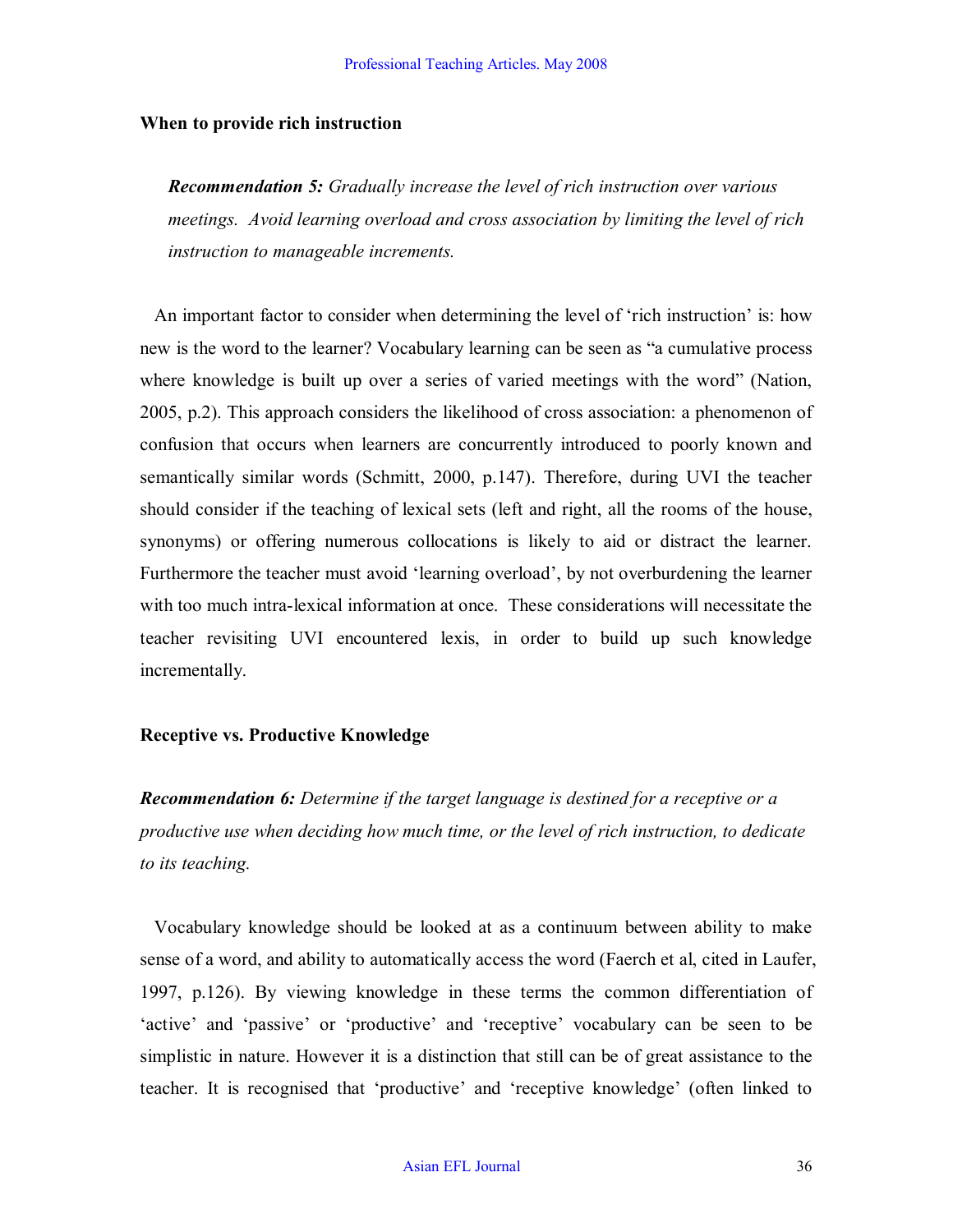ability to utilise in conjunction with the 'productive skills' i.e. writing and speaking or the 'receptive skills' i.e. listening and reading) require different levels of word knowledge (Nation, 2001; Schmitt, 2000). Speaking requires the greatest knowledge of a word's features (Nation, 2001) and the ideal of 'native speaker perfection' often requires mastery of all features (Laufer, 1997). Therefore, as the teaching of 'productive knowledge' is a more time consuming process, it is advisable that the learner only be burdened with such instruction when it is essential. When only receptive processes are necessary then the teaching of 'receptive knowledge' may be both sufficient and time effective (2001, p.24). However, as English is not a phonetic language, the teaching of pronunciation may be said to contribute to both production and recognition of a word and should therefore be addressed whenever convenient.

### **UVI vs. Lesson aims**

*Recommendation 7: If fully addressing UVI jeopardises the lesson aims, prioritise and act accordingly. However, do not be afraid to abandon nonessential lesson aims, if the need for UVI generates new and more relevant ones.*

Brown (1992) suggests that a balance must be struck between the UVI occurrence and the success of an activity, meaning that the activity must not be sacrificed for UVI. However this may be an oversimplification and it should be the individual teacher or the learners who decide where time is best spent. Often UVI may present an opportunity for ´negotiation´ of new learning goals that are of more value to the learner than the originals. This 'jungle path' (Scrivener, 1994) method of teaching may appear daunting to the inexperienced teacher, but if used carefully it can provide relevant and interesting lessons that free the teacher from a dependence on published materials.

## **UVI and conditions for learning**

UVI can be seen to facilitate many conditions which are thought to be necessary for language learning to occur.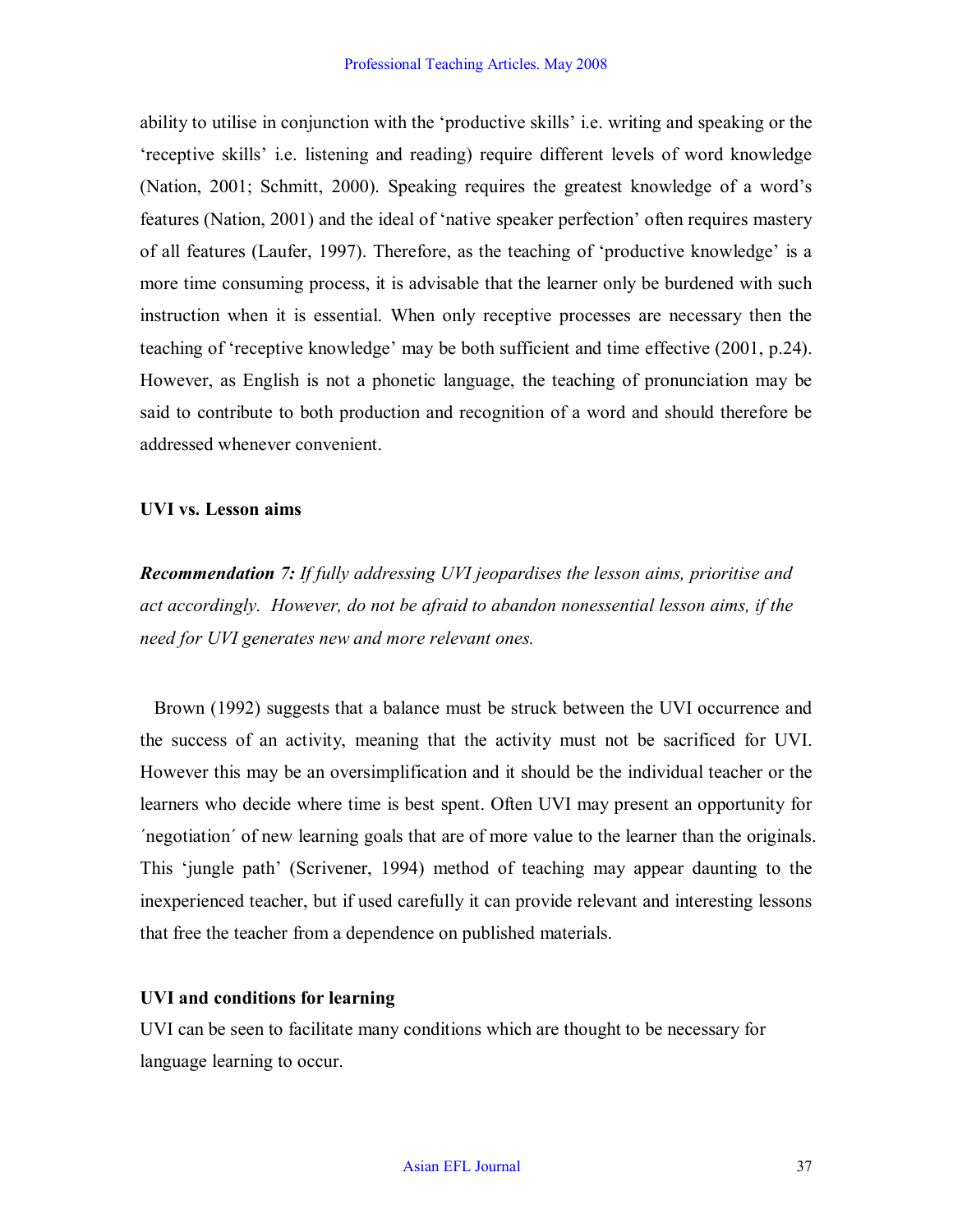**Schema theory** – According to lexico-semantic theory words are efficiently learnt by connecting them, in a sort of semantic map, to words that have already been learnt. As the differences in words become apparent, and the number of learnt words increases, the mind is forced to create intricate filing systems to place both old and new words. The design of these systems is thought to be informed by background knowledge or 'schema' (Schmitt, 1997, p.28). During PVI the teacher attempts to activate this schema through various teaching techniques; however, during UVI (and especially learner requested UVI) interest in the new lexis may already be generated. Especially during requests, the learner may already have activated, and be drawing on, their schematic knowledge: therefore providing the conditions necessary to locate the new vocabulary.

**Context –** Unlike much PVI, which is often decontextualized, UVI is normally situated in a context: be this an individual's private context or a shared, class generated context. Furthermore as UVI typically occurs during an activity such as listening, a grammar presentation, or a communication, often context is at the level of the text. This may provide opportunities for learners to engage in inductive reasoning processes or 'guessing from context'.

Clark (as cited in Schmitt & McCarthy, 1997) suggests that two main types of context influence the learning in the following ways:

- Linguistic context, such as the ability of a learner to deduce rules of morphology or lexical occurrence, promotes comprehension.
- Extra linguistic context can further promote understanding by providing the learner with rich input through notions of culture, use of situations, gestures etc  $(p.28)$ .

The presence or absence of such clues can greatly affect the 'encyclopaedic knowledge' or 'schema' that is drawn on. As Schmitt (1997) states: "context is necessary to activate the full resources of word meaning" (p.28). Furthermore, practice activities, such as those suggested in Seal's 3C method, provide opportunities for learners to test hypotheses by attempting to place the new vocabulary into a communicative context.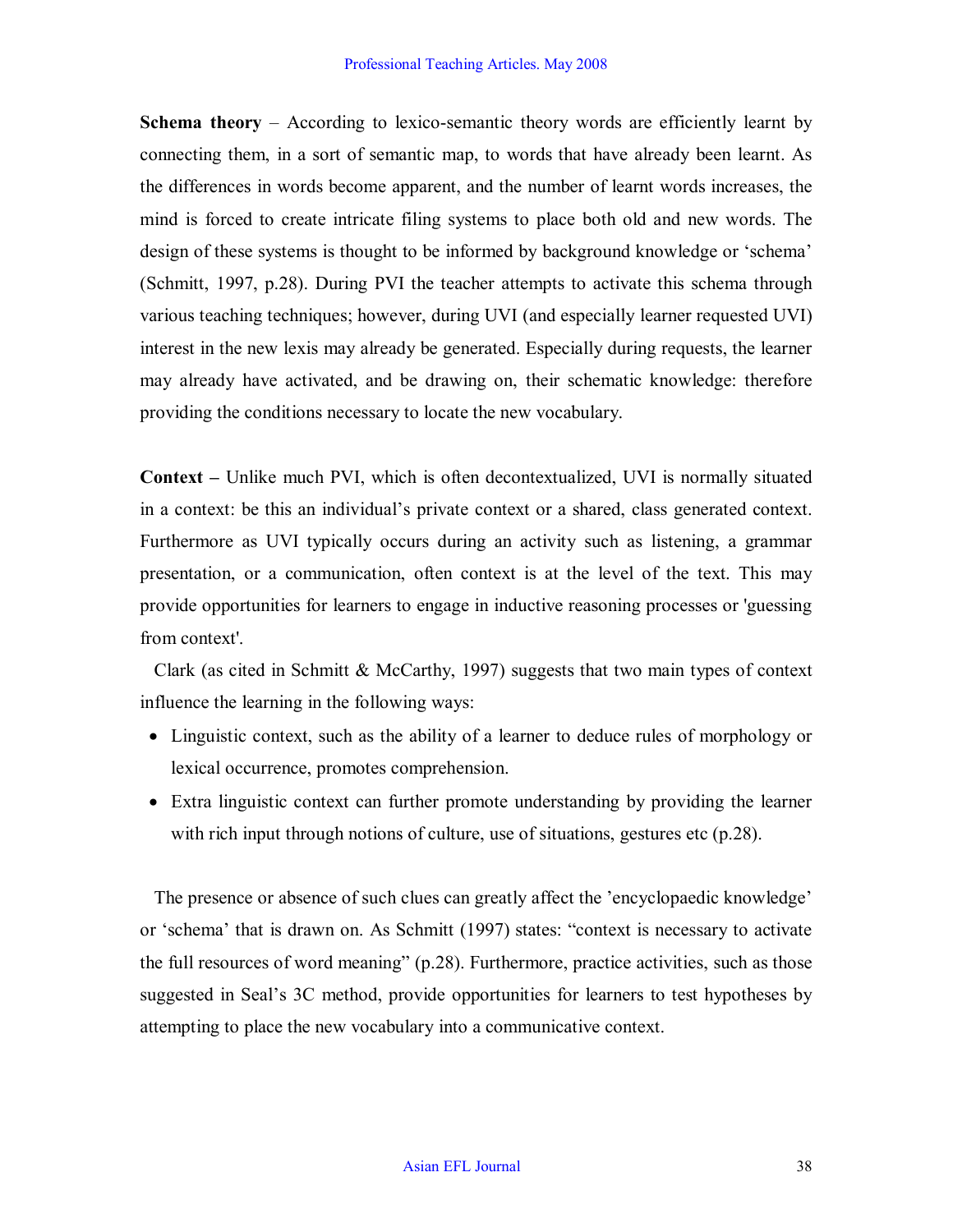*Recommendation 7: Attempt to address all requests for UVI in some way to give learners a greater sense of ownership of the learning, and to keep them motivated.*

**Motivation and learner centred learning –** It is generally accepted that motivation plays a key role in successful language learning (Lightbown and Spada, 1999; Little, 1991). The occurrences of UVI can be seen to represent the kind of 'learning centred' demands for instruction that are generated by learners' genuine 'gaps in knowledge'. The 'noticing' of such gaps are thought to provide optimum conditions for the intake of new language (Ellis, 1997). Furthermore, addressing learners needs (real or perceived) and requests for instruction, involves the learner in the decision making. Little (1991) says this provides a sense of ownership which can be positively motivating and thus aid learning.

*Recommendation 8: Vary techniques of instruction when teaching UVI to appeal to a broader range of learning styles. Cater for learning styles not addressed by UVI, when planning consolidation or recycling activities.*

**Learning styles –** It is well documented that many language classes cater for a narrow band of learning styles. This is especially true for UVI, due to an inability to plan an unplanned occurrence. As can be seen from **Table 1**, UVI, like traditional teaching, heavily favours the Lexical Verbal of Howard Gardener's learning styles (McKenzie, 1999) and completely excludes Musical and Naturalistic, where prior preparation of materials is essential. Even though individual learners comprise of many learning styles, the need for variety of teaching techniques is paramount to appeal to all types of learner. Moreover, the case for consolidation activities and recycling, where planning is often possible, is further fortified when one considers the difficulty of addressing all learning styles through UVI.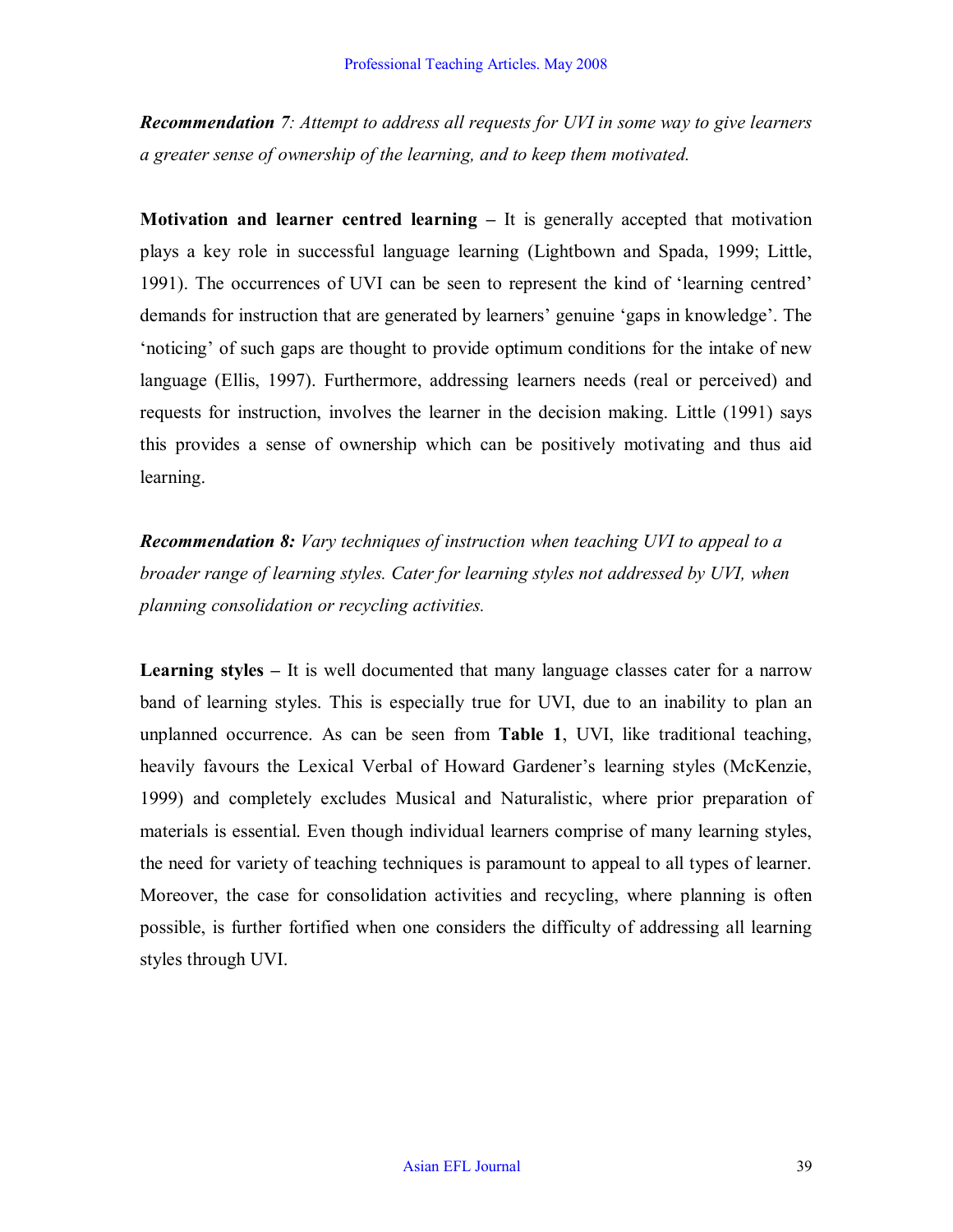| Word for                  | <b>Method of conveying</b>       | $\overline{\mathbf{V}}$   | L              | M                       | $\bf{B}$       | M            | IT                     | IT             | N | EX       |  |
|---------------------------|----------------------------------|---------------------------|----------------|-------------------------|----------------|--------------|------------------------|----------------|---|----------|--|
| description               | meaning                          | S                         | V              | L                       | $\mathbf K$    | $\mathbf{U}$ | r                      | $\mathbf{a}$   | T |          |  |
| Wellington                | Mime                             | $\overline{X}$            | $\overline{X}$ |                         |                |              |                        |                |   |          |  |
| boots                     |                                  |                           |                |                         |                |              |                        |                |   |          |  |
| Wink                      | Facial expressions               | $\overline{X}$            |                |                         |                |              |                        |                |   |          |  |
| House                     | Draw on board                    | $\overline{\mathrm{X}}$   |                |                         |                |              |                        |                |   |          |  |
| Often                     | Draw a cline from never to       | X                         |                |                         |                |              |                        |                |   |          |  |
|                           | always and include often         |                           |                |                         |                |              |                        |                |   |          |  |
| Chase                     | Get learners to act out          |                           |                |                         | $\overline{X}$ |              | $\overline{X}$         |                |   |          |  |
| Paint the town            | Tell personal anecdote           |                           | X              |                         |                |              |                        |                |   | $\bf{X}$ |  |
| red                       |                                  |                           |                |                         |                |              |                        |                |   |          |  |
| Campaign                  | Get learners to deduce from      |                           | $\mathbf{X}$   | $\mathbf{X}$            |                |              |                        | X              |   |          |  |
|                           | context of text                  |                           |                |                         |                |              |                        |                |   |          |  |
| Window sill               | Point to object                  | $\mathbf{X}$              |                |                         |                |              |                        |                |   |          |  |
| Exploitation              | Explain (with examples)          |                           | X              |                         |                |              |                        |                |   |          |  |
| Hope                      | Read out dictionary definition   |                           | $\overline{X}$ |                         |                |              |                        |                |   |          |  |
| Put up with               | Translate it                     |                           | $\overline{X}$ |                         |                |              |                        |                |   |          |  |
| Café                      | Show picture in book             | X                         |                |                         |                |              |                        |                |   |          |  |
| That'll be the            | Act out a short conversation     |                           | $\overline{X}$ |                         |                |              |                        |                |   | X        |  |
| day                       |                                  |                           |                |                         |                |              |                        |                |   |          |  |
| Disc                      | Learners who know explain to     |                           | $\overline{X}$ |                         |                |              | $\overline{X}$         |                |   |          |  |
|                           | others who don't                 |                           |                |                         |                |              |                        |                |   |          |  |
| Catalogue                 | Learners look up in dictionaries |                           | $\overline{X}$ |                         | $\overline{X}$ |              |                        | $\overline{X}$ |   |          |  |
| Hostage                   | Create a story using model dolls |                           |                |                         | $\overline{X}$ |              |                        |                |   |          |  |
| Vase                      | Play a game (matching etc.)      |                           | X              |                         |                |              | X                      |                |   |          |  |
| Give up the               | Tell a story which includes the  |                           | X              | $\overline{X}$          |                |              |                        |                |   |          |  |
| ghost                     | words                            |                           |                |                         |                |              |                        |                |   |          |  |
| Reduction                 | Draw a diagram or graph.         | $\overline{X}$            |                |                         |                |              |                        |                |   |          |  |
| VS = Visual/ Spatial,     |                                  | $LV =$ Linguistic/Verbal, |                | ML=Mathematical/Logical |                |              |                        |                |   |          |  |
| $BK =$ Bodily Kinesthetic |                                  | $MU =$ Musical            |                |                         |                |              | $ITr = Interpersonal,$ |                |   |          |  |
| $ITa = Intrapersonal,$    |                                  | NT= Naturalistic,         |                |                         |                |              | $EX = Existencial.$    |                |   |          |  |

## **Table 1 showing techniques used for UVI and the learning styles they address**

**Source**: Complied using, Scrivener, 1994; McKenzie, 1999; and Budden, 2005.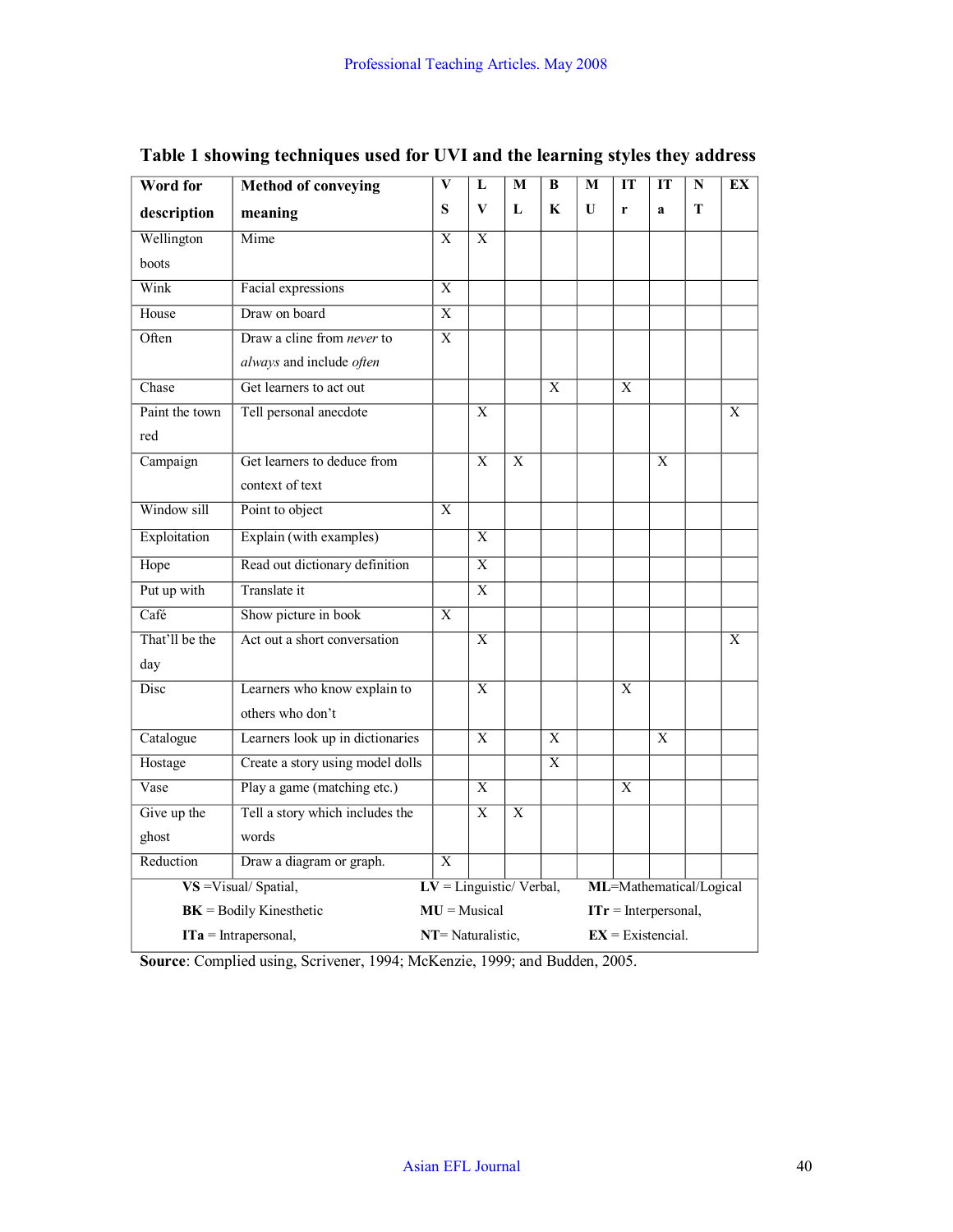### **UVI and memory**

*Recommendation 9: Keep a record of the UVI as it occurs to enable recycling and test writing, and review the new vocabulary before the end of the lesson. Encourage learners to record their new vocabulary, and if necessary, offer guidance on vocabulary books.*

Like all learning, vocabulary encountered through UVI is only of use if the learner can remember it. Schmitt (2000) claims that the highest risk of forgetting the target word occurs in the first 20 minutes. This suggests that learners could benefit from having their memories refreshed before end of the lesson. However, this practice does not necessarily have to be repetitive or de-motivating. A few basic techniques can breathe life into an essential teaching stage:

- · **Productive use** Learners can write stories, poems, dialogues, funny definitions, quizzes or presentations. They can discuss concepts, grade words, make own flash cards etc
- · **Games** Bingo, hot seat, miming, anagrams, hangman, missing word sentences, humming pronunciation, pelmanism, hyponym tennis etc
- **Vocabulary records** Learners can be given time at the end of the lesson to transfer the new vocabulary to their own vocabulary books. Learners often require advice on how to layout and complete these records
- · **Dictionaries –** Learners can be directed to 'good dictionaries' to, remove ambiguity, or choose their own level of rich instruction

Vocabulary should be revisited on multiple occasions, over ever increasing increments to better facilitate memory (Nation, 2001). However, there is often no guarantee that UVI vocabulary will be encountered again. Therefore, the teacher must keep records to plan recycling and to write tests. I have found that a simple list copied from the board at the end of the class and stored in the register is sufficient. However I have observed other teachers using equally effective learner managed methods such as vocabulary boxes or class vocabulary posters.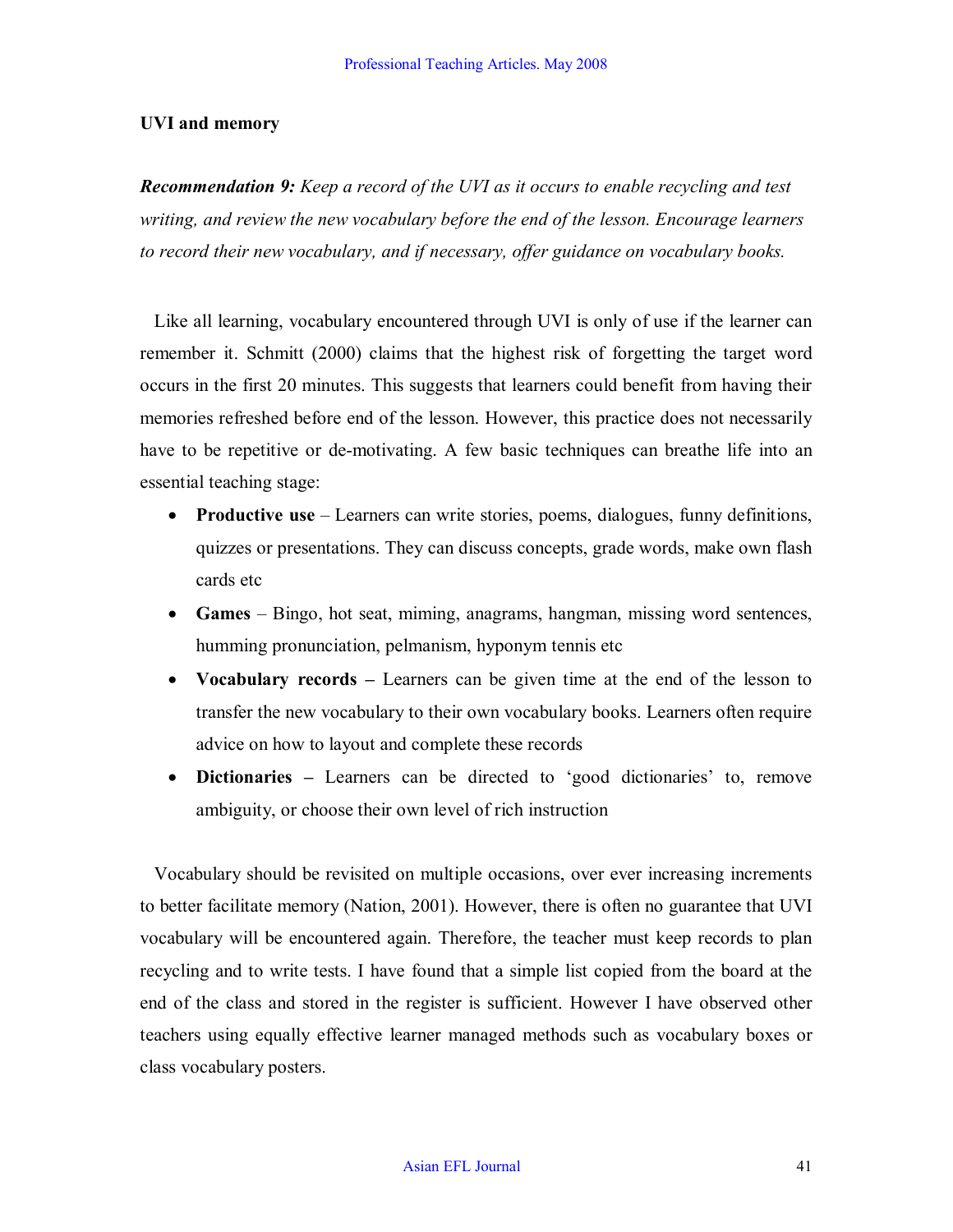#### **Implementing UVI in the classroom**

*Recommendation 10: Recognize that you they already engage in UVI and probably already adhere to many of the recommendations proposed herein. Reflect on practices and fine tune them to address UVI most effectively.*

Whenever I speak to teachers about UVI, I often discover that the teacher perceives UVI to be a new and extra thing to include in their teaching. Fortunately for them, this is untrue, as most good teachers will already be responding to the ad hoc wants and needs of their adult EFL learners, within each lesson. Furthermore, although teachers claim to limit UVI in favour of lesson aims, in a recent study it was shown that teachers rarely refuse a request for UVI (McDonald, 2006). Moreover this study showed that teachers treat UVI like PVI, affording it a similar amount of time and using a similar amount of techniques to convey meaning. Although this shows that teachers do recognise the importance of UVI, it also shows that teachers are underestimating the characteristics that distinguish it from PVI, and thereby limiting the efficiency of their vocabulary instruction. By recognising the differences of UVI and PVI, and by adjusting their methodology accordingly, teachers can improve the overall quality of their direct vocabulary instruction.

#### **Conclusion**

Although direct instruction is not the most efficient method of learning vocabulary, it has an essential place in the classroom. As the majority of vocabulary instruction will consist of UVI, it is sensible to deal with this in an informed manner. Therefore a number of factors, such as frequency, the destined use of the new lexis and appropriate level of rich instruction must be considered before the teacher decides how much time to dedicate to UVI. UVI can offer the teacher opportunities to address the needs and the wants of the learners and so aid motivation.

Although UVI can provide many of the essential conditions necessary for language acquisition to take place, it is not with out its limitations. For this reason, the teacher should keep records of taught lexis in order to plan tests and recycling. Furthermore, UVI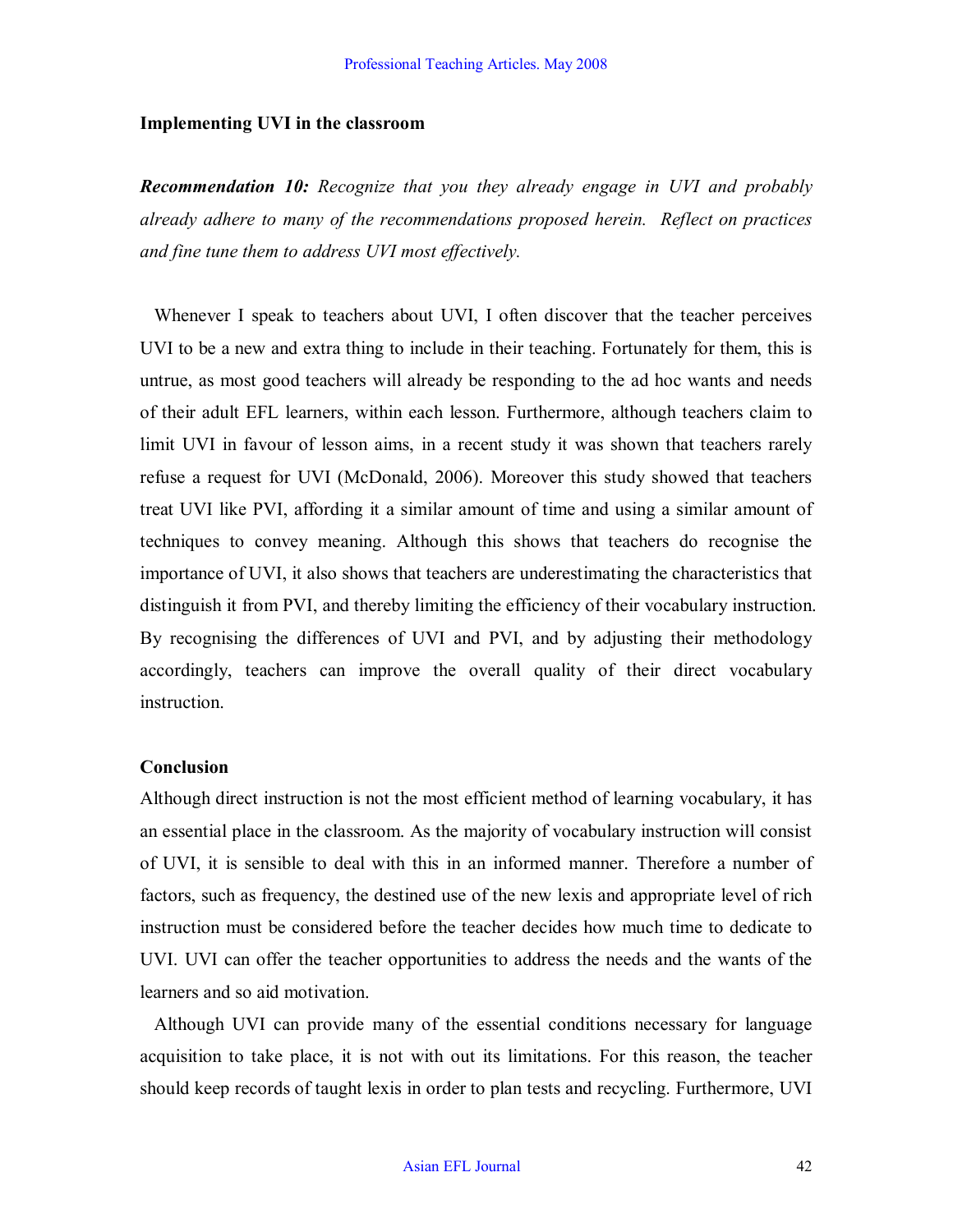addresses a narrow band of learning styles, which may be overcome by careful consolidation or communicative practice activities. Even though most teachers already practice UVI, some improvements may still be made by combining reflective practice with a UVI specific methodology. By using the recommendations herein, it is hoped that the teachers will continue to improve their UVI, and so increase the overall efficacy of direct vocabulary instruction in the adult EFL classroom.

#### **References**

- Beck, I. L., McKeown, M. G. & Omanson, R. C. (1987). The effects and uses of diverse vocabulary instruction techniques. In M. McKeown and M. Curtis (Eds.), *The nature of vocabulary acquisition*, 147163. Mahwah, New Jersey: Lawrence Erlbaum Associates.
- Brown, H. D. (1992). *Teaching by principles: An interactive approach to language pedagogy.* (2<sup>nd</sup> ed.). London: Pearson Education.
- Budden, J. (2005). Multiple intelligences. British Council Online*, 14/02/2005.* Retrieved May 20, 2007 from http://www.teachingenglish.org.uk/think/methodology/intelligences.shtml
- Ellis, R. (1997). *SLA research and language teaching*. Oxford: Oxford University Press.
- Hatch, E. & Brown, C. (1995). *Vocabulary, semantics, and language education*. Cambridge: Cambridge University Press.
- Hunt, A. & Belgar, D. (1998). Current research and practice in teaching vocabulary. *The Language Teacher Online 22.01*. Retrieved May 5, 2005 from http://langue.hyper.chubu.ac.jp/jalt/pub/tlt/98/jan/hunt.html
- Laufer, B. (1997). What's in a word that makes it hard or easy: Some extra-lexical factors that affect the learning of words, In N. Schmitt and M. McCarthy (Eds.), *Vocabulary: Description, acquisition and pedagogy*. Cambridge: Cambridge University Press.
- Lightbown, P. & Spada, N. (1999). *How languages are learned*. (2<sup>nd</sup> ed). Oxford: Oxford University Press.
- Little, D. (1991). *Learner autonomy. 1: Definitions, issues and problems.* Dublin: Authentik